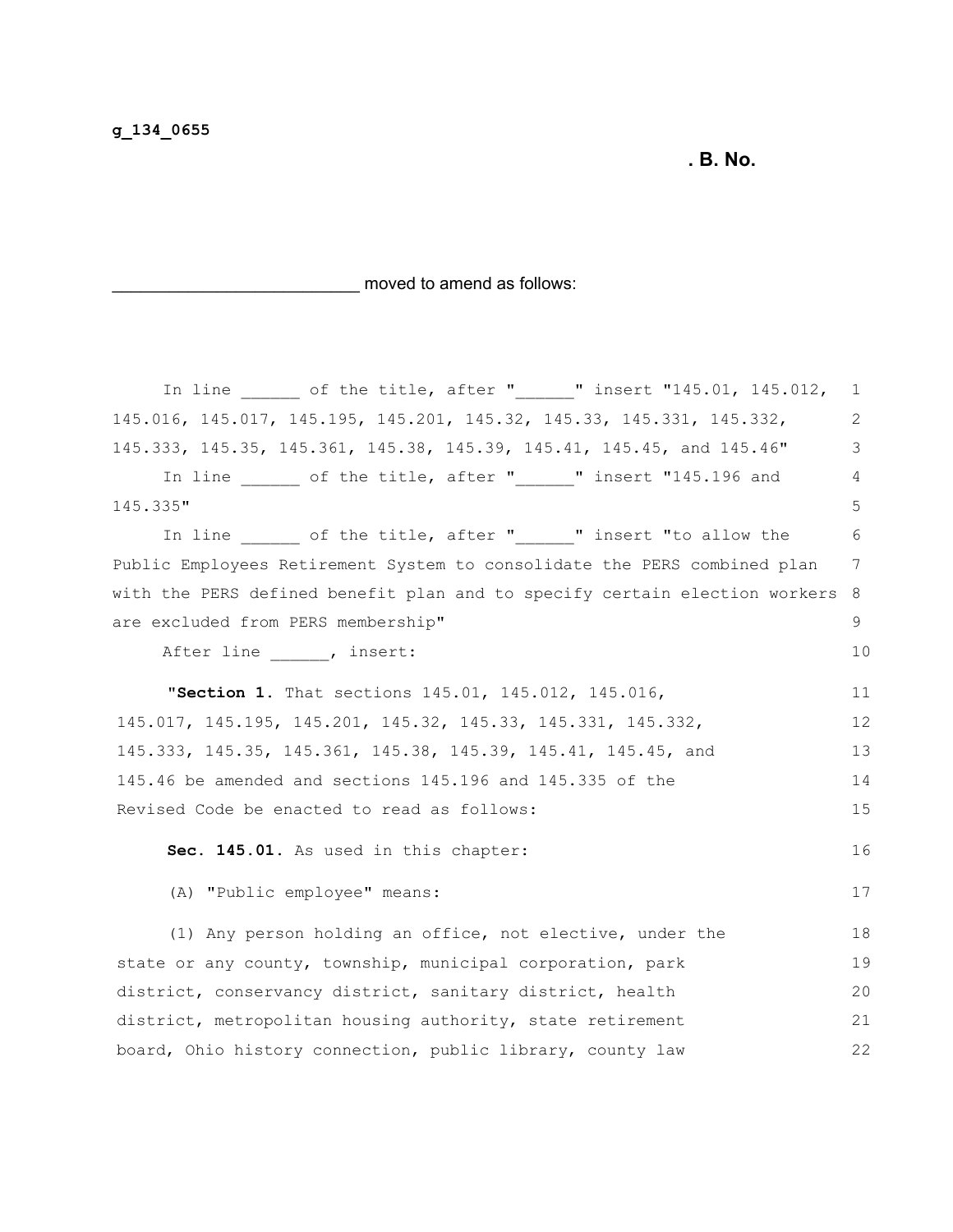library, union cemetery, joint hospital, institutional commissary, state university, or board, bureau, commission, council, committee, authority, or administrative body as the same are, or have been, created by action of the general assembly or by the legislative authority of any of the units of local government named in division (A)(1) of this section, or employed and paid in whole or in part by the state or any of the authorities named in division (A)(1) of this section in any capacity not covered by section 742.01, 3307.01, 3309.01, or 5505.01 of the Revised Code. (2) A person who is a member of the public employees retirement system and who continues to perform the same or similar duties under the direction of a contractor who has 23 24 25 26 27 28 29 30 31 32 33 34 35

contracted to take over what before the date of the contract was a publicly operated function. The governmental unit with which the contract has been made shall be deemed the employer for the purposes of administering this chapter. 36 37 38 39

(3) Any person who is an employee of a public employer, notwithstanding that the person's compensation for that employment is derived from funds of a person or entity other than the employer. Credit for such service shall be included as total service credit, provided that the employee makes the payments required by this chapter, and the employer makes the payments required by sections 145.48 and 145.51 of the Revised Code. 40 41 42 43 44 45 46 47

(4) A person who elects in accordance with section 145.015 of the Revised Code to remain a contributing member of the public employees retirement system. 48 49 50

(5) A person who is an employee of the legal rights service on September 30, 2012, and continues to be employed by 51 52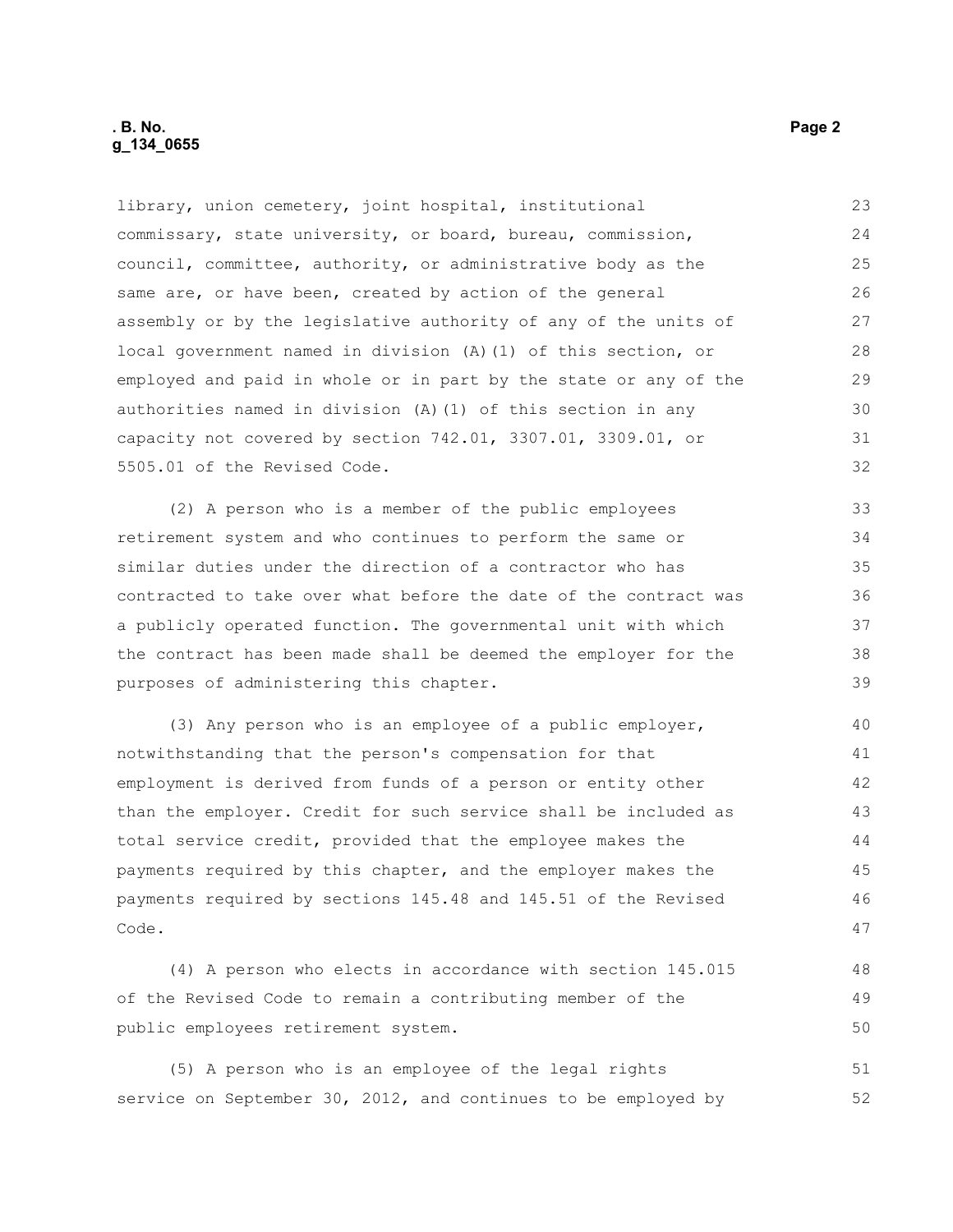the nonprofit entity established under Section 319.20 of Am. Sub. H.B. 153 of the 129th general assembly. The nonprofit entity is the employer for the purpose of this chapter.

In all cases of doubt, the public employees retirement board shall determine under section 145.036, 145.037, or 145.038 of the Revised Code whether any person is a public employee, and its decision is final. 56 57 58 59

(B) "Member" means any public employee, other than a public employee excluded or exempted from membership in the retirement system by section 145.03, 145.031, 145.032, 145.033, 145.034, 145.035, or 145.38 of the Revised Code. "Member" includes a PERS retirant who becomes a member under division (C) of section 145.38 of the Revised Code. "Member" also includes a disability benefit recipient.

(C) "Head of the department" means the elective or appointive head of the several executive, judicial, and administrative departments, institutions, boards, and commissions of the state and local government as the same are created and defined by the laws of this state or, in case of a charter government, by that charter. 67 68 69 70 71 72

(D) "Employer" or "public employer" means the state or any county, township, municipal corporation, park district, conservancy district, sanitary district, health district, metropolitan housing authority, state retirement board, Ohio history connection, public library, county law library, union cemetery, joint hospital, institutional commissary, state medical university, state university, or board, bureau, commission, council, committee, authority, or administrative body as the same are, or have been, created by action of the general assembly or by the legislative authority of any of the 73 74 75 76 77 78 79 80 81 82

53 54 55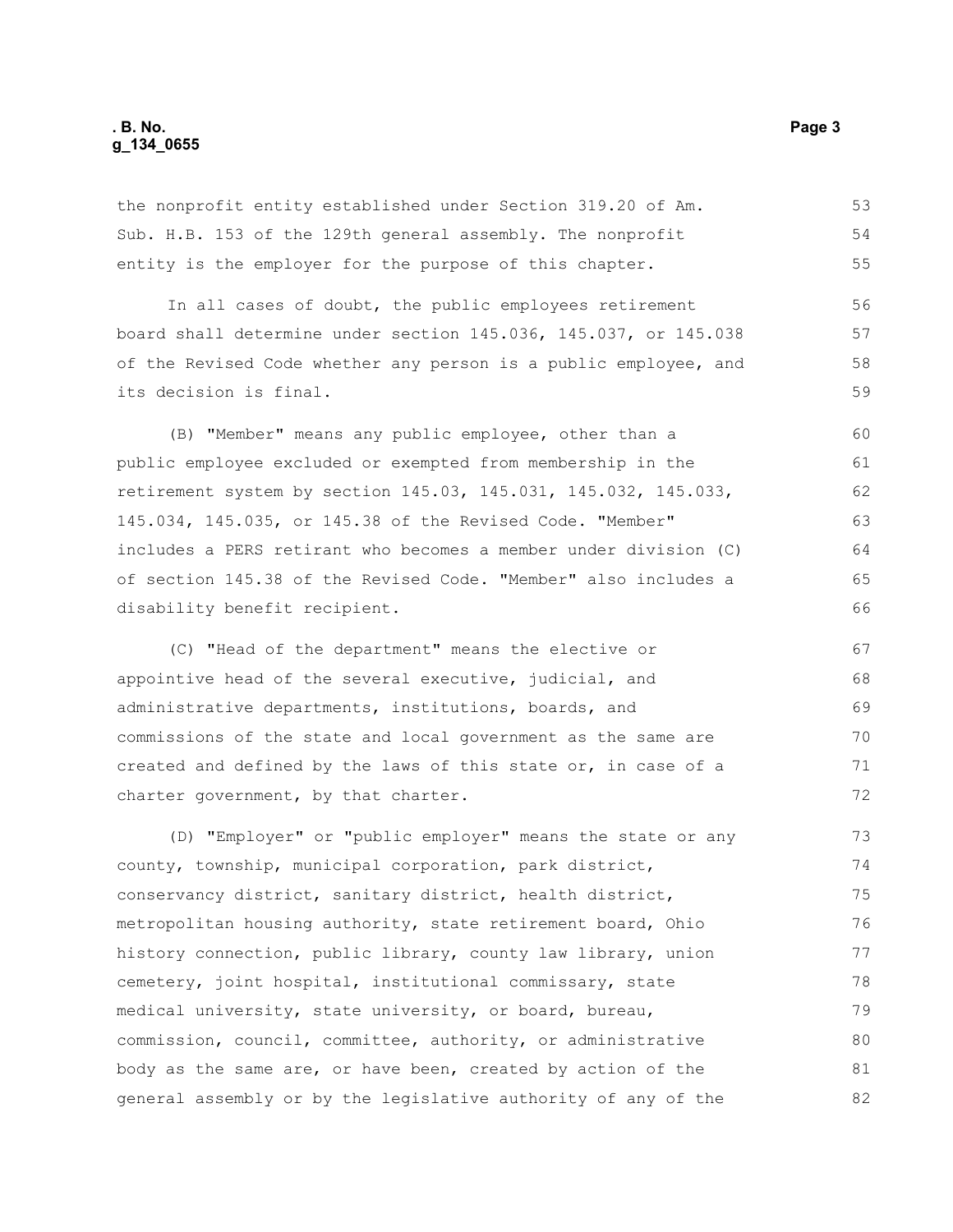units of local government named in this division not covered by section 742.01, 3307.01, 3309.01, or 5505.01 of the Revised Code. In addition, "employer" means the employer of any public employee.

(E) "Prior military service" also means all service credited for active duty with the armed forces of the United States as provided in section 145.30 of the Revised Code.

(F) "Contributor" means any person who has an account in the employees' savings fund created by section 145.23 of the Revised Code. When used in the sections listed in division (B) of section 145.82 of the Revised Code, "contributor" includes any person participating in a PERS defined contribution plan. 90 91 92 93 94

(G) "Beneficiary" or "beneficiaries" means the estate or a person or persons who, as the result of the death of a member, contributor, or retirant, qualify for or are receiving some right or benefit under this chapter. 95 96 97 98

(H)(1) "Total service credit," except as provided in sections 145.016 and 145.37 of the Revised Code, means all service credited to a member of the retirement system since last becoming a member, including restored service credit as provided by section 145.31 of the Revised Code; credit purchased under sections 145.293 and 145.299 of the Revised Code; all the member's military service credit computed as provided in this chapter; all service credit established pursuant to section 145.297 of the Revised Code; and any other service credited under this chapter. 99 100 101 102 103 104 105 106 107 108

(2) "One and one-half years of contributing service credit," as used in division (B) of section 145.45 of the Revised Code, also means eighteen or more calendar months of 109 110 111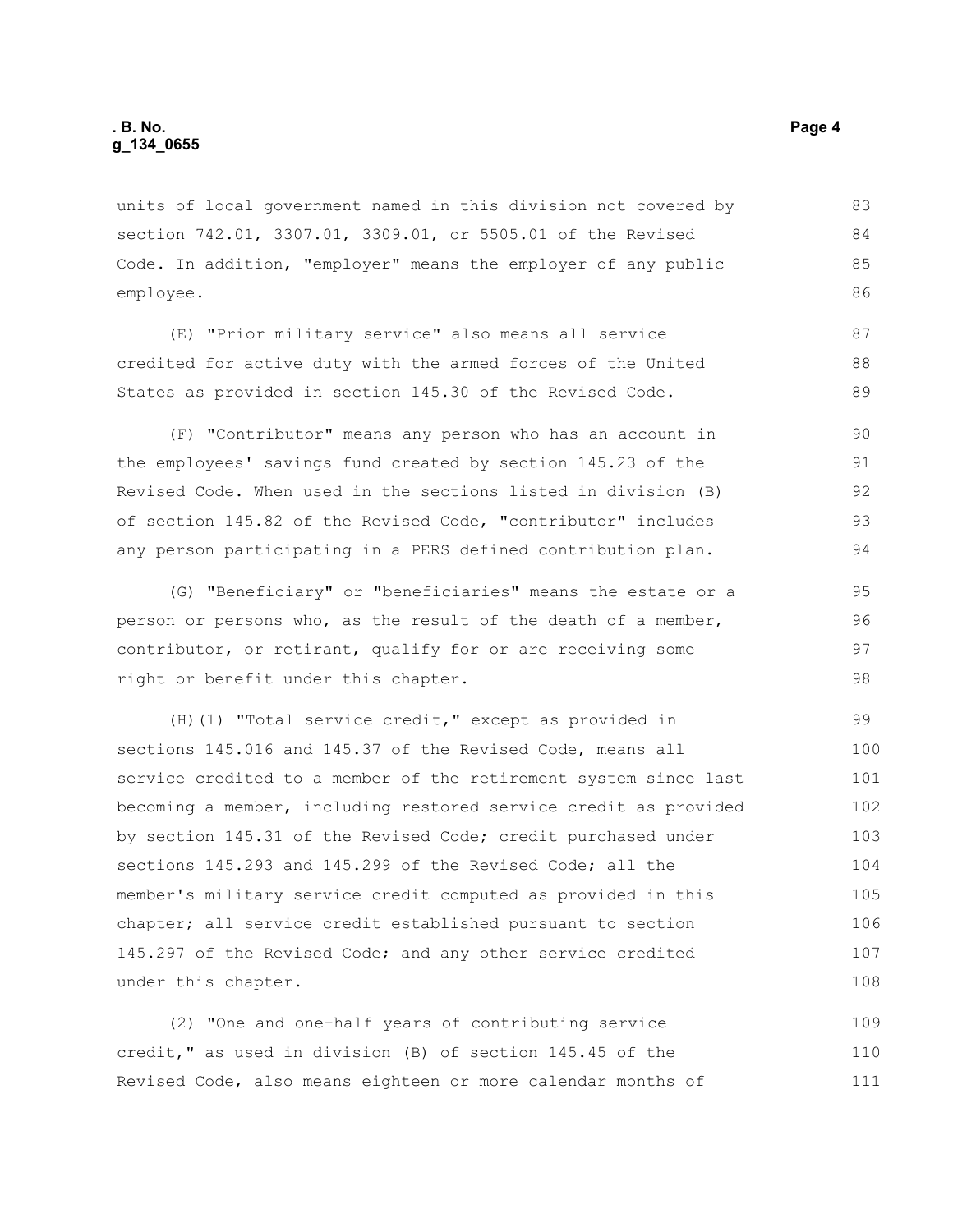employment by a municipal corporation that formerly operated its own retirement plan for its employees or a part of its employees, provided that all employees of that municipal retirement plan who have eighteen or more months of such employment, upon establishing membership in the public employees retirement system, shall make a payment of the contributions they would have paid had they been members of this system for the eighteen months of employment preceding the date membership was established. When that payment has been made by all such employee members, a corresponding payment shall be paid into the employers' accumulation fund by that municipal corporation as the employer of the employees. (3) Not more than one year of credit may be given for any period of twelve months. (4) "Ohio service credit" means credit for service that was rendered to the state or any of its political subdivisions or any employer. (I) "Regular interest" means interest at any rates for the respective funds and accounts as the public employees retirement board may determine from time to time. (J) "Accumulated contributions" means the sum of all amounts credited to a contributor's individual account in the employees' savings fund together with any interest credited to the contributor's account under section 145.471 or 145.472 of the Revised Code. (K)(1) "Final average salary" means the greater of the following: (a) The sum of the member's earnable salaries for the appropriate number of calendar years of contributing service, 112 113 114 115 116 117 118 119 120 121 122 123 124 125 126 127 128 129 130 131 132 133 134 135 136 137 138 139 140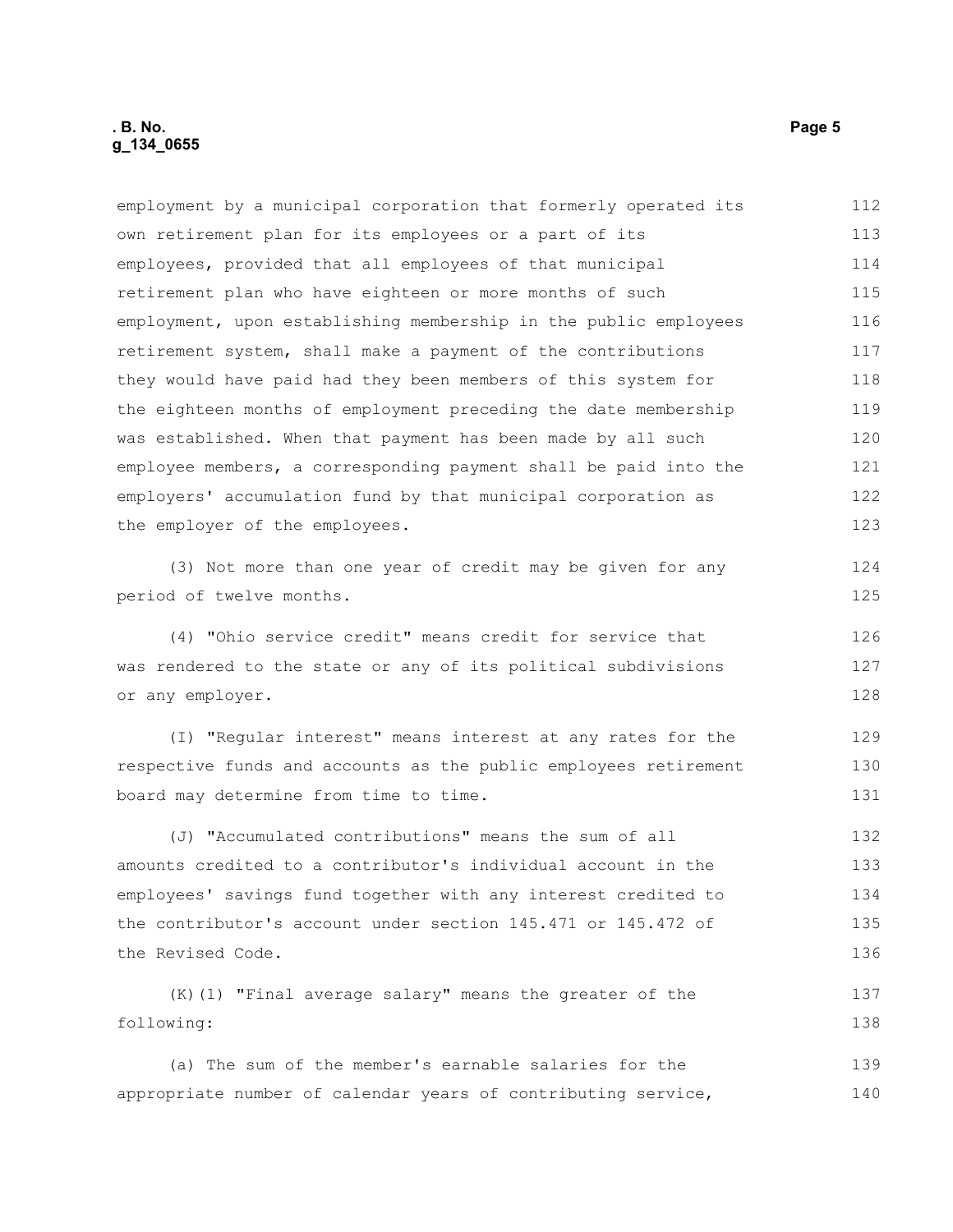#### **. B. No. Page 6 g\_134\_0655**

determined under section 145.017 of the Revised Code, in which the member's earnable salary was highest, divided by the same number of calendar years or, if the member has fewer than the appropriate number of calendar years of contributing service, the total of the member's earnable salary for all years of contributing service divided by the number of calendar years of the member's contributing service; 141 142 143 144 145 146 147

(b) The sum of a member's earnable salaries for the appropriate number of consecutive months, determined under section 145.017 of the Revised Code, that were the member's last months of service, up to and including the last month, divided by the appropriate number of years or, if the time between the first and final months of service is less than the appropriate number of consecutive months, the total of the member's earnable salary for all months of contributing service divided by the number of years between the first and final months of contributing service, including any fraction of a year, except that the member's final average salary shall not exceed the member's highest earnable salary for any twelve consecutive months. 148 149 150 151 152 153 154 155 156 157 158 159 160

(2) If contributions were made in only one calendar year, "final average salary" means the member's total earnable salary. 161 162

(L) "Annuity" means payments for life derived from contributions made by a contributor and paid from the annuity and pension reserve fund as provided in this chapter. All annuities shall be paid in twelve equal monthly installments. 163 164 165 166

(M) "Annuity reserve" means the present value, computed upon the basis of the mortality and other tables adopted by the board, of all payments to be made on account of any annuity, or benefit in lieu of any annuity, granted to a retirant as 167 168 169 170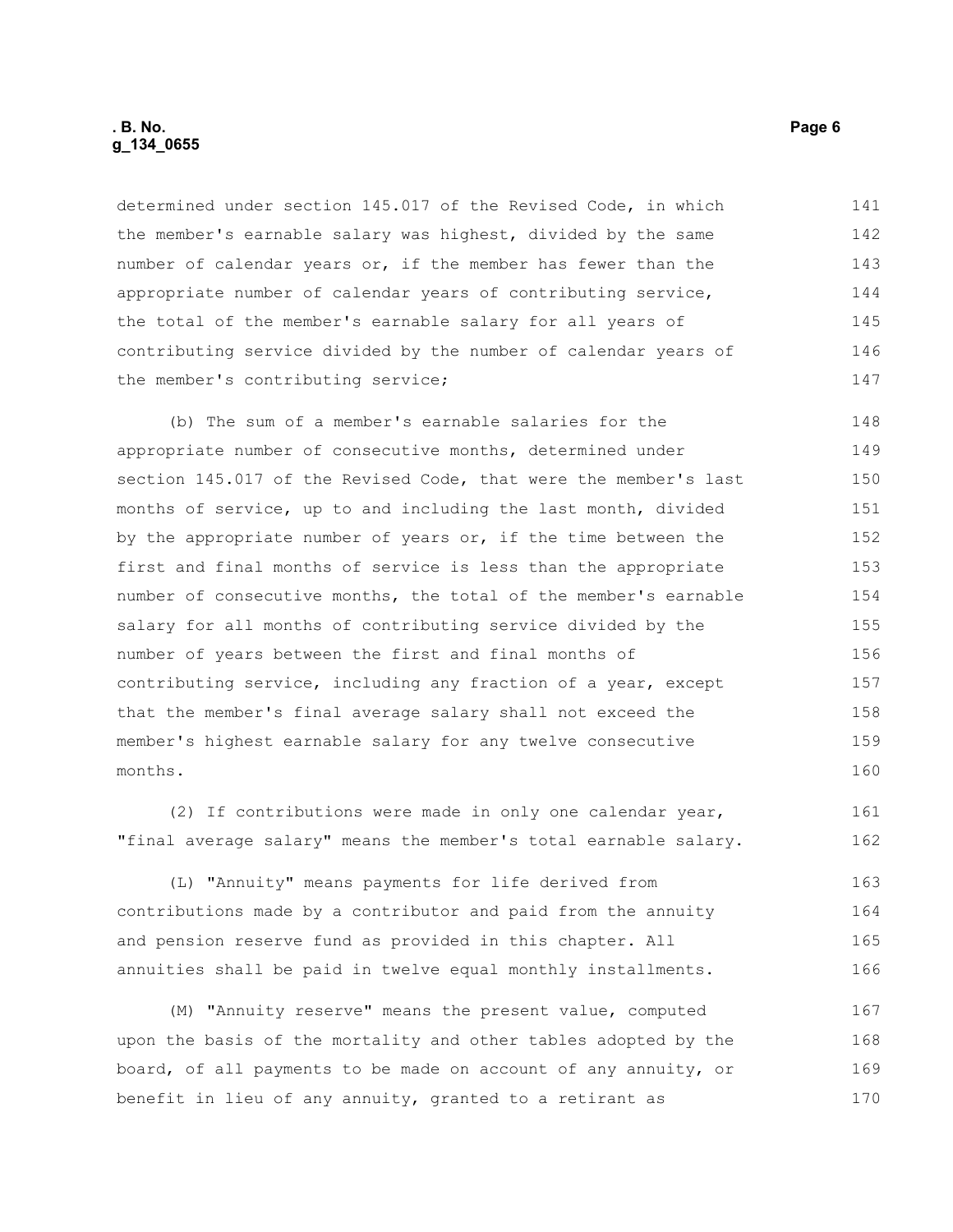provided in this chapter. (N)(1) "Disability retirement" means retirement as provided in section 145.36 of the Revised Code. (2) "Disability allowance" means an allowance paid on account of disability under section 145.361 of the Revised Code. (3) "Disability benefit" means a benefit paid as disability retirement under section 145.36 of the Revised Code, as a disability allowance under section 145.361 of the Revised Code, or as a disability benefit under section 145.37 of the Revised Code. (4) "Disability benefit recipient" means a member who is receiving a disability benefit. (O) "Age and service retirement" means retirement as provided in sections 145.32, 145.33, 145.331, 145.332, 145.335, 145.37, and 145.46 and former section 145.34 of the Revised Code. (P) "Pensions" means annual payments for life derived from contributions made by the employer that at the time of retirement are credited into the annuity and pension reserve fund from the employers' accumulation fund and paid from the annuity and pension reserve fund as provided in this chapter. All pensions shall be paid in twelve equal monthly installments. 171 172 173 174 175 176 177 178 179 180 181 182 183 184 185 186 187 188 189 190 191 192 193

(Q) "Retirement allowance" means the pension plus that portion of the benefit derived from contributions made by the member. 194 195

(R)(1) Except as otherwise provided in division (R) of this section, "earnable salary" means all salary, wages, and other earnings paid to a contributor by reason of employment in 196 197 198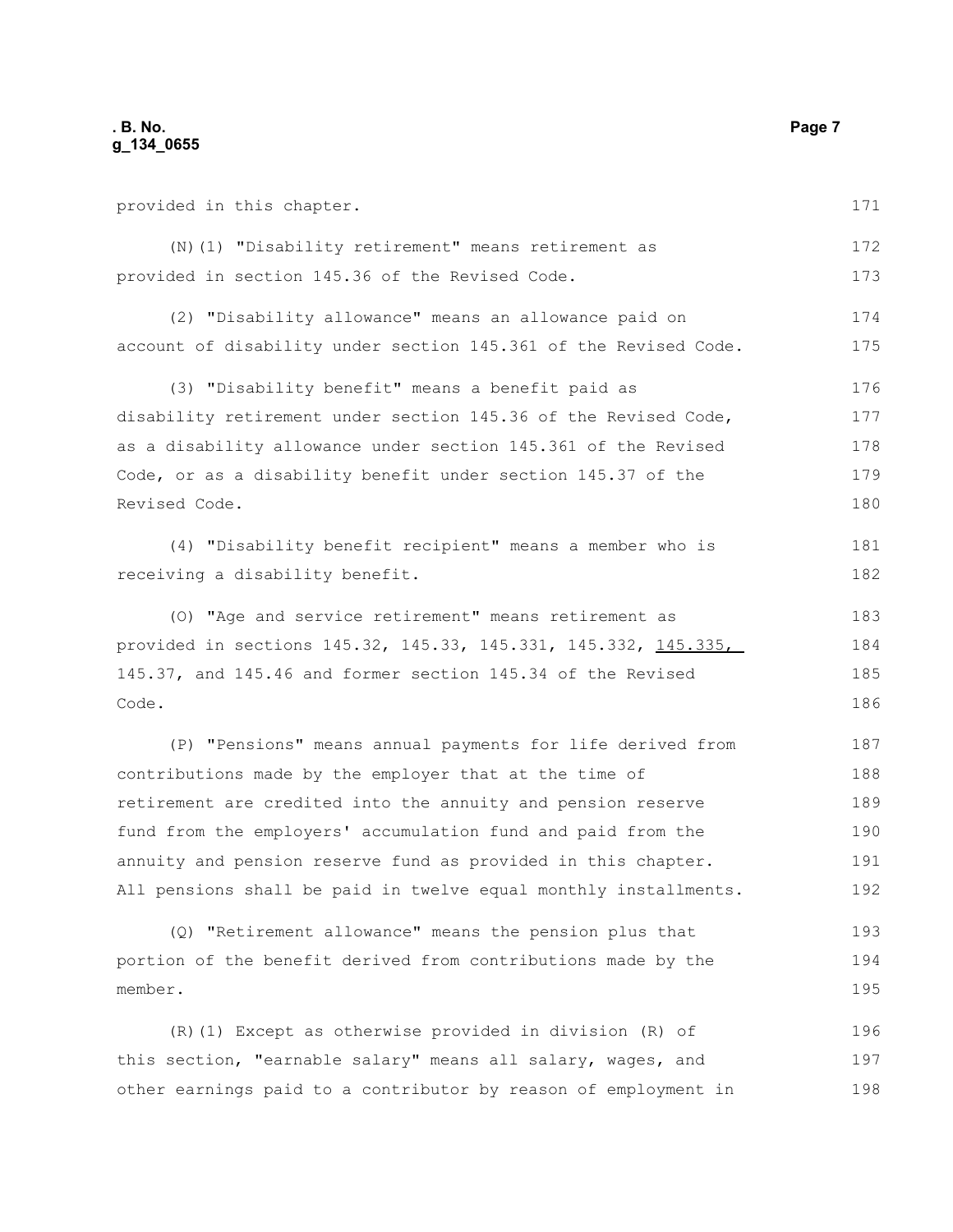#### **. B. No. Page 8 g\_134\_0655**

a position covered by the retirement system. The salary, wages, and other earnings shall be determined prior to determination of the amount required to be contributed to the employees' savings fund under section 145.47 of the Revised Code and without regard to whether any of the salary, wages, or other earnings are treated as deferred income for federal income tax purposes. "Earnable salary" includes the following: 199 200 201 202 203 204 205

(a) Payments made by the employer in lieu of salary, wages, or other earnings for sick leave, personal leave, or vacation used by the contributor; 206 207 208

(b) Payments made by the employer for the conversion of sick leave, personal leave, and vacation leave accrued, but not used if the payment is made during the year in which the leave is accrued, except that payments made pursuant to section 124.383 or 124.386 of the Revised Code are not earnable salary; 209 210 211 212 213

(c) Allowances paid by the employer for maintenance, consisting of housing, laundry, and meals, as certified to the retirement board by the employer or the head of the department that employs the contributor; 214 215 216 217

(d) Fees and commissions paid under section 507.09 of the Revised Code;

(e) Payments that are made under a disability leave program sponsored by the employer and for which the employer is required by section 145.296 of the Revised Code to make periodic employer and employee contributions;

(f) Amounts included pursuant to former division (K)(3) and former division (Y) of this section and section 145.2916 of the Revised Code. 224 225 226

(2) "Earnable salary" does not include any of the 227

218 219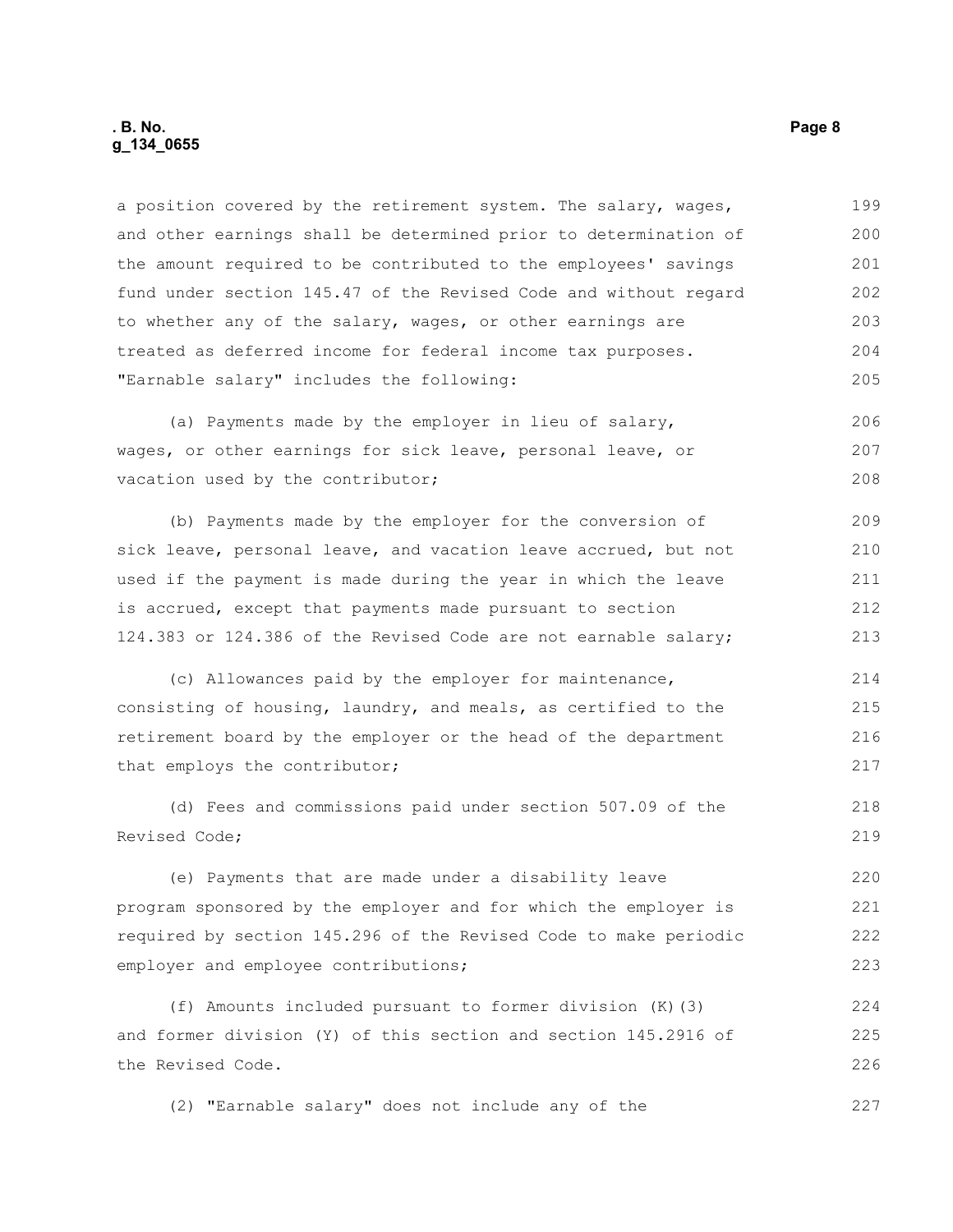#### following:

228

245 246 247

| (a) Fees and commissions, other than those paid under         |
|---------------------------------------------------------------|
| section 507.09 of the Revised Code, paid as sole compensation |
| for personal services and fees and commissions for special    |
| services over and above services for which the contributor    |
| receives a salary;                                            |

(b) Amounts paid by the employer to provide life insurance, sickness, accident, endowment, health, medical, hospital, dental, or surgical coverage, or other insurance for the contributor or the contributor's family, or amounts paid by the employer to the contributor in lieu of providing the insurance; 234 235 236 237 238 239

(c) Incidental benefits, including lodging, food, laundry, parking, or services furnished by the employer, or use of the employer's property or equipment, or amounts paid by the employer to the contributor in lieu of providing the incidental benefits;

(d) Reimbursement for job-related expenses authorized by the employer, including moving and travel expenses and expenses related to professional development;

(e) Payments for accrued but unused sick leave, personal leave, or vacation that are made at any time other than in the year in which the sick leave, personal leave, or vacation was accrued; 248 249 250 251

(f) Payments made to or on behalf of a contributor that are in excess of the annual compensation that may be taken into account by the retirement system under division (a)(17) of section 401 of the "Internal Revenue Code of 1986," 100 Stat. 2085, 26 U.S.C.A. 401(a)(17), as amended; 252 253 254 255 256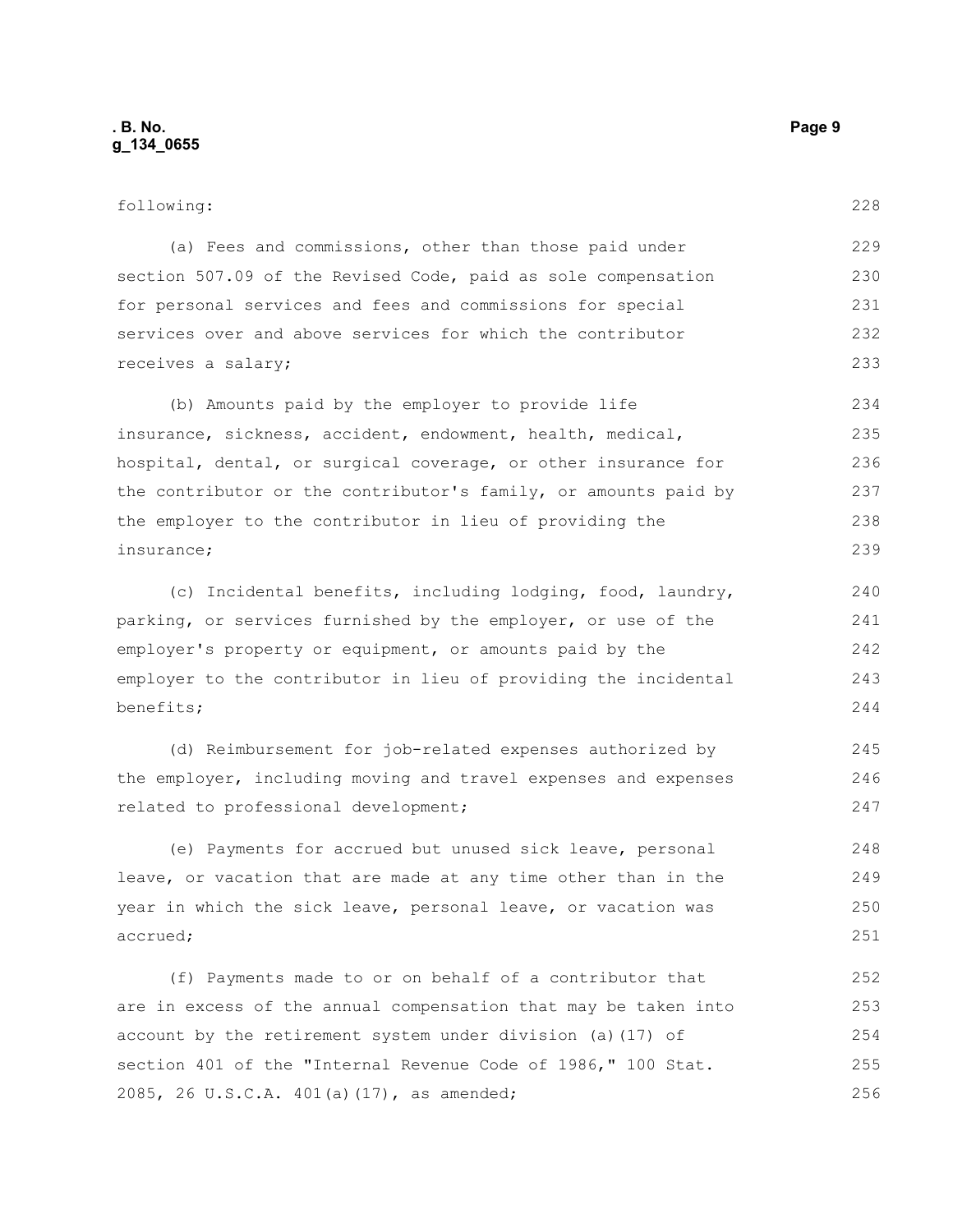#### **. B. No. Page 10 g\_134\_0655**

(g) Payments made under division (B), (C), or (E) of section 5923.05 of the Revised Code, Section 4 of Substitute Senate Bill No. 3 of the 119th general assembly, Section 3 of Amended Substitute Senate Bill No. 164 of the 124th general assembly, or Amended Substitute House Bill No. 405 of the 124th general assembly; 257 258 259 260 261 262

(h) Anything of value received by the contributor that is based on or attributable to retirement or an agreement to retire, except that payments made on or before January 1, 1989, that are based on or attributable to an agreement to retire shall be included in earnable salary if both of the following apply: 263 264 265 266 267 268

(i) The payments are made in accordance with contract provisions that were in effect prior to January 1, 1986; 269 270

(ii) The employer pays the retirement system an amount specified by the retirement board equal to the additional liability resulting from the payments. 271 272 273

(i) The portion of any amount included in section 145.2916 of the Revised Code that represents employer contributions. 274 275

(3) The retirement board shall determine by rule whether any compensation not enumerated in division (R) of this section is earnable salary, and its decision shall be final. 276 277 278

(S) "Pension reserve" means the present value, computed upon the basis of the mortality and other tables adopted by the board, of all payments to be made on account of any retirement allowance or benefit in lieu of any retirement allowance, granted to a member or beneficiary under this chapter. 279 280 281 282 283

(T) "Contributing service" means both of the following: 284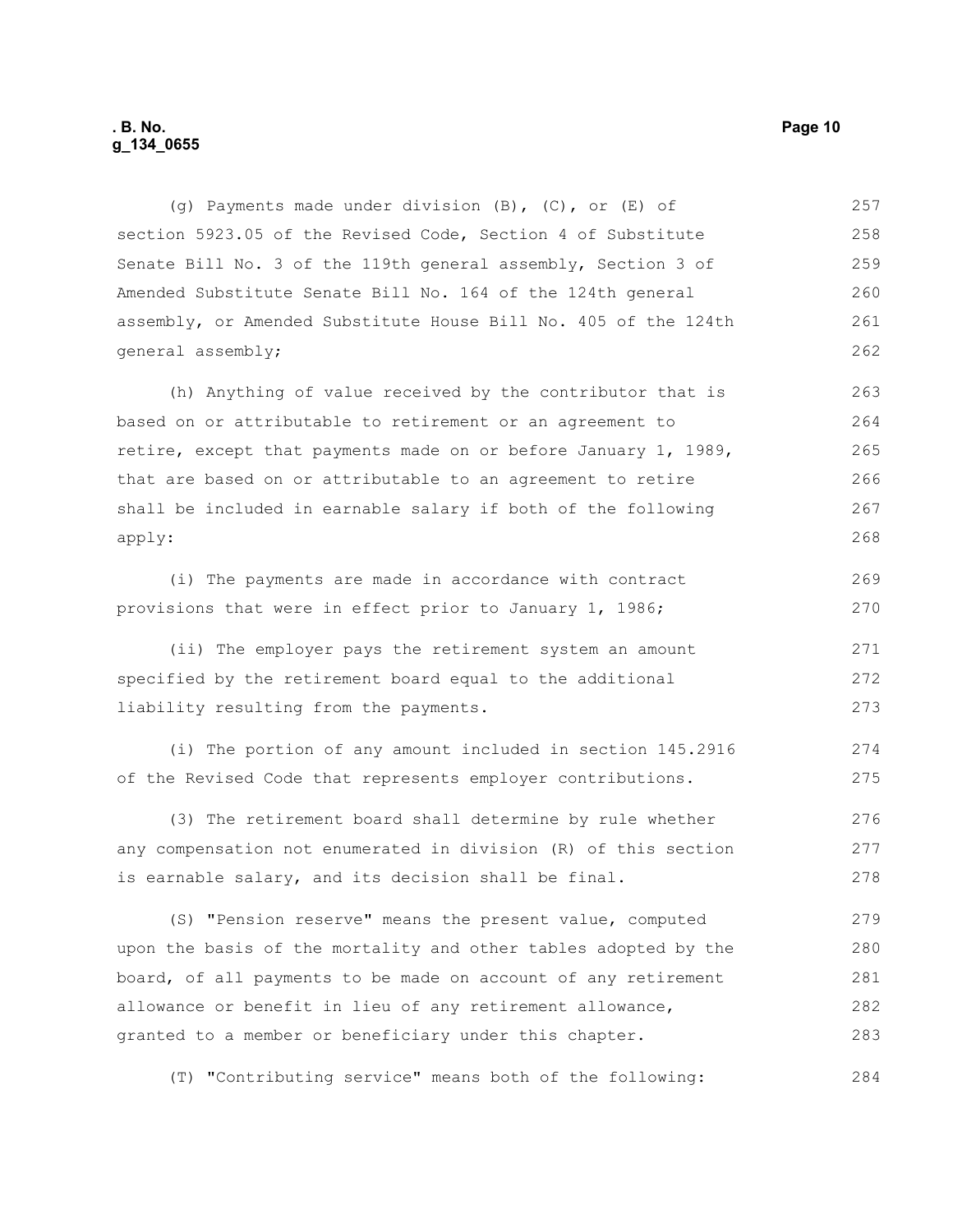#### **. B. No. Page 11 g\_134\_0655**

(1) All service credited to a member of the system since January 1, 1935, for which contributions are made as required by sections 145.47, 145.48, and 145.483 of the Revised Code. In any year subsequent to 1934, credit for any service shall be allowed in accordance with section 145.016 of the Revised Code. (2) Service credit received by election of the member 285 286 287 288 289 290

under section 145.814 of the Revised Code.

(U) "State retirement board" means the public employees retirement board, the school employees retirement board, or the state teachers retirement board. 292 293 294

(V) "Retirant" means any former member who retires and is receiving a monthly allowance as provided in sections 145.32, 145.33, 145.331, 145.332, 145.335, and 145.46 and former section 145.34 of the Revised Code.

(W) "Employer contribution" means the amount paid by an employer as determined under section 145.48 of the Revised Code.

(X) "Public service terminates" means the last day for which a public employee is compensated for services performed for an employer or the date of the employee's death, whichever occurs first. 301 302 303 304

(Y) "Five years of service credit," for the exclusive purpose of satisfying the service credit requirements and of determining eligibility under section 145.33 or 145.332 of the Revised Code, means employment covered under this chapter or under a former retirement plan operated, recognized, or endorsed by the employer prior to coverage under this chapter or under a combination of the coverage. 305 306 307 308 309 310 311

(Z) "Deputy sheriff" means any person who is commissioned and employed as a full-time peace officer by the sheriff of any 312 313

291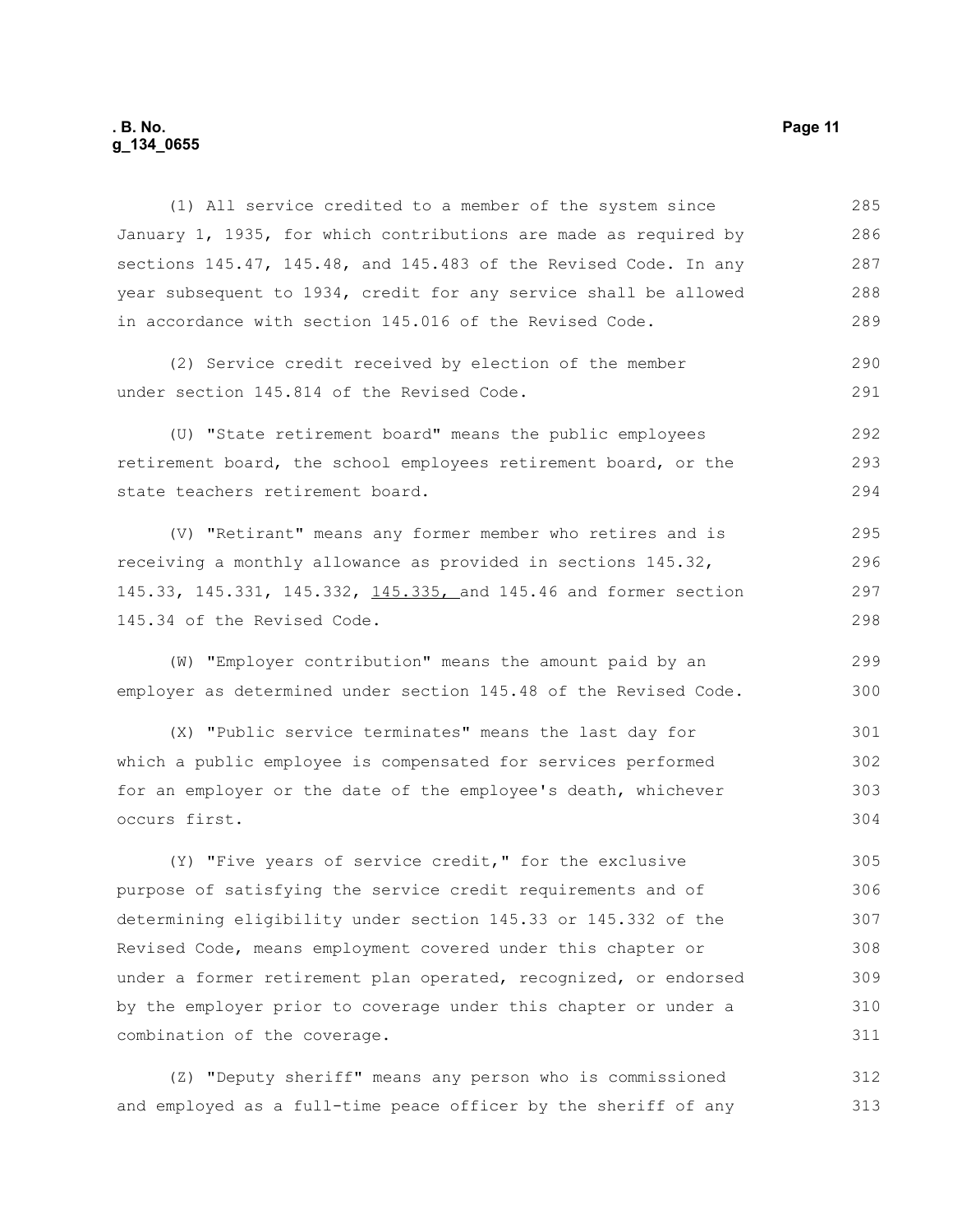county, and has been so employed since on or before December 31, 1965; any person who is or has been commissioned and employed as a peace officer by the sheriff of any county since January 1, 1966, and who has received a certificate attesting to the person's satisfactory completion of the peace officer training school as required by section 109.77 of the Revised Code; or any person deputized by the sheriff of any county and employed pursuant to section 2301.12 of the Revised Code as a criminal bailiff or court constable who has received a certificate attesting to the person's satisfactory completion of the peace officer training school as required by section 109.77 of the Revised Code. 314 315 316 317 318 319 320 321 322 323 324 325

(AA) "Township constable or police officer in a township police department or district" means any person who is commissioned and employed as a full-time peace officer pursuant to Chapter 505. or 509. of the Revised Code, who has received a certificate attesting to the person's satisfactory completion of the peace officer training school as required by section 109.77 of the Revised Code. 326 327 328 329 330 331 332

(BB) "Drug agent" means any person who is either of the following: 333 334

(1) Employed full time as a narcotics agent by a county narcotics agency created pursuant to section 307.15 of the Revised Code and has received a certificate attesting to the satisfactory completion of the peace officer training school as required by section 109.77 of the Revised Code; 335 336 337 338 339

(2) Employed full time as an undercover drug agent as defined in section 109.79 of the Revised Code and is in compliance with section 109.77 of the Revised Code. 340 341 342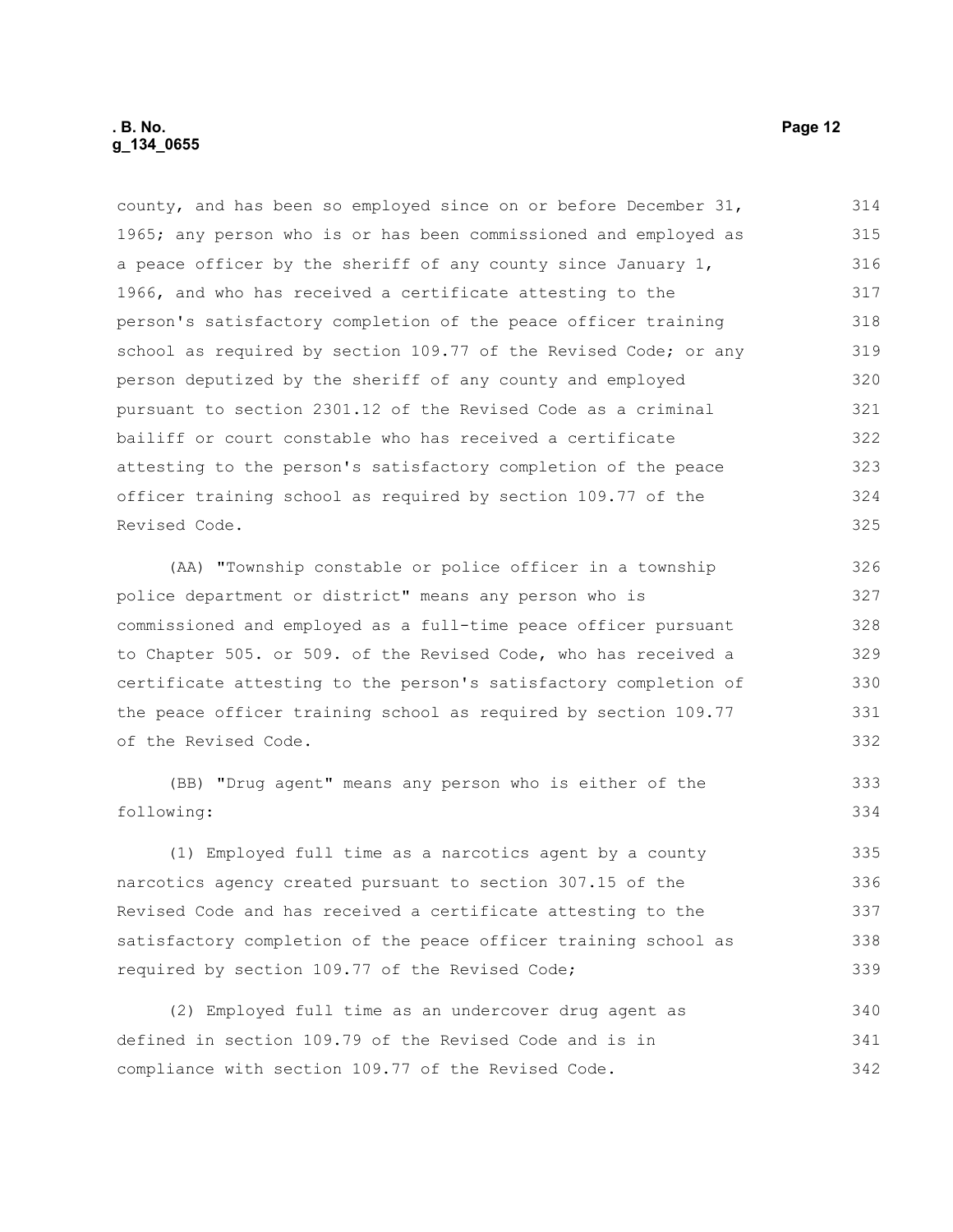(CC) "Department of public safety enforcement agent" means a full-time employee of the department of public safety who is designated under section 5502.14 of the Revised Code as an enforcement agent and who is in compliance with section 109.77 of the Revised Code. 343 344 345 346 347

(DD) "Natural resources law enforcement staff officer" means a full-time employee of the department of natural resources who is designated a natural resources law enforcement staff officer under section 1501.013 of the Revised Code and is in compliance with section 109.77 of the Revised Code. 348 349 350 351 352

(EE) "Forest-fire investigator" means a full-time employee of the department of natural resources who is appointed a forest-fire investigator under section 1503.09 of the Revised Code and is in compliance with section 109.77 of the Revised Code. 353 354 355 356 357

(FF) "Natural resources officer" means a full-time employee of the department of natural resources who is appointed as a natural resources officer under section 1501.24 of the Revised Code and is in compliance with section 109.77 of the Revised Code.

(GG) "Wildlife officer" means a full-time employee of the department of natural resources who is designated a wildlife officer under section 1531.13 of the Revised Code and is in compliance with section 109.77 of the Revised Code.

(HH) "Park district police officer" means a full-time employee of a park district who is designated pursuant to section 511.232 or 1545.13 of the Revised Code and is in compliance with section 109.77 of the Revised Code. 367 368 369 370

(II) "Conservancy district officer" means a full-time 371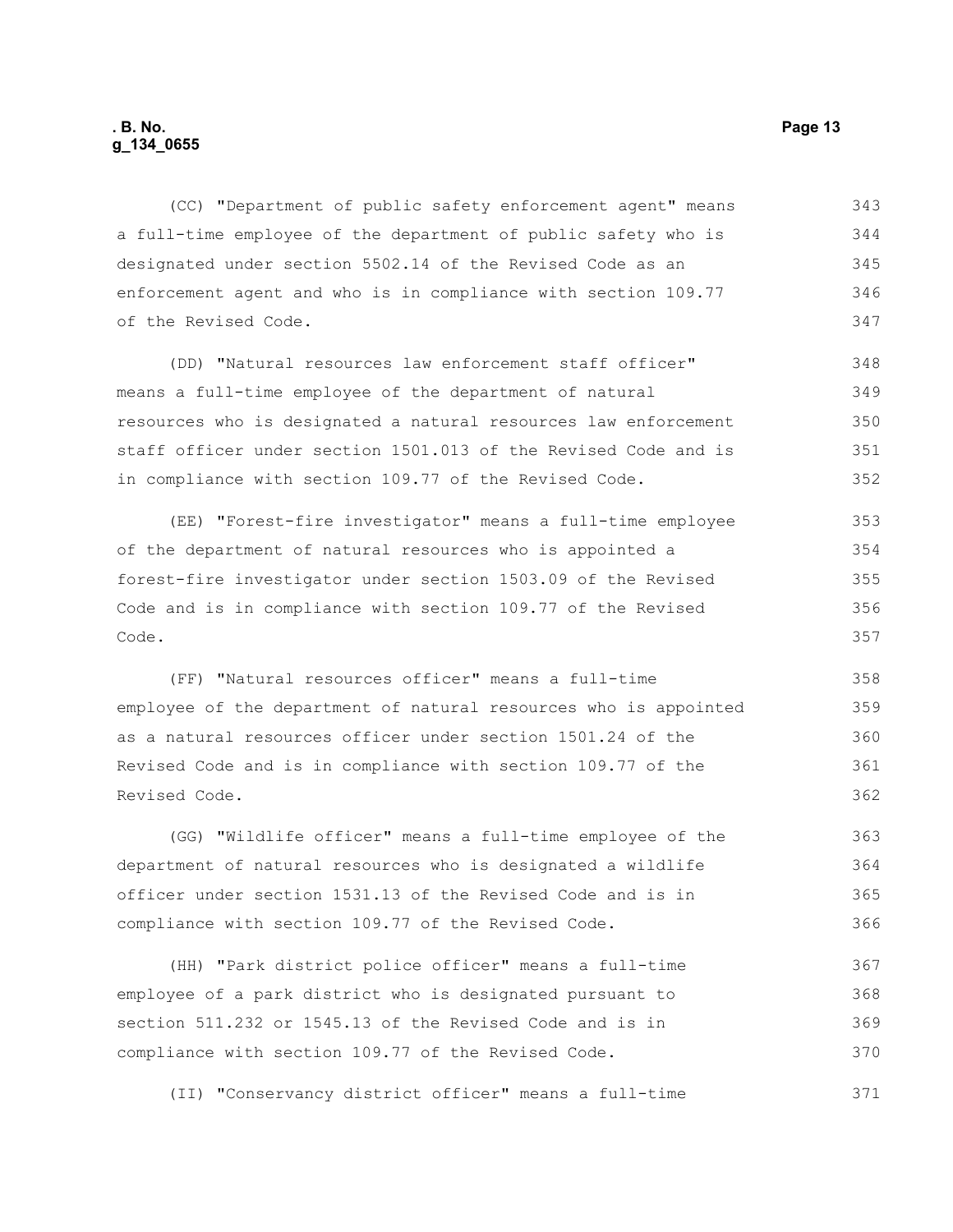employee of a conservancy district who is designated pursuant to section 6101.75 of the Revised Code and is in compliance with section 109.77 of the Revised Code. (JJ) "Municipal police officer" means a member of the organized police department of a municipal corporation who is employed full time, is in compliance with section 109.77 of the

Revised Code, and is not a member of the Ohio police and fire pension fund.

(KK) "Veterans' home police officer" means any person who is employed at a veterans' home as a police officer pursuant to section 5907.02 of the Revised Code and is in compliance with section 109.77 of the Revised Code. 380 381 382 383

(LL) "Special police officer for a mental health institution" means any person who is designated as such pursuant to section 5119.08 of the Revised Code and is in compliance with section 109.77 of the Revised Code. 384 385 386 387

(MM) "Special police officer for an institution for persons with intellectual disabilities" means any person who is designated as such pursuant to section 5123.13 of the Revised Code and is in compliance with section 109.77 of the Revised Code. 388 389 390 391 392

(NN) "State university law enforcement officer" means any person who is employed full time as a state university law enforcement officer pursuant to section 3345.04 of the Revised Code and who is in compliance with section 109.77 of the Revised Code. 393 394 395 396 397

(OO) "House sergeant at arms" means any person appointed by the speaker of the house of representatives under division (B)(1) of section 101.311 of the Revised Code who has arrest 398 399 400

372 373 374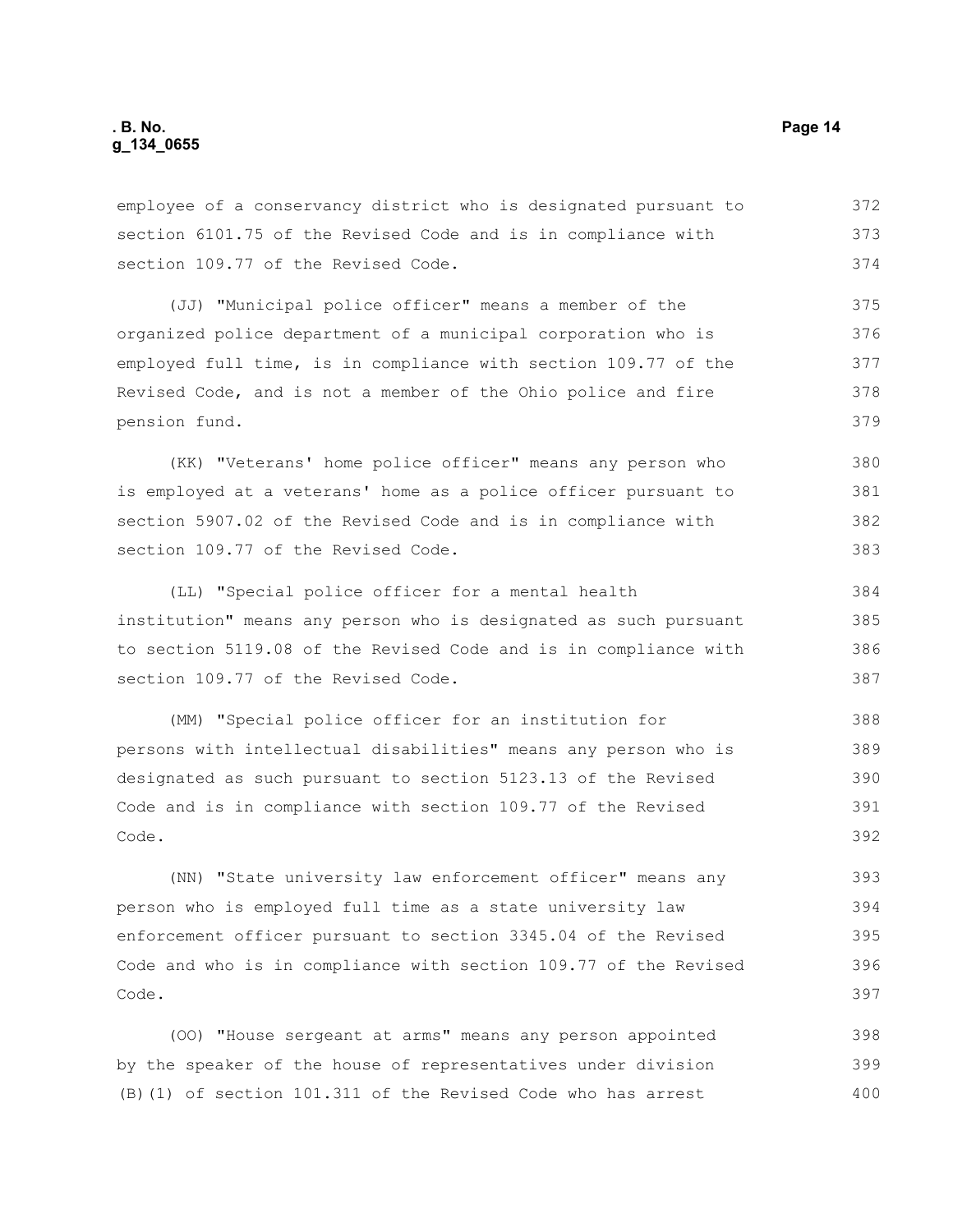401

authority under division (E)(1) of that section.

(PP) "Assistant house sergeant at arms" means any person appointed by the house sergeant at arms under division  $(C)$  (1) of section 101.311 of the Revised Code. 402 403 404

(QQ) "Regional transit authority police officer" means a person who is employed full time as a regional transit authority police officer under division (Y) of section 306.35 of the Revised Code and is in compliance with section 109.77 of the Revised Code. 405 406 407 408 409

(RR) "State highway patrol police officer" means a special police officer employed full time and designated by the superintendent of the state highway patrol pursuant to section 5503.09 of the Revised Code or a person serving full time as a special police officer pursuant to that section on a permanent basis on October 21, 1997, who is in compliance with section 109.77 of the Revised Code. 410 411 412 413 414 415 416

(SS) "Municipal public safety director" means a person who serves full time as the public safety director of a municipal corporation with the duty of directing the activities of the municipal corporation's police department and fire department. 417 418 419 420

(TT) "Bureau of criminal identification and investigation investigator" means a person who is in compliance with section 109.77 of the Revised Code and is employed full time as an investigator, as defined in section 109.541 of the Revised Code, of the bureau of criminal identification and investigation commissioned by the superintendent of the bureau as a special agent for the purpose of assisting law enforcement officers or providing emergency assistance to peace officers pursuant to authority granted under that section. 421 422 423 424 425 426 427 428 429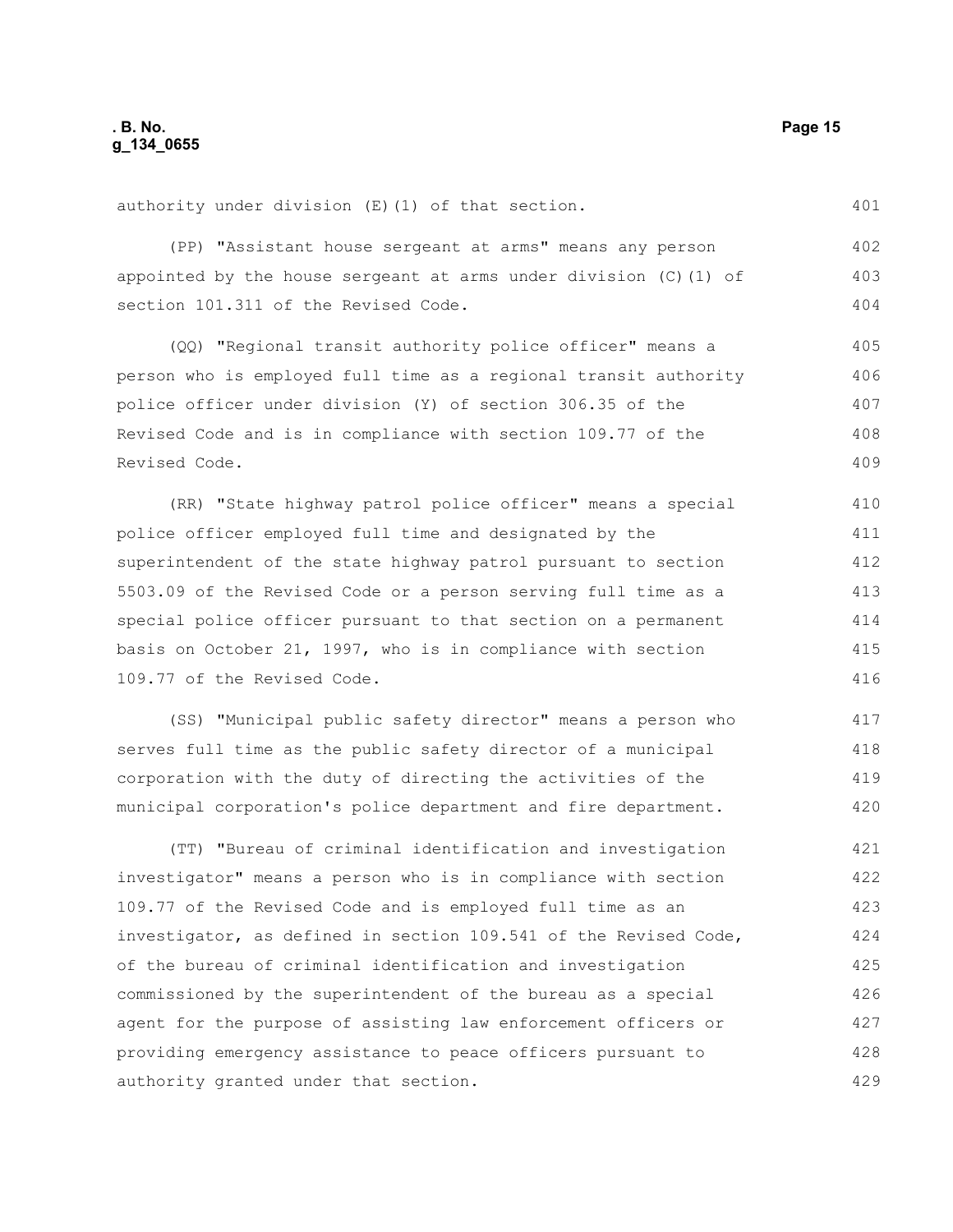# **. B. No. Page 16 g\_134\_0655**

| (UU) "Gaming agent" means a person who is in compliance          | 430 |
|------------------------------------------------------------------|-----|
| with section 109.77 of the Revised Code and is employed full     | 431 |
| time as a gaming agent with the Ohio casino control commission   | 432 |
| pursuant to section 3772.03 of the Revised Code.                 | 433 |
| (VV) "Department of taxation investigator" means a person        | 434 |
| employed full time with the department of taxation to whom both  | 435 |
| of the following apply:                                          | 436 |
| (1) The person has been delegated investigation powers           | 437 |
| pursuant to section 5743.45 of the Revised Code for the          | 438 |
| enforcement of Chapters 5728., 5735., 5739., 5741., 5743., and   | 439 |
| 5747. of the Revised Code.                                       | 440 |
| (2) The person is in compliance with section 109.77 of the       | 441 |
| Revised Code.                                                    | 442 |
| (WW) "Special police officer for a port authority" means a       | 443 |
| person who is in compliance with section 109.77 of the Revised   | 444 |
| Code and is employed full time as a special police officer with  | 445 |
| a port authority under section 4582.04 or 4582.28 of the Revised | 446 |
| Code.                                                            | 447 |
| (XX) "Special police officer for a municipal airport"            | 448 |
| means a person to whom both of the following apply:              | 449 |
| (1) The person is employed full time as a special police         | 450 |
| officer with a municipal corporation at a municipal airport or   | 451 |
| other municipal air navigation facility that meets both of the   | 452 |
| following requirements:                                          | 453 |
| (a) The airport or navigation facility has scheduled             | 454 |
| operations, as defined in 14 C.F.R. 110.2, as amended.           | 455 |
| (b) The airport or navigation facility is required to be         | 456 |
| under a security program and is governed by aviation security    | 457 |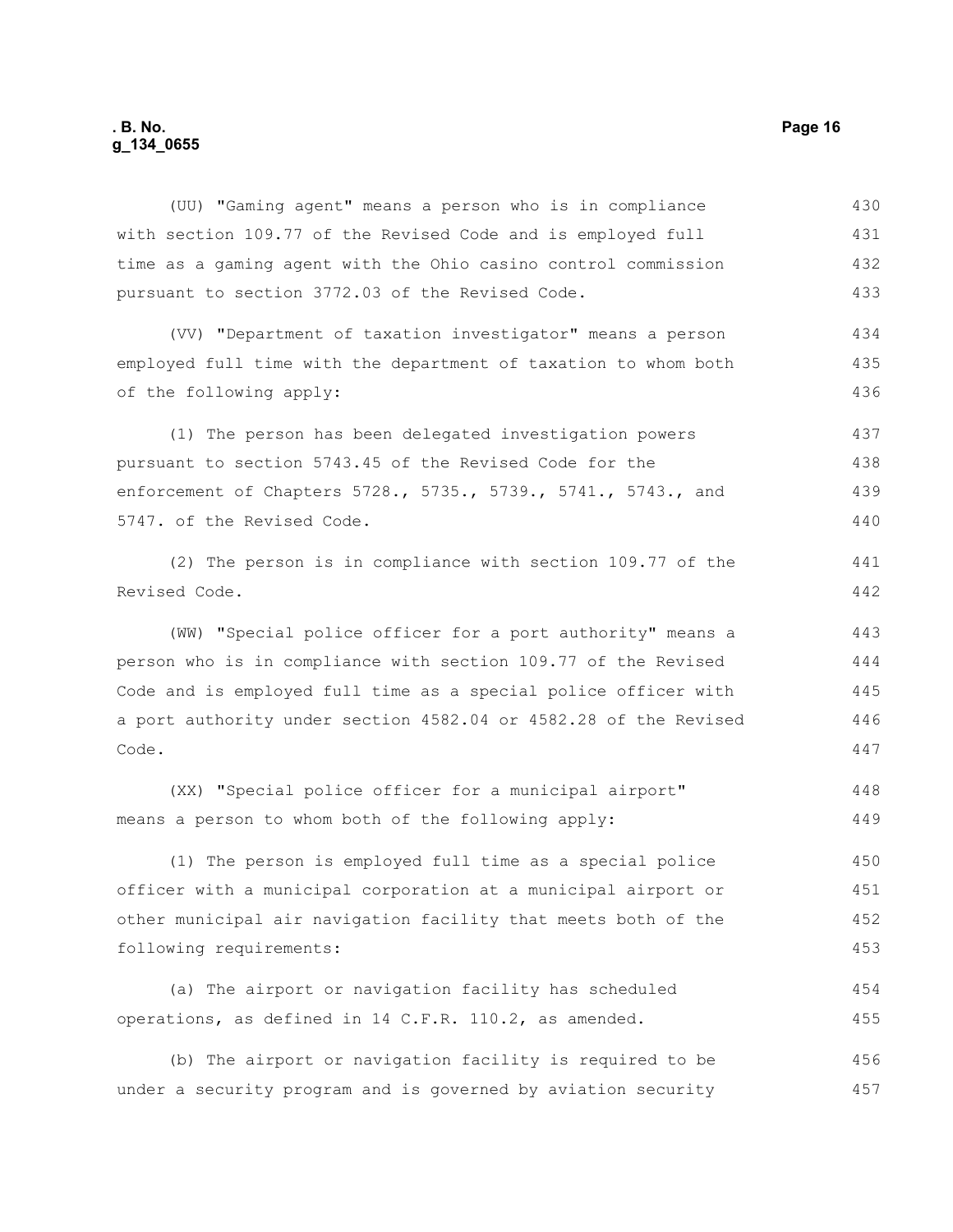rules of the transportation security administration of the United States department of transportation as provided in 49 C.F.R. parts 1542 and 1544, as amended. 458 459 460

(2) The person is in compliance with section 109.77 of the Revised Code. 461 462

(YY) Notwithstanding section 2901.01 of the Revised Code, "PERS law enforcement officer" means a sheriff or any of the following whose primary duties are to preserve the peace, protect life and property, and enforce the laws of this state: a deputy sheriff, township constable or police officer in a township police department or district, drug agent, department of public safety enforcement agent, natural resources law enforcement staff officer, wildlife officer, forest-fire investigator, natural resources officer, park district police officer, conservancy district officer, veterans' home police officer, special police officer for a mental health institution, special police officer for an institution for persons with developmental disabilities, state university law enforcement officer, municipal police officer, house sergeant at arms, assistant house sergeant at arms, regional transit authority police officer, or state highway patrol police officer. 463 464 465 466 467 468 469 470 471 472 473 474 475 476 477 478

"PERS law enforcement officer" also includes a person employed as a bureau of criminal identification and investigation investigator, gaming agent, department of taxation investigator, special police officer for a port authority, or special police officer for a municipal airport who commences employment in any of those positions on or after April 6, 2017, or makes the election described in section 145.334 of the Revised Code. 479 480 481 482 483 484 485 486

"PERS law enforcement officer" also includes a person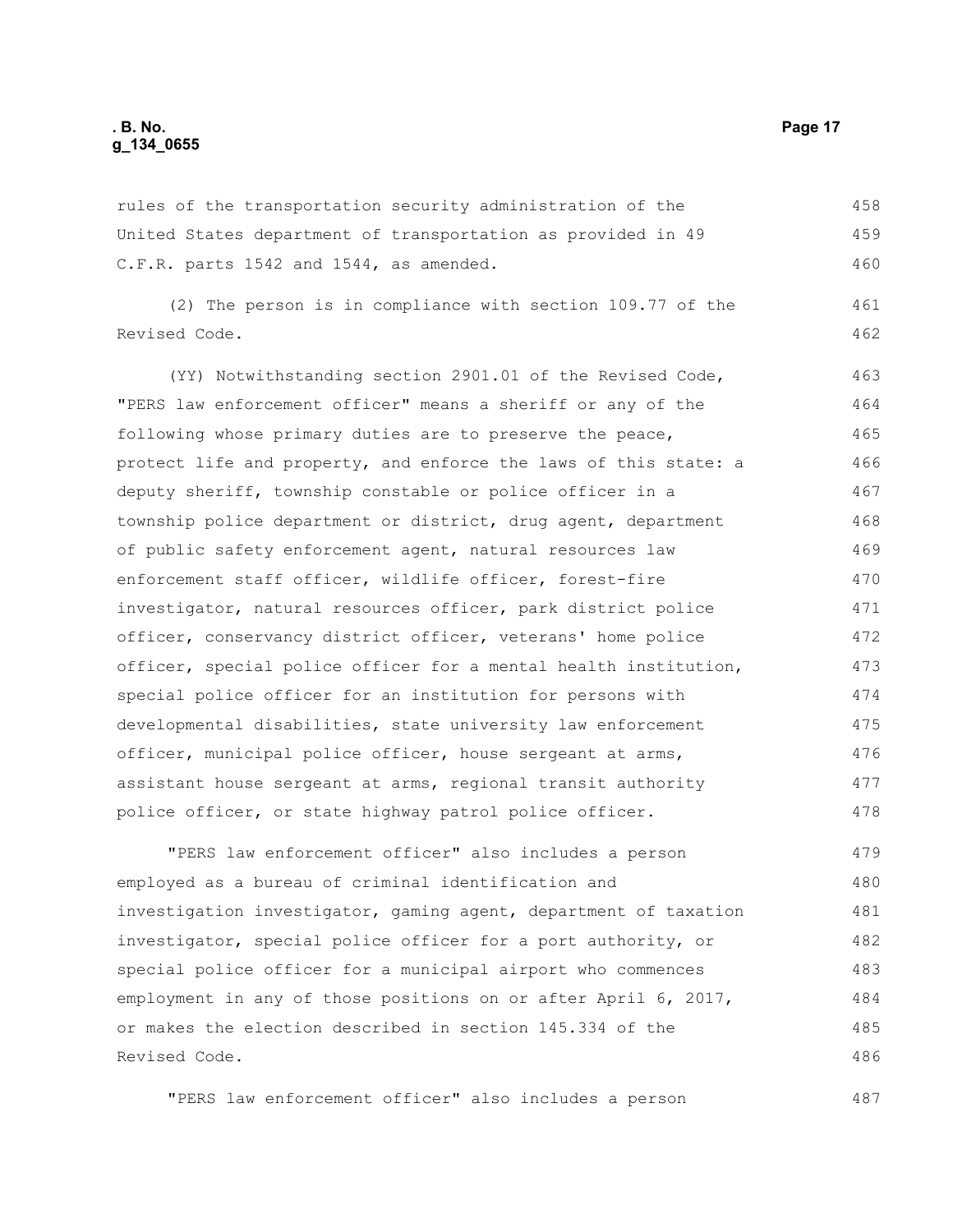#### **. B. No. Page 18 g\_134\_0655**

serving as a municipal public safety director at any time during the period from September 29, 2005, to March 24, 2009, if the duties of that service were to preserve the peace, protect life and property, and enforce the laws of this state. 488 489 490 491

(ZZ) "Hamilton county municipal court bailiff" means a person appointed by the clerk of courts of the Hamilton county municipal court under division (A)(3) of section 1901.32 of the Revised Code who is employed full time as a bailiff or deputy bailiff, who has received a certificate attesting to the person's satisfactory completion of the peace officer basic training described in division (D)(1) of section 109.77 of the Revised Code.

(AAA) "PERS public safety officer" means a Hamilton county municipal court bailiff, or any of the following whose primary duties are other than to preserve the peace, protect life and property, and enforce the laws of this state: a deputy sheriff, township constable or police officer in a township police department or district, drug agent, department of public safety enforcement agent, natural resources law enforcement staff officer, wildlife officer, forest-fire investigator, natural resources officer, park district police officer, conservancy district officer, veterans' home police officer, special police officer for a mental health institution, special police officer for an institution for persons with developmental disabilities, state university law enforcement officer, municipal police officer, house sergeant at arms, assistant house sergeant at arms, regional transit authority police officer, or state highway patrol police officer. 500 501 502 503 504 505 506 507 508 509 510 511 512 513 514 515

"PERS public safety officer" also includes a person employed as a bureau of criminal identification and 516 517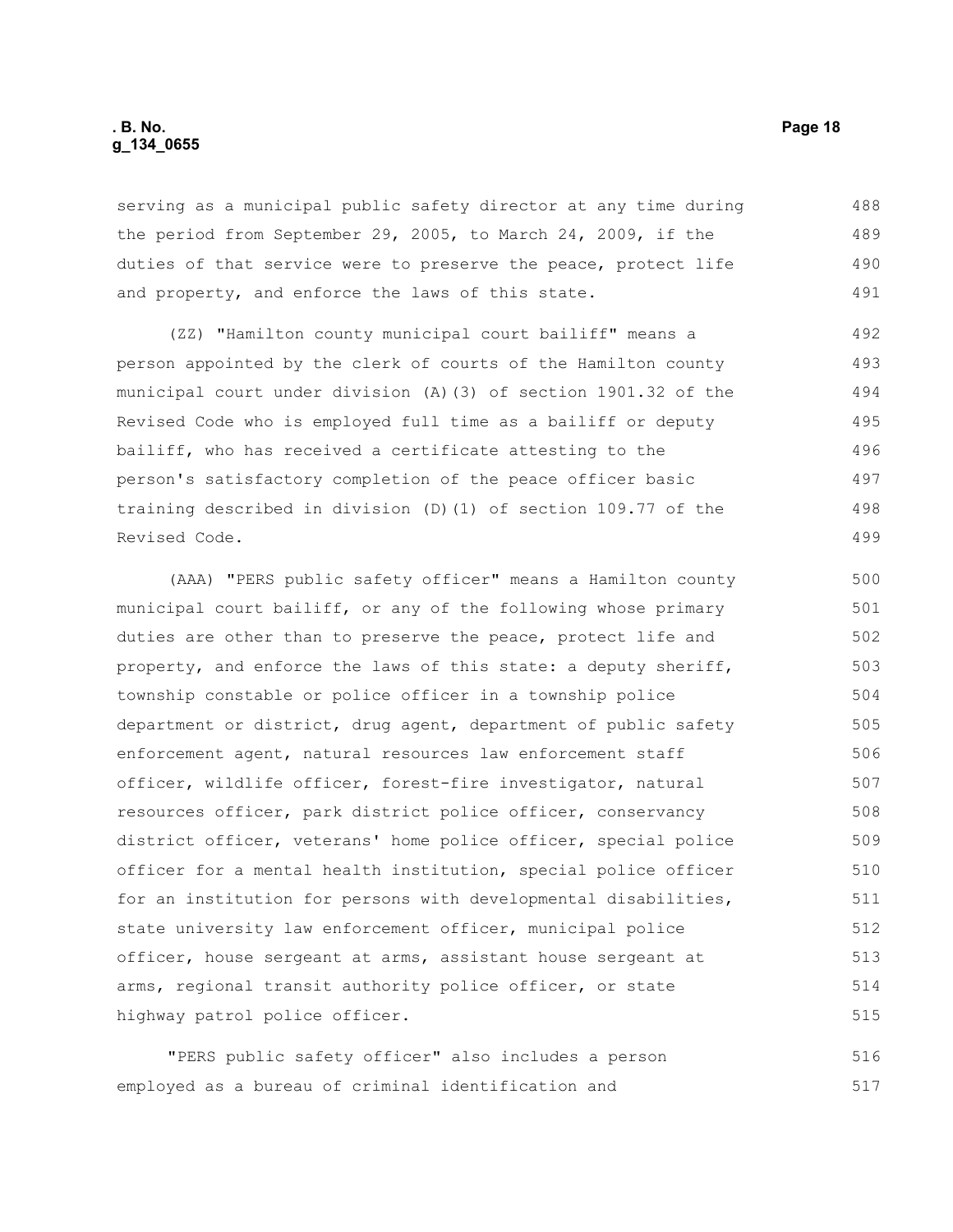investigation investigator, gaming agent, department of taxation investigator, special police officer for a port authority, or special police officer for a municipal airport who commences employment in any of those positions on or after April 6, 2017, or makes the election described in section 145.334 of the Revised Code. 518 519 520 521 522 523

"PERS public safety officer" also includes a person serving as a municipal public safety director at any time during the period from September 29, 2005, to March 24, 2009, if the duties of that service were other than to preserve the peace, protect life and property, and enforce the laws of this state. 524 525 526 527 528

```
(BBB) "Fiduciary" means a person who does any of the 
following:
                                                                              529
                                                                              530
```
(1) Exercises any discretionary authority or control with respect to the management of the system or with respect to the management or disposition of its assets; 531 532 533

(2) Renders investment advice for a fee, direct or indirect, with respect to money or property of the system; 534 535

(3) Has any discretionary authority or responsibility in the administration of the system. 536 537

(CCC) "Actuary" means an individual who satisfies all of the following requirements: 538 539

(1) Is a member of the American academy of actuaries; 540

(2) Is an associate or fellow of the society of actuaries; 541

(3) Has a minimum of five years' experience in providing actuarial services to public retirement plans. 542 543

(DDD) "PERS defined benefit plan" means the plan described 544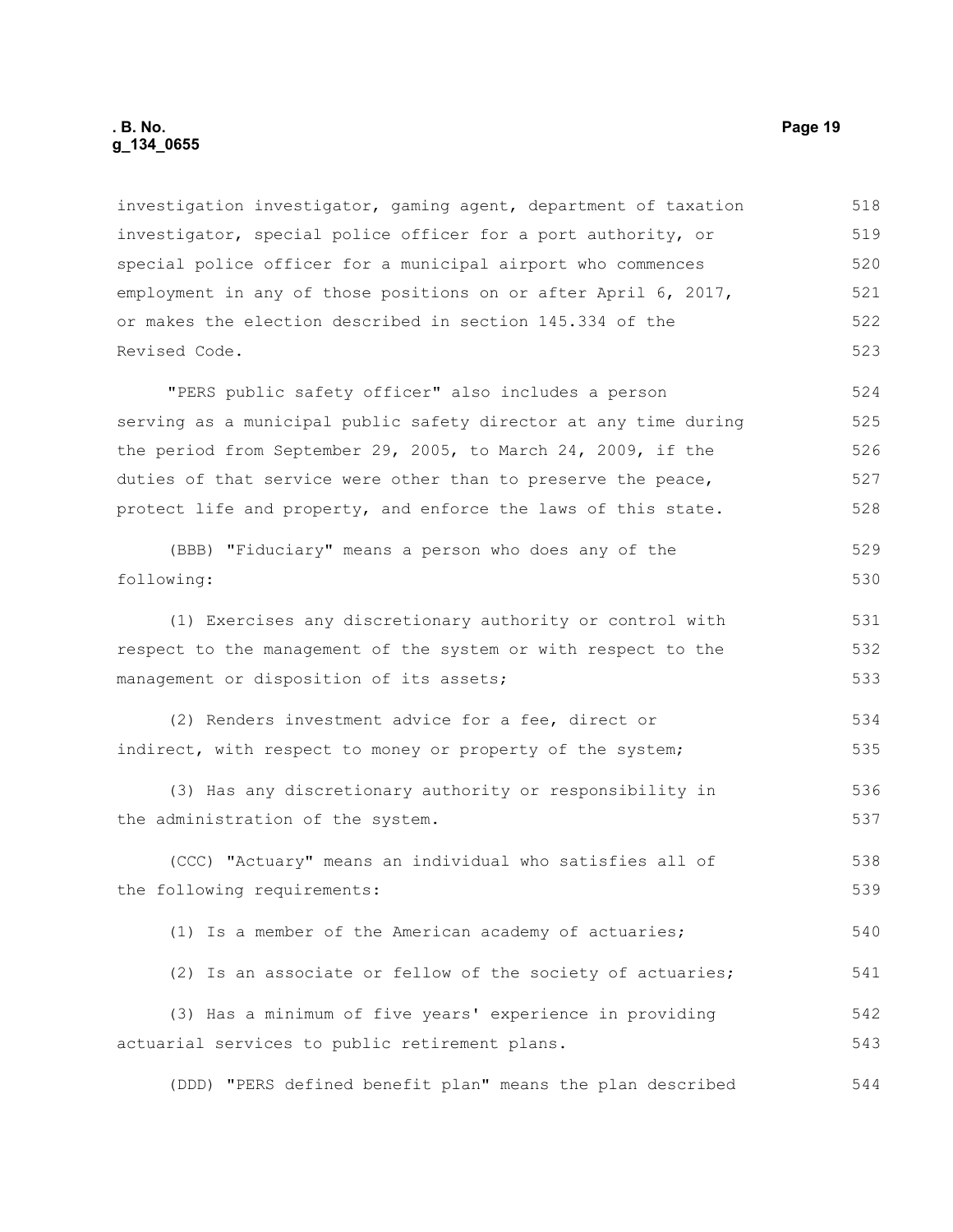in sections 145.201 to 145.79 of the Revised Code. 545

(EEE) "PERS defined contribution plans" means the plan or plans established under section 145.81 of the Revised Code. 546 547

**Sec. 145.012.** (A) "Public employee," as defined in division (A) of section 145.01 of the Revised Code, does not include any person: 548 549 550

(1) Who is employed by a private, temporary-help service and performs services under the direction of a public employer or is employed on a contractual basis as an independent contractor under a personal service contract with a public employer; 551 552 553 554 555

(2) Who is an emergency employee serving on a temporary basis in case of fire, snow, earthquake, flood, or other similar emergency;

(3) Who is employed in a program established pursuant to the "Job Training Partnership Act," 96 Stat. 1322 (1982), 29 U.S.C.A. 1501; 559 560 561

(4) Who is an appointed member of either the motor vehicle salvage dealers board or the motor vehicle dealer's board whose rate and method of payment are determined pursuant to division (J) of section 124.15 of the Revised Code; 562 563 564 565

(5) Who is employed as an election worker and paid less than six hundred dollars per calendar year for that service except for a calendar year in which more than one primary election and one general election are held, the person is paid six hundred dollars plus an amount not to exceed four hundred dollars for that service; 566 567 568 569 570 571

(6) Who is employed as a firefighter in a position

556 557 558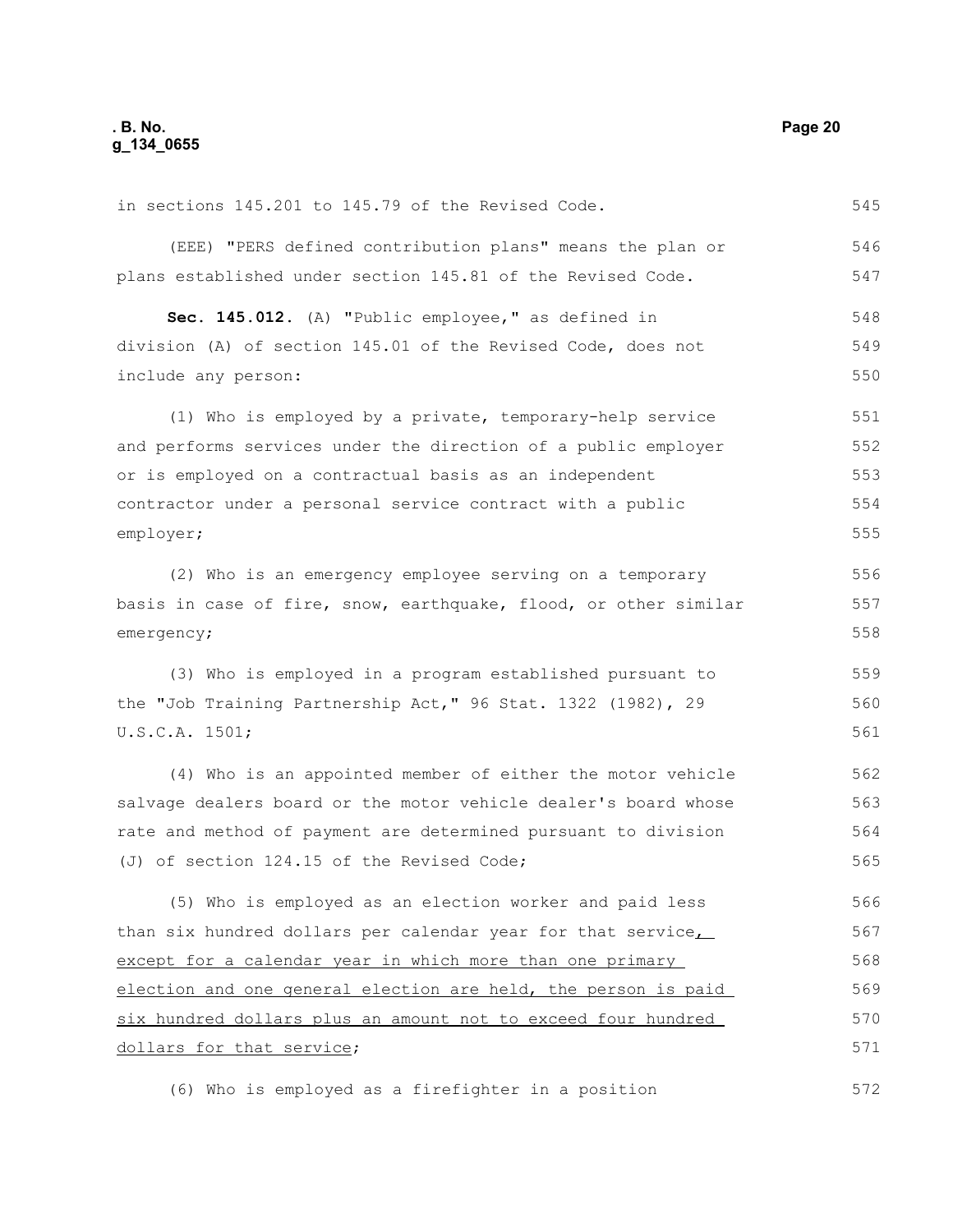requiring satisfactory completion of a firefighter training course approved under former section 3303.07 or section 4765.55 of the Revised Code or conducted under section 3737.33 of the Revised Code except for the following: (a) Any firefighter who has elected under section 145.013 of the Revised Code to remain a contributing member of the public employees retirement system; (b) Any firefighter who was eligible to transfer from the public employees retirement system to the Ohio police and fire pension fund under section 742.51 or 742.515 of the Revised Code and did not elect to transfer; (c) Any firefighter who has elected under section 742.516 of the Revised Code to transfer from the Ohio police and fire pension fund to the public employees retirement system. (7) Who is a member of the board of health of a city or general health district, which pursuant to sections 3709.051 and 3709.07 of the Revised Code includes a combined health district, and whose compensation for attendance at meetings of the board is set forth in division (B) of section 3709.02 or division (B) 573 574 575 576 577 578 579 580 581 582 583 584 585 586 587 588 589 590 591

(8) Who participates in an alternative retirement plan established under Chapter 3305. of the Revised Code; 593 594

of section 3709.05 of the Revised Code, as appropriate;

(9) Who is a member of the board of directors of a sanitary district established under Chapter 6115. of the Revised Code; 595 596 597

(10) Who is a member of the unemployment compensation advisory council; 598 599

(11) Who is an employee, officer, or governor-appointed 600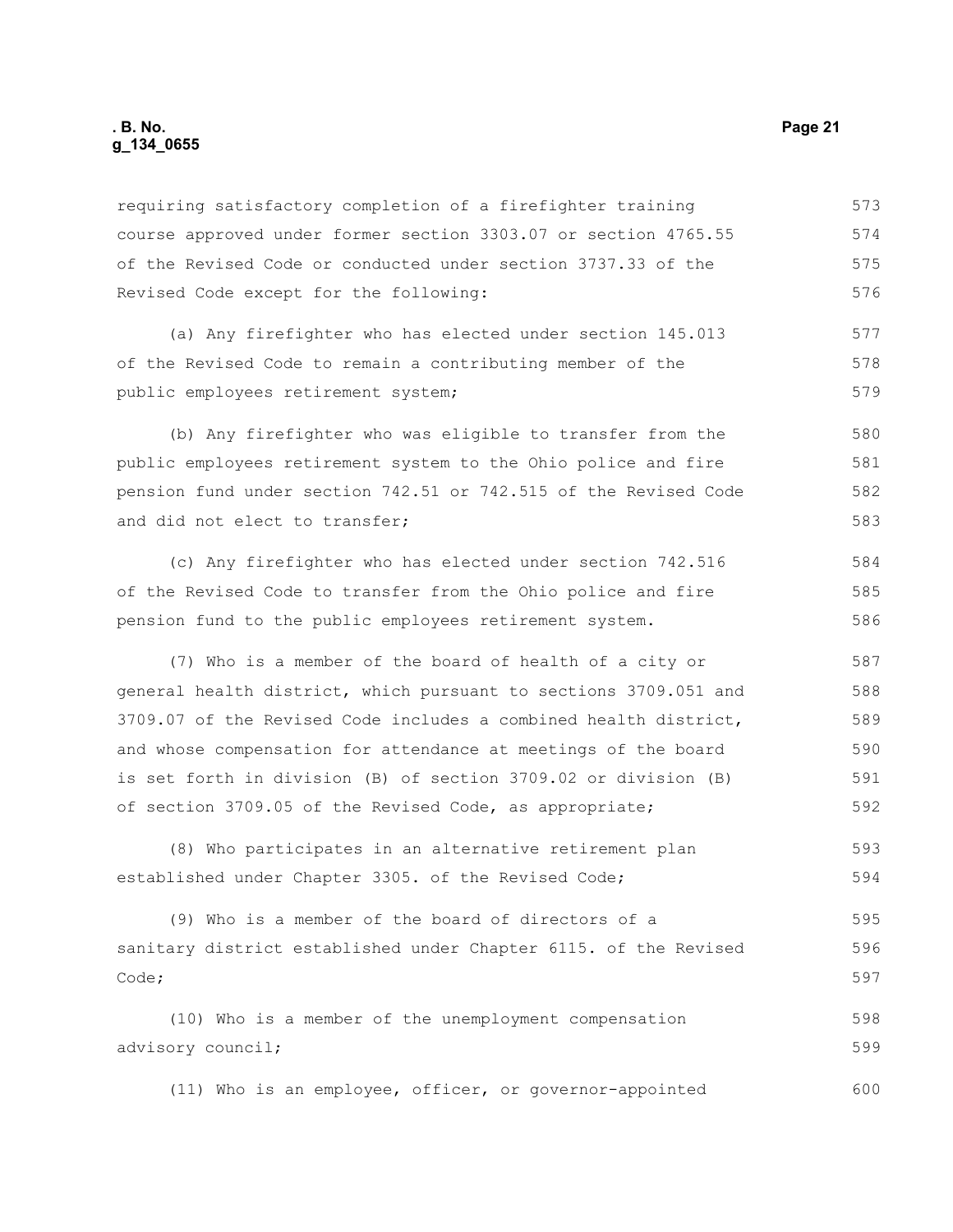### **. B. No. Page 22 g\_134\_0655**

member of the board of directors of the nonprofit corporation formed under section 187.01 of the Revised Code; (12) Who is employed by the nonprofit entity established to provide advocacy services and a client assistance program for people with disabilities under Section 319.20 of Am. Sub. H.B. 153 of the 129th general assembly and whose employment begins on or after October 1, 2012. (B) No inmate of a correctional institution operated by the department of rehabilitation and correction, no patient in a hospital for the mentally ill or criminally insane operated by the department of mental health and addiction services, no resident in an institution for persons with intellectual disabilities operated by the department of developmental disabilities, no resident admitted as a patient of a veterans' home operated under Chapter 5907. of the Revised Code, and no resident of a county home shall be considered as a public employee for the purpose of establishing membership or calculating service credit or benefits under this chapter. Nothing in this division shall be construed to affect any service credit attained by any person who was a public employee before becoming an inmate, patient, or resident at any institution listed in this division, or the payment of any benefit for which such a person or such a person's beneficiaries otherwise would be eligible. **Sec. 145.016.** Contributing service shall be allowed in accordance with the following: 601 602 603 604 605 606 607 608 609 610 611 612 613 614 615 616 617 618 619 620 621 622 623 624 625 626

(A) For service not later than December 31, 2013, credit for any contributing service shall be allowed as follows: 627 628

(1) For each month for which the member's earnable salary 629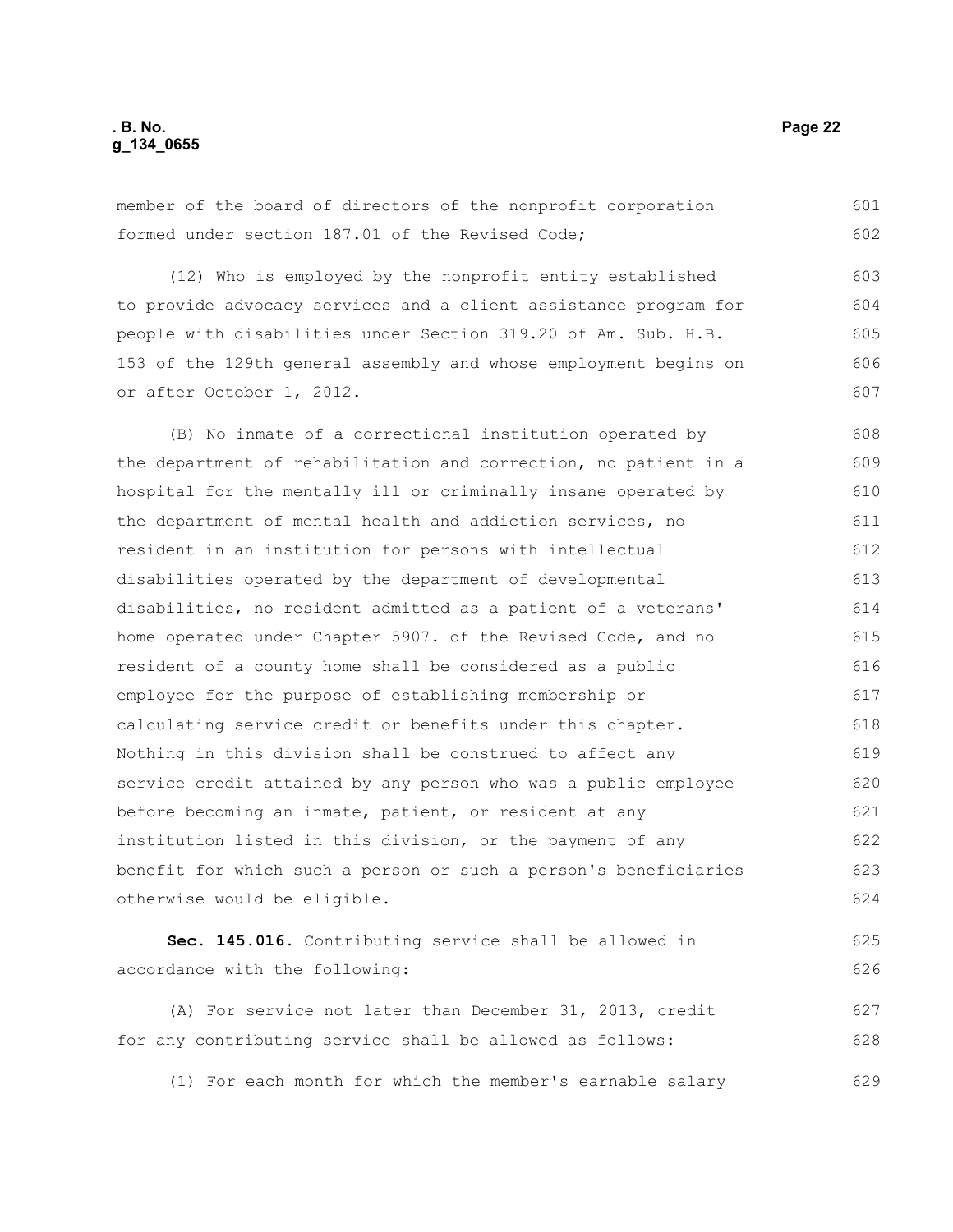| is two hundred fifty dollars or more, allow one month's credit;   | 630 |
|-------------------------------------------------------------------|-----|
| (2) For each month for which the member's earnable salary         | 631 |
| is less than two hundred fifty dollars, allow a fraction of a     | 632 |
| month's credit with a numerator of the earnable salary during     | 633 |
| the month and a denominator of two hundred fifty dollars, except  | 634 |
| that if the member's annual earnable salary is less than six      | 635 |
| hundred dollars, the member's credit shall not be reduced below   | 636 |
| twenty per cent of a year for a calendar year of employment       | 637 |
| during which the member worked each month.                        | 638 |
| Division (A) (2) of this section shall not reduce any             | 639 |
| credit earned before January 1, 1985.                             | 640 |
| (B) For service on or after January 1, 2014, credit for           | 641 |
| any contributing service shall be allowed in accordance with the  | 642 |
| following:                                                        | 643 |
| (1) For each month in which the member's earnable salary          | 644 |
| equals or exceeds the amount specified in division (B) (1) (a) or | 645 |
| (b) of this section, as appropriate, allow one month's credit:    | 646 |
| (a) For service on or after January 1, 2014, but not later        | 647 |
| than December 31, 2014, six hundred dollars;                      | 648 |
| (b) For each calendar year thereafter, the sum of the             | 649 |
| following:                                                        | 650 |
| (i) The prior year's amount;                                      | 651 |
| (ii) The prior year's amount multiplied by the average            | 652 |
| percentage increase, if any, made to compensation under section   | 653 |
| 505.24 of the Revised Code, if that increase became effective in  | 654 |
| the prior year.                                                   | 655 |
| (2) For each month that the member's earnable salary is           | 656 |
| less than the appropriate amount specified in division (B) (1) of | 657 |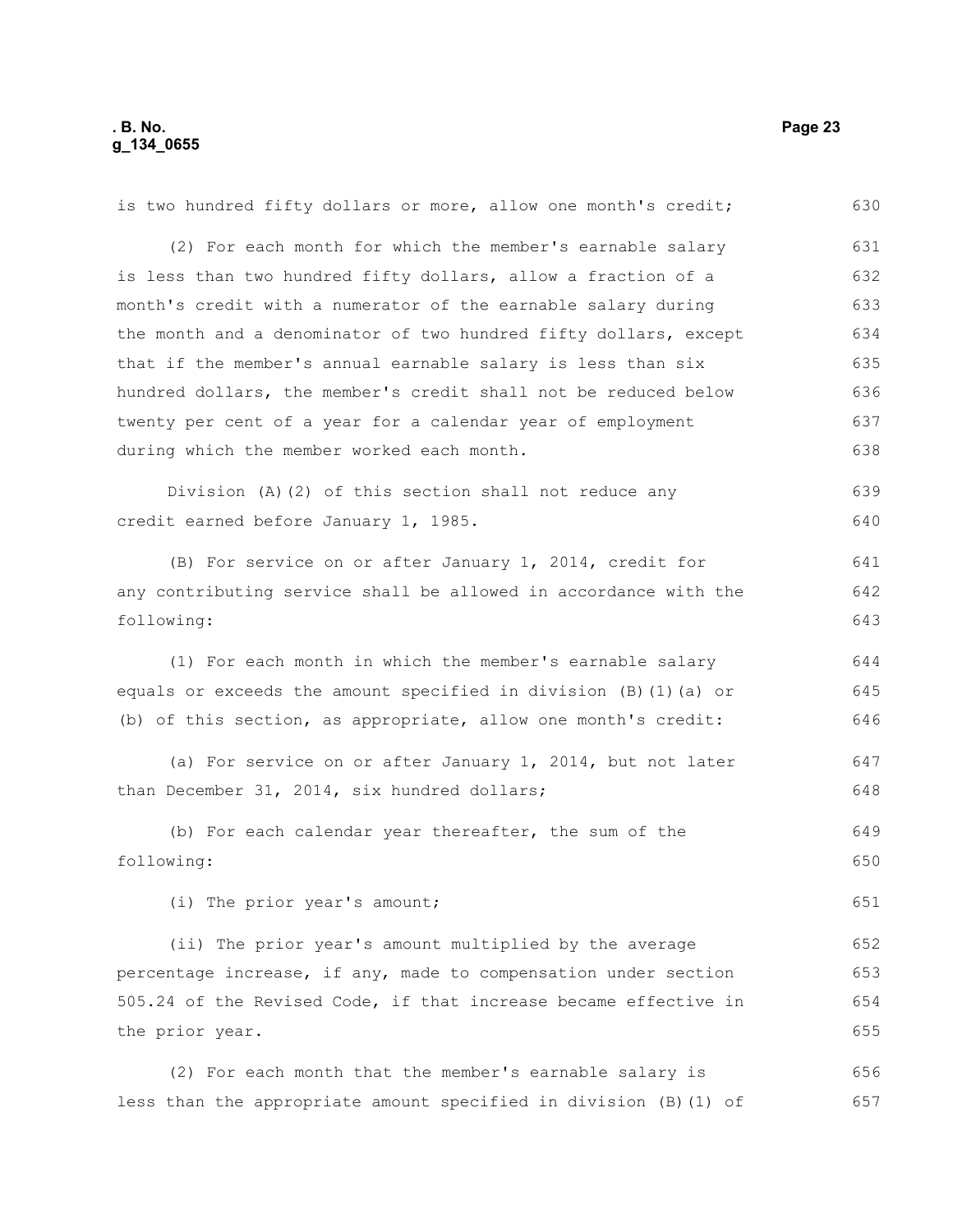#### **. B. No. Page 24 g\_134\_0655**

this section, allow a fraction of a month's credit with a numerator of the earnable salary during the month and a denominator of the amount specified in division (B)(1)(a) or (b) of this section, as appropriate. 658 659 660 661

Division (B) of this section shall not reduce any credit earned before January 1, 2014.

(C)(1) Except as provided in division (C)(2) of this section, for the purpose of satisfying the service credit requirement and determining eligibility for benefits under sections 145.196, 145.32, 145.33, 145.331, 145.332, 145.335, 145.35, 145.36, and 145.361 of the Revised Code, "five or more years of total service credit" means five or more years of contributing service for which credit is allowed under division (A) or (B) of this section. 664 665 666 667 668 669 670 671

(2)(a) A member who, as of-the effective date of thisamendment March 22, 2019, has sixty or more calendar months of contributions and has attained sixty years of age shall be considered to have five or more years of total service credit for the purpose of satisfying the service credit requirement and determining eligibility for benefits under sections 145.196, 145.32, 145.33, 145.331, 145.332, 145.35, 145.335, 145.36, and 145.361 of the Revised Code. 672 673 674 675 676 677 678 679

(b) A member who, as of-the effective date of thisamendment March 22, 2019, has sixty or more calendar months of contributions and is receiving a benefit under section 145.35, 145.36, or 145.361 of the Revised Code shall be considered to have five or more years of total service credit for the purpose of satisfying the service credit requirement and determining eligibility for benefits under section 145.196, 145.32, 145.33, 145.331, or 145.332, or 145.335 of the Revised Code. 680 681 682 683 684 685 686 687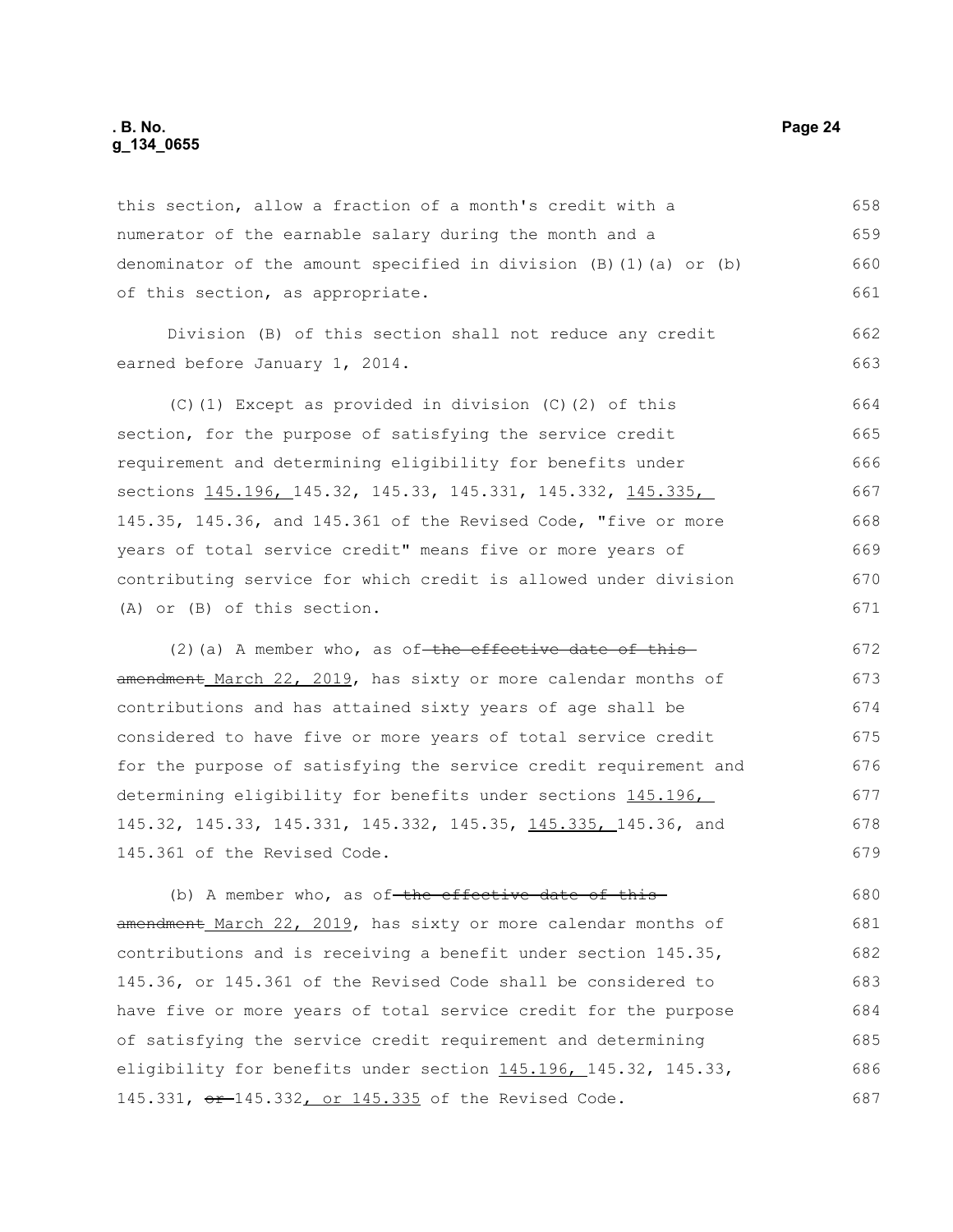#### **. B. No. Page 25 g\_134\_0655**

(D) Notwithstanding any other provision of this section, an elected official who prior to January 1, 1980, was granted a full year of credit for each year of service as an elected official shall be considered to have earned a full year of credit for each year of service regardless of whether the service was full-time or part-time. The public employees retirement board has no authority to reduce the credit. 688 689 690 691 692 693 694

**Sec. 145.017.** (A) For a member eligible for a retirement allowance under division (A) or (B) of section 145.32 of the Revised Code or division  $(A)$ ,  $(B)$ , or  $(E)$   $(1)$ ,  $(3)$ , or  $(4)$  of section 145.332 of the Revised Code, the number of years used in the calculation of final average salary shall be three and the sum of the earnable salary for those years shall be divided by three. 695 696 697 698 699 700 701

(B) For a member eligible for a retirement allowance under division (C) of section 145.32 of the Revised Code or division (C) or (E)(2) or (5) of section 145.332 of the Revised Code, the number of years used in the calculation of final average salary shall be five and the sum of the earnable salary for those years shall be divided by five.

(C)(1) For a member described in division (A) or (B) of section 145.32 or division (A), (B), or  $(E)(1)$ , (3), or (4) of section 145.332 of the Revised Code who is eligible for a retirement allowance under section 145.331 of the Revised Code or a benefit under section 145.36 or 145.361 of the Revised Code, the number of years used in the calculation of final average salary shall be three and the sum of the earnable salary for those years shall be divided by three. 708 709 710 711 712 713 714 715

(2) For a member described in division (C) of section 145.32 or division (C) or (E)(2) or (5) of section 145.332 of 716 717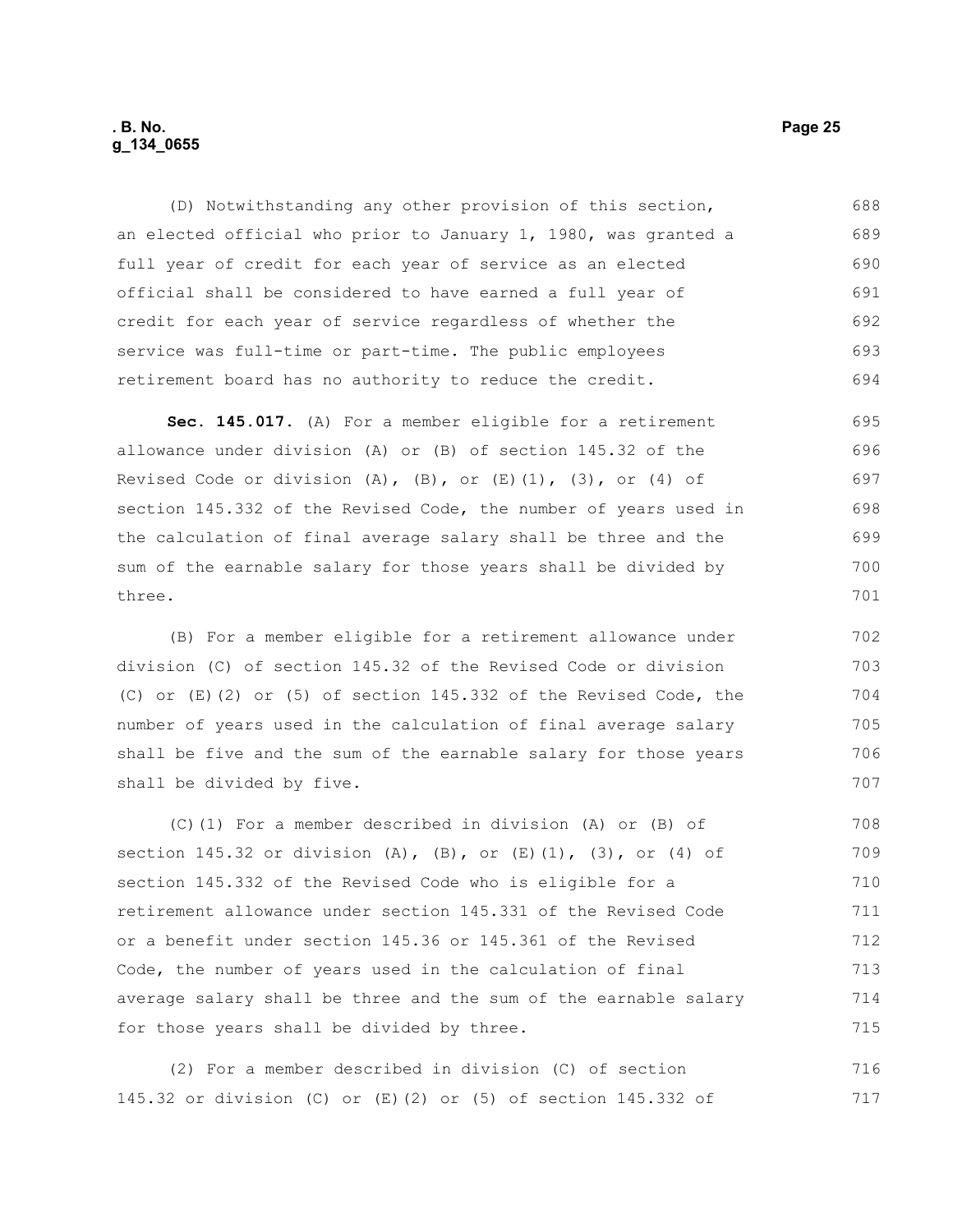#### **. B. No. Page 26 g\_134\_0655**

the Revised Code who is eligible for a retirement allowance under section 145.331 of the Revised Code or a benefit under section 145.36 or 145.361 of the Revised Code, the number of years used in the calculation of final average salary shall be five and the sum of the earnable salary for those years shall be divided by five. 718 719 720 721 722 723

(D) For a benefit under section 145.45 of the Revised Code:

(1) The number of years used in the calculation of the deceased member's final average salary shall be three and the sum of the earnable salary for those years shall be divided by three if the member is described in division (A) or (B) of section 145.32 of the Revised Code or division (A), (B), or (E) (1), (3), or (4) of section 145.332 of the Revised Code. 726 727 728 729 730 731

(2) The number of years used in the calculation of the deceased member's final average salary shall be five and the sum of the earnable salary for those years shall be divided by five if the member is described in division (C) of section 145.32 of the Revised Code or division (C) or (E)(2) or (5) of section 145.332 of the Revised Code.

#### (E) This section applies to a member described in section 145.196 of the Revised Code. 738 739

**Sec. 145.195.** The public employees retirement system may, in accordance with rules it adopts under this section, permit a member who participated in both the PERS defined benefit plan and one or more PERS defined contribution plans to combine years of service as a member for the purpose of determining eligibility for a benefit under section  $145.32$ ,  $145.331$ ,  $\sigma$ 145.332, or 145.335 of the Revised Code, or a benefit under a 740 741 742 743 744 745 746

724 725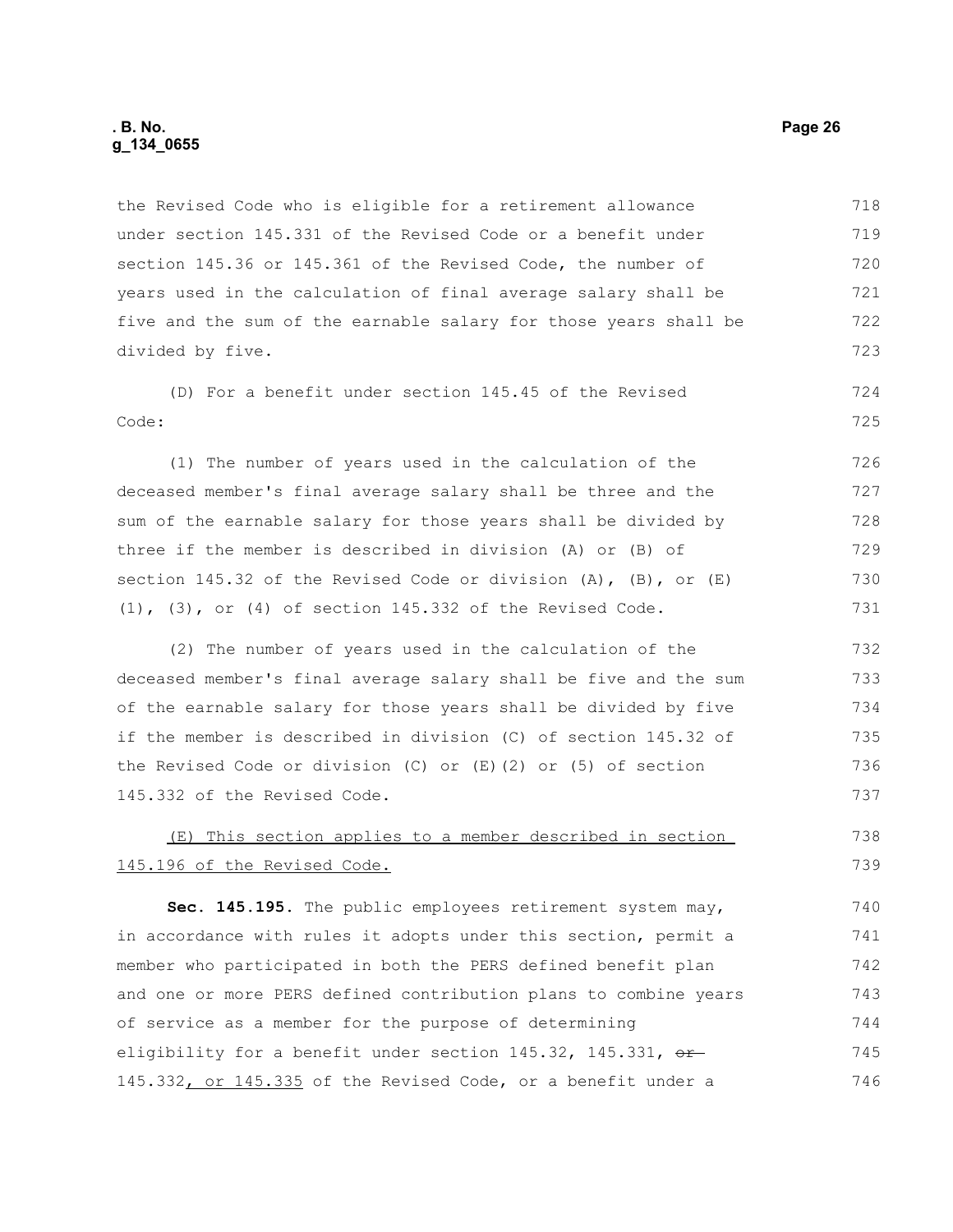| PERS defined contribution plan.                                         | 747 |
|-------------------------------------------------------------------------|-----|
| Sec. 145.196. (A) As used in this section:                              | 748 |
| (1) "Individual account" means the account maintained for               | 749 |
| a member of the PERS combined plan in the defined contribution          | 750 |
| fund created in section 145.23 of the Revised Code, in which the        | 751 |
| member's contributions under section 145.85 of the Revised Code         | 752 |
| are deposited and credited.                                             | 753 |
| (2) "PERS combined plan" means the hybrid plan established              | 754 |
| <u>under section 145.81 of the Revised Code that includes a PERS </u>   | 755 |
| defined benefit plan component and a PERS defined contribution          | 756 |
| <u>plan component that includes definitely determinable benefits as</u> | 757 |
| described in section 145.82 of the Revised Code.                        | 758 |
| (B) The public employees retirement system may, in                      | 759 |
| accordance with rules it adopts under this section, consolidate         | 760 |
| the PERS combined plan with the PERS defined benefit plan for           | 761 |
| the purpose of administering the definitely determinable                | 762 |
| <u>benefits under the PERS combined plan and the allowance payable</u>  | 763 |
| under section 145.335 of the Revised Code.                              | 764 |
| (C) If the system consolidates the PERS combined plan with              | 765 |
| the PERS defined benefit plan as permitted under division (B) of        | 766 |
| this section, all of the following apply:                               | 767 |
| (1) The PERS combined plan ceases to be a separate legal                | 768 |
| entity, and all members participating in the PERS combined plan         | 769 |
| at the time of consolidation shall be members of the PERS               | 770 |
| defined benefit plan.                                                   | 771 |
| (2) The system shall do all of the following regarding a                | 772 |
| member's individual account:                                            | 773 |
|                                                                         |     |

(a) Maintain the individual account of each member who was 774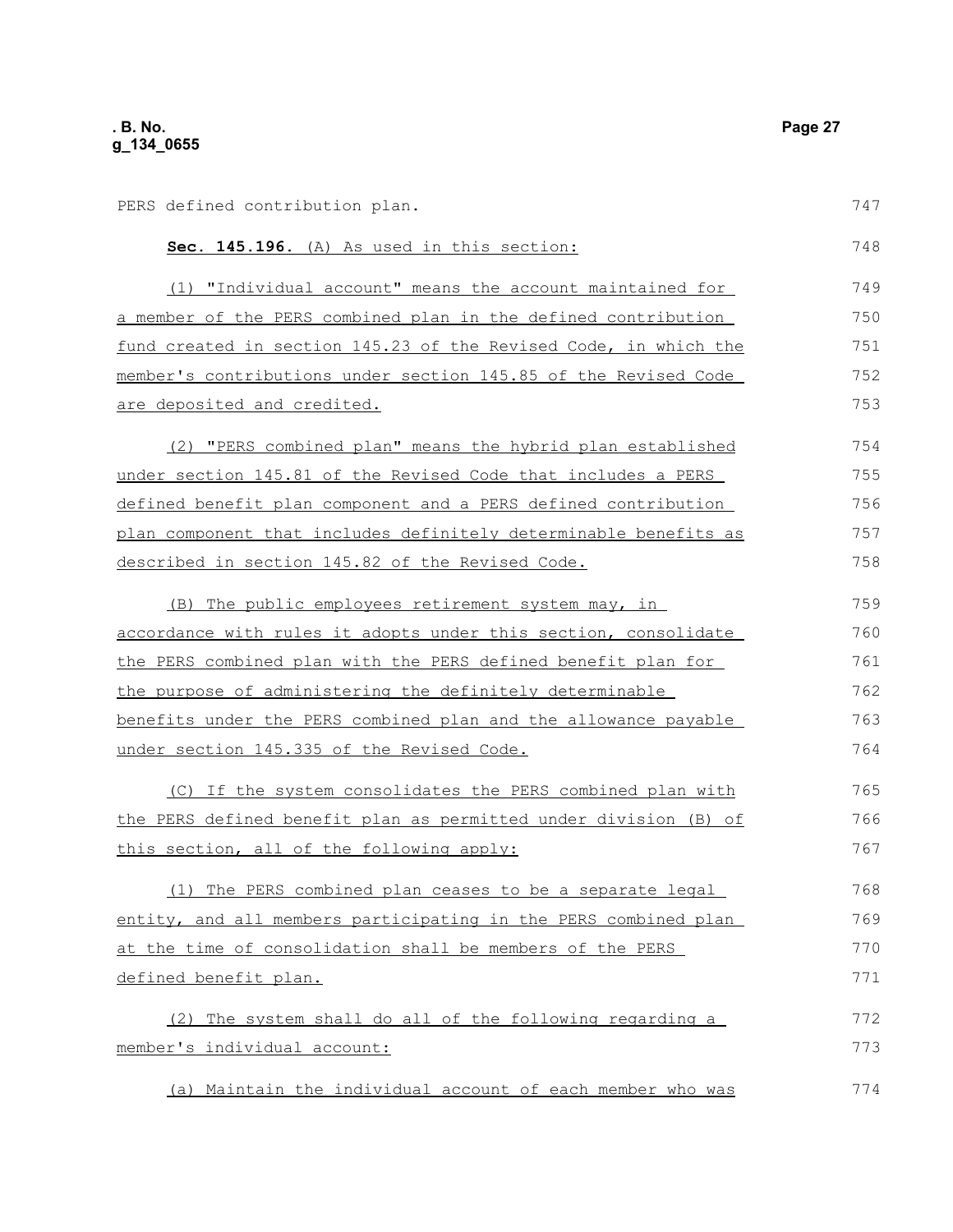| participating in the PERS combined plan at the time of           | 775 |
|------------------------------------------------------------------|-----|
| consolidation;                                                   | 776 |
| (b) Deposit and credit the member's contributions under          | 777 |
| section 145.47 of the Revised Code into the member's individual  | 778 |
| account;                                                         | 779 |
| (c) If the system maintains the member's individual              | 780 |
| account in the defined contribution fund for purposes of         | 781 |
| investing the account's funds, treat the individual account as   | 782 |
| deposited and credited to the PERS defined benefit plan for      | 783 |
| <u>accounting purposes;</u>                                      | 784 |
| (d) Administer the member's individual account in                | 785 |
| accordance with rules adopted by the public employees retirement | 786 |
| board and in a manner consistent with the PERS defined           | 787 |
| contribution plan.                                               | 788 |
| (3) The system shall deposit and credit the employer             | 789 |
| contributions under section 145.48 of the Revised Code for a     | 790 |
| member participating in the PERS combined plan at the time of    | 791 |
| consolidation into the employers' accumulation fund created in   | 792 |
| section 145.23 of the Revised Code to pay the definitely         | 793 |
| determinable benefits under the plan.                            | 794 |
| (4) All members participating in the PERS combined plan at       | 795 |
| the time of consolidation shall be entitled to the rights and    | 796 |
| benefits to which the member was entitled under the PERS         | 797 |
| combined plan as of the date of consolidation, subject to future | 798 |
| amendments to the PERS defined benefit plan.                     | 799 |
| (D) The eligibility of members participating in the PERS         | 800 |
| combined plan at the time of consolidation under this section    | 801 |
| for age and service retirement, disability, survivor, or death   | 802 |
| benefits shall be determined under sections 145.32, 145.35,      | 803 |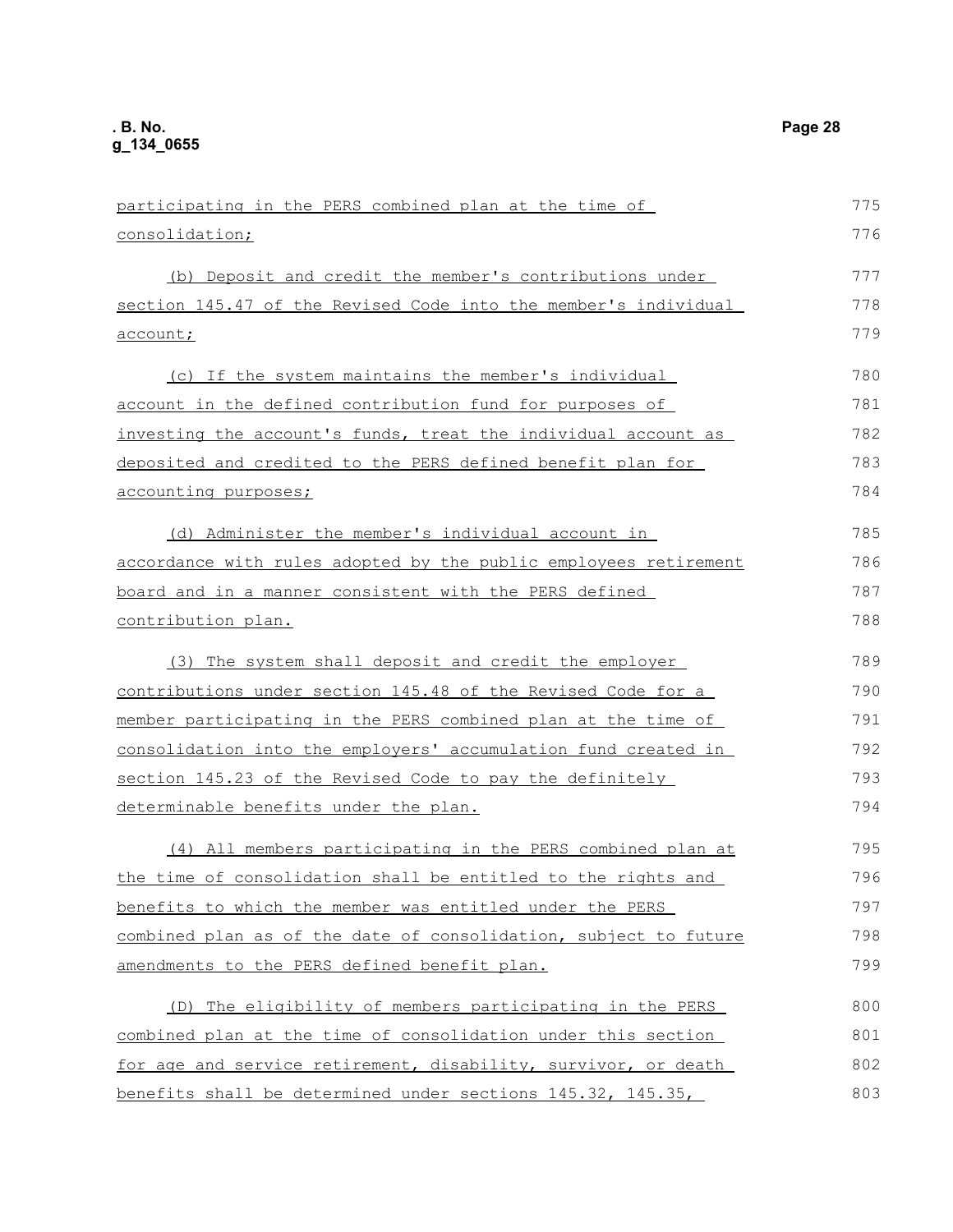| 145.36, 145.361, 145.45, and 145.451 of the Revised Code. A      | 804 |
|------------------------------------------------------------------|-----|
| member's retirement allowance shall be an amount determined in   | 805 |
| accordance with section 145.335 of the Revised Code.             | 806 |
| (E) The following sections of Chapter 145. of the Revised        | 807 |
| Code do not apply to the individual account of a member          | 808 |
| participating in the PERS combined plan at the time of           | 809 |
| consolidation under this section: sections 145.222, 145.297,     | 810 |
| $145.298$ , 145.2914, 145.31, 145.311, 145.312, 145.33, 145.332, | 811 |
| $145.334$ , 145.37, 145.382, 145.383, 145.385, 145.40, 145.401,  | 812 |
| 145.472, 145.49, 145.581, 145.582, 145.62, 145.63, 145.64, and   | 813 |
| 145.65 of Revised Code.                                          | 814 |
| Sec. 145.201. (A) Subject to the limit described in              | 815 |
| division (C) of this section, any member who is or has been an   | 816 |
| elected official of the state or any political subdivision       | 817 |
| thereof or has been appointed by the governor with the advice    | 818 |
| and consent of the senate to serve full-time as a member of a    | 819 |
| board, commission, or other public body may at any time prior to | 820 |
| retirement purchase additional service credit in an amount not   | 821 |

retirement purchase additional service credit in an amount not to exceed thirty-five per cent of the service credit allowed the member for the period of service as an elected or appointed official subsequent to January 1, 1935, other than credit for military service, part-time service, and service subject to the tax on wages imposed by the "Federal Insurance Contributions Act," 68A Stat. 415 (1954), 26 U.S.C.A. 3101, as amended. 821 822 823 824 825 826 827

For each year of additional service credit purchased under this section, the member shall pay into the employees' savings fund an amount specified by the public employees retirement board that is equal to one hundred per cent of the additional liability resulting from the purchase of that year or portion of a year of credit as determined by an actuary employed by the 828 829 830 831 832 833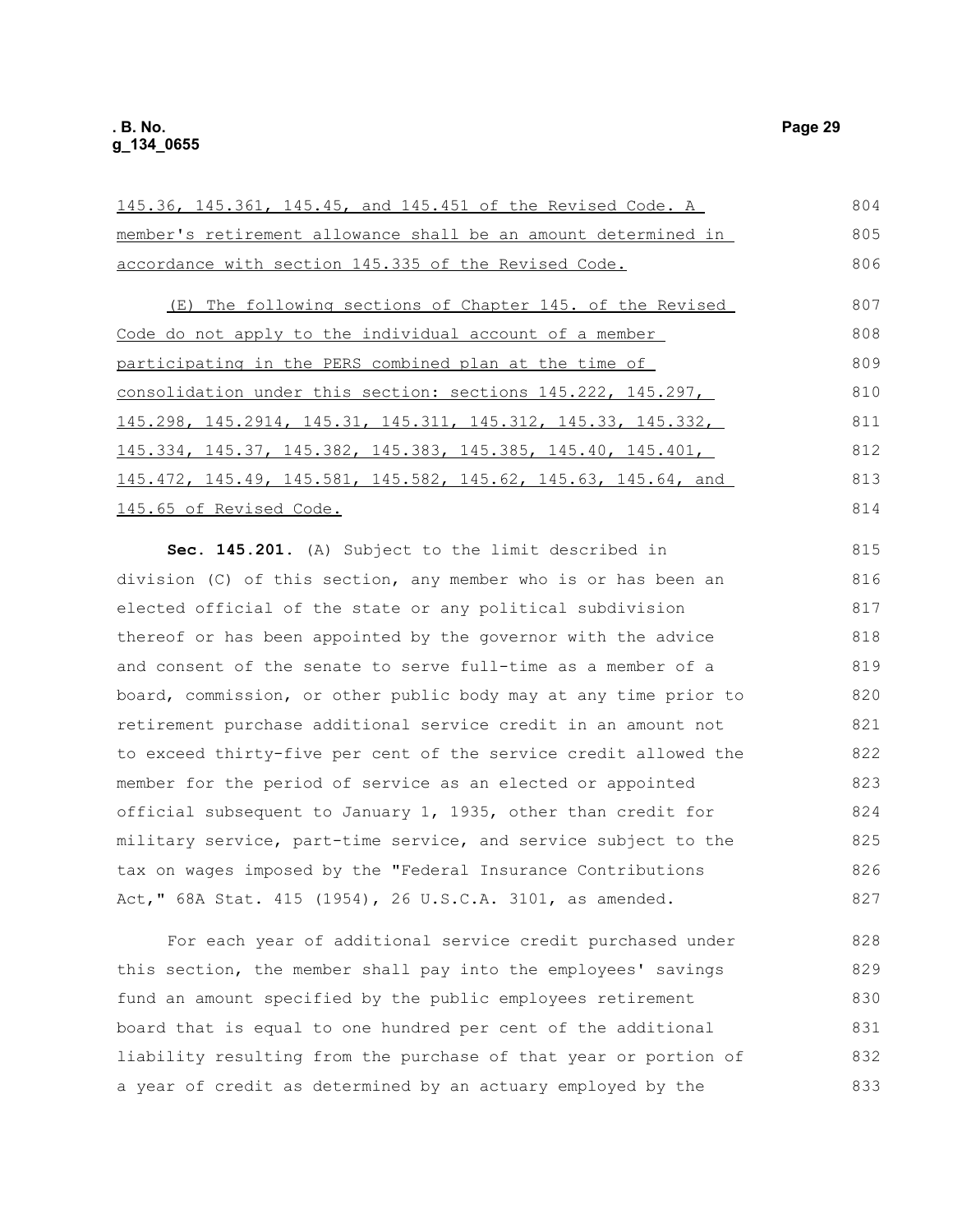| elective service in computing an allowance or benefit under                 | 835 |
|-----------------------------------------------------------------------------|-----|
| section 145.33, 145.331, 145.332, 145.335, 145.36, 145.361, or              | 836 |
| 145.46 of the Revised Code, notwithstanding any other provision             | 837 |
| of this chapter. The payment to the employees' savings fund, and            | 838 |
| payments made to the employers' accumulation fund prior to <del>-the-</del> | 839 |
| effective date of this amendment January 7, 2013, for such                  | 840 |
| additional elective service credit shall, in the event of death             | 841 |
| or withdrawal from service, be considered as accumulated                    | 842 |
| contributions of the member.                                                | 843 |
| The board may determine by rule what constitutes full- or                   | 844 |
| part-time service for purposes of this section.                             | 845 |
| (B) Notwithstanding division (A) of this section, a member                  | 846 |
| who purchased service credit under this section prior to January            | 847 |
| 1, 1980, on the basis of part-time service shall be permitted to            | 848 |
| retain the credit and shall be given full credit for it in                  | 849 |
| computing an allowance or benefit under section 145.33, 145.331,            | 850 |
| 145.332, 145.335, 145.36, 145.361, or 145.46 of the Revised                 | 851 |
| Code. The public employees retirement board has no authority to             | 852 |
| cancel or rescind such credit.                                              | 853 |
| (C) A purchase made under this section shall not exceed                     | 854 |
| the limits established by division (n) of section 415 of the                | 855 |
| "Internal Revenue Code of 1986," 100 Stat. 2085, 26 U.S.C.A.                | 856 |
| $415(n)$ , as amended.                                                      | 857 |
| (D) Subject to rules adopted by the public employees                        | 858 |
| retirement board, a member who has purchased service credit                 | 859 |
| under this section is entitled to be refunded all or a portion              | 860 |

board. The member shall receive full credit for such additional 834

of the actual amount the member paid for the service credit if, in computing an age and service retirement allowance under division (A) of section 145.33 or section 145.332 or 145.335 of 861 862 863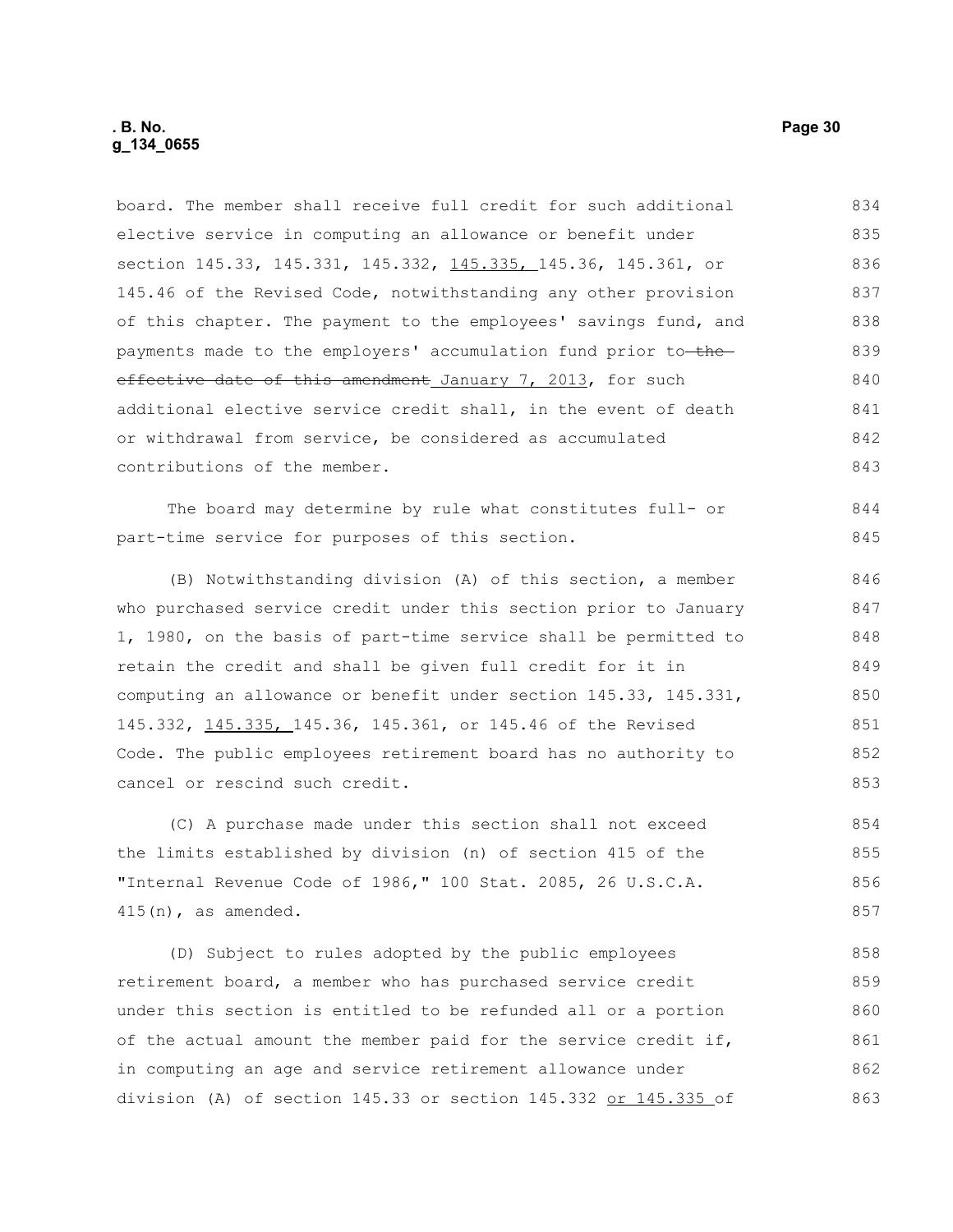Revised Code, the allowance exceeds a limit established by either of those sections. A refund under this division cancels the equivalent amount of service credit. **Sec. 145.32.** Eligibility of members of the public employees retirement system, including for members described in section 145.196 of the Revised Code and other than those subject to section 145.332 of the Revised Code, for age and service retirement shall be determined under this section. (A) A member is eligible for age and service retirement under this division if, not later than five years after-theeffective date of this amendment January 7, 2013, the member meets one of the following requirements: (1) Has five or more years of total service credit and has attained age sixty; (2) Has twenty-five or more years of total service credit and has attained age fifty-five; (3) Has thirty or more years of total service credit at any age. (B)(1) A member who would be eligible to retire not later than ten years after the effective date of this amendment January 7, 2013, if the requirements of this section as they existed immediately prior to the effective date of this amendment January 7, 2013, were still in effect is eligible to retire under this division if the member meets one of the following requirements: (a) Has five or more years of total service credit and has 864 865 866 867 868 869 870 871 872 873 874 875 876 877 878 879 880 881 882 883 884 885 886 887 888 889 890

attained age sixty;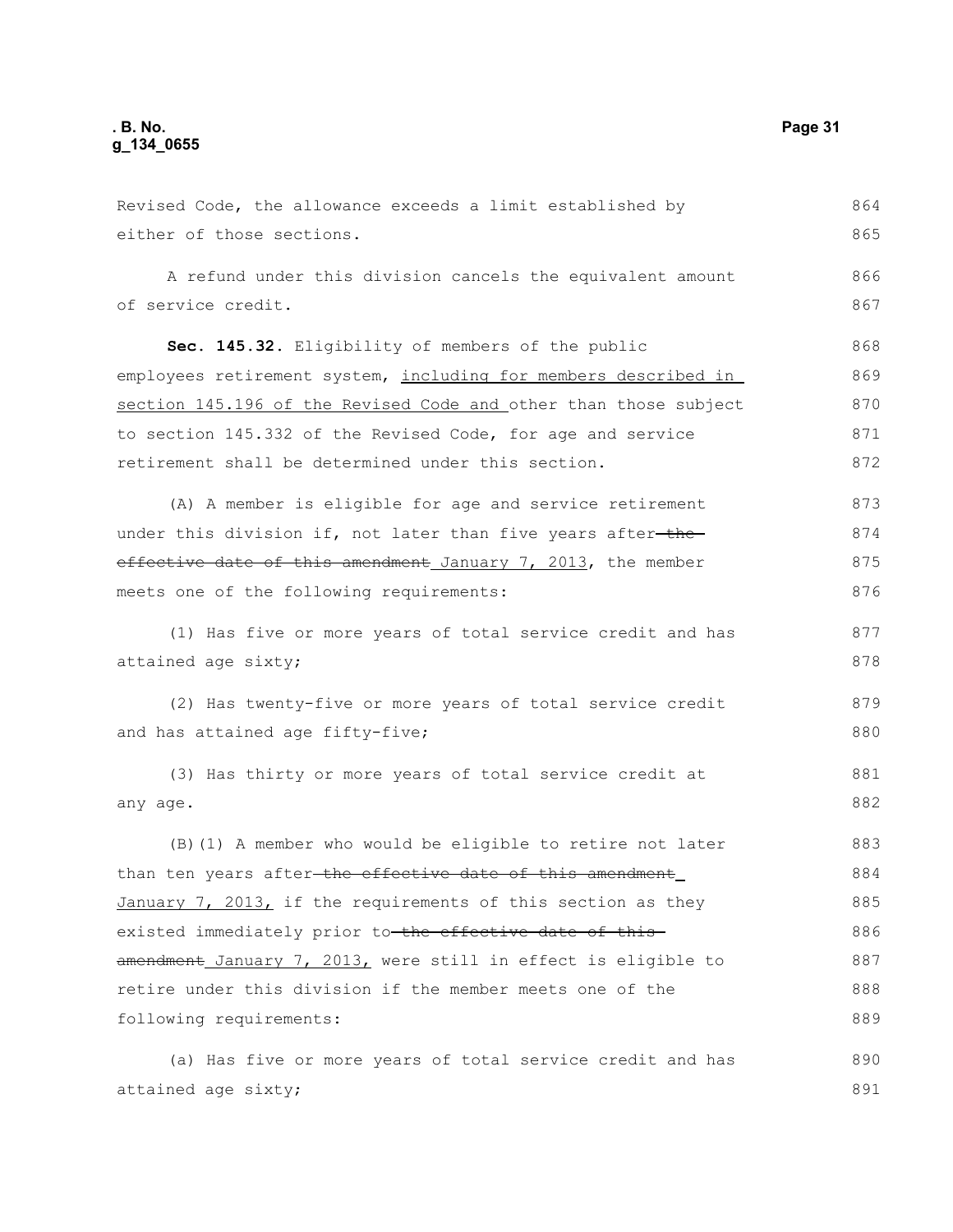| (b) Has twenty-five or more years of total service credit        | 892 |
|------------------------------------------------------------------|-----|
| and has attained age fifty-five;                                 | 893 |
| (c) Has thirty-one or more years of total service credit         | 894 |
| and has attained age fifty-two;                                  | 895 |
| (d) Has thirty-two or more years of total service credit         | 896 |
| at any age.                                                      | 897 |
| (2) A member who on-the effective date of this amendment         | 898 |
| January 7, 2013, has twenty or more years of total service       | 899 |
| credit is eligible for age and service retirement under this     | 900 |
| division on meeting one of the requirements of division (B) (1)  | 901 |
| of this section, regardless of when the member meets the         | 902 |
| requirement unless, between the effective date of this section   | 903 |
| January 7, 2013, and the date the member meets the requirement,  | 904 |
| the member receives a refund of accumulated contributions under  | 905 |
| section 145.40 of the Revised Code.                              | 906 |
| (C) A member who is not eligible for age and service             | 907 |
| retirement under division (A) or (B) of this section, or who     | 908 |
| became a member on or after-the effective date of this amendment | 909 |
| January 7, 2013, is eligible for age and service retirement      | 910 |
| under this division if the member meets one of the following     | 911 |
| requirements:                                                    | 912 |
| (1) Has five years or more of total service credit and has       | 913 |
| attained age sixty-two;                                          | 914 |
| (2) Has twenty-five years or more of total service credit        | 915 |
| and has attained age fifty-seven;                                | 916 |
| (3) Has thirty-two years or more of total service credit         | 917 |
| and has attained age fifty-five.                                 | 918 |
| (D) Service credit purchased or obtained under this              | 919 |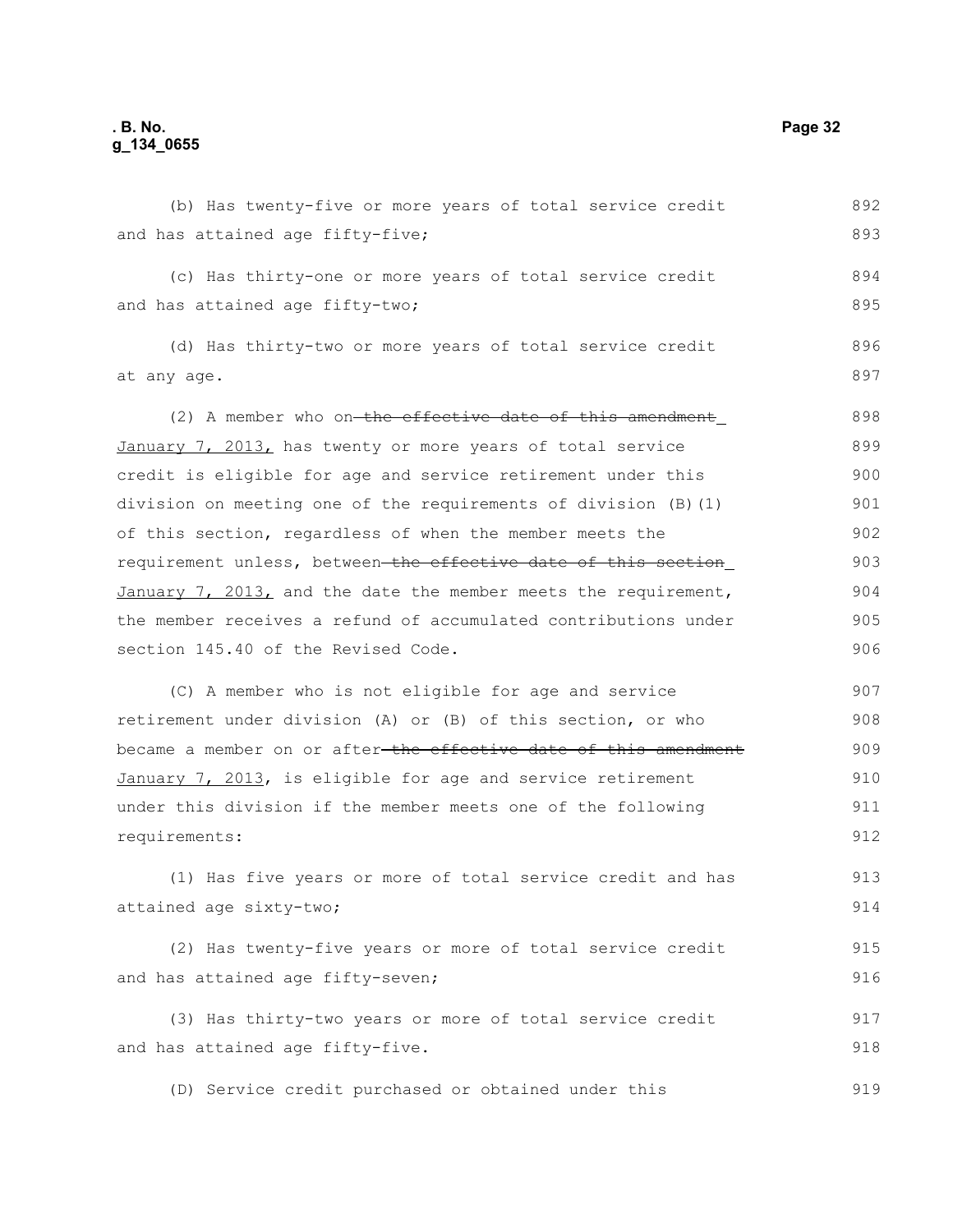chapter shall be used in determining whether a member has the number of years of total service credit required under division (A) or (B) of this section only if the member was a member on the effective date of this amendment January 7, 2013, or obtains credit under section 145.483 of the Revised Code that would have made the member a member on that date and one of the following applies: 920 921 922 923 924 925 926

(1) Except in the case of service credit that has been or will be purchased or obtained under section 145.295 or 145.37 of the Revised Code or is for service covered by the Cincinnati retirement system: 927 928 929 930

(a) For division (A) of this section, the service credit purchase is completed or the service credit is obtained not later than five years after the effective date of this amendment January 7, 2013. 931 932 933 934

(b) For division (B) of this section, the service credit purchase is completed or the service credit is obtained not later than ten years after the effective date of this amendment January 7, 2013. 935 936 937 938

(2) In the case of service credit that has been or will be purchased or obtained under section 145.295 or 145.37 of the Revised Code or is for service covered by the Cincinnati retirement system: 939 940 941 942

(a) For division (A) of this section, the service for which the credit has been or will be purchased or obtained occurs not later than five years after-the effective date ofthis amendment January 7, 2013. 943 944 945 946

(b) For division (B) of this section, the service for which the credit has been or will be purchased or obtained 947 948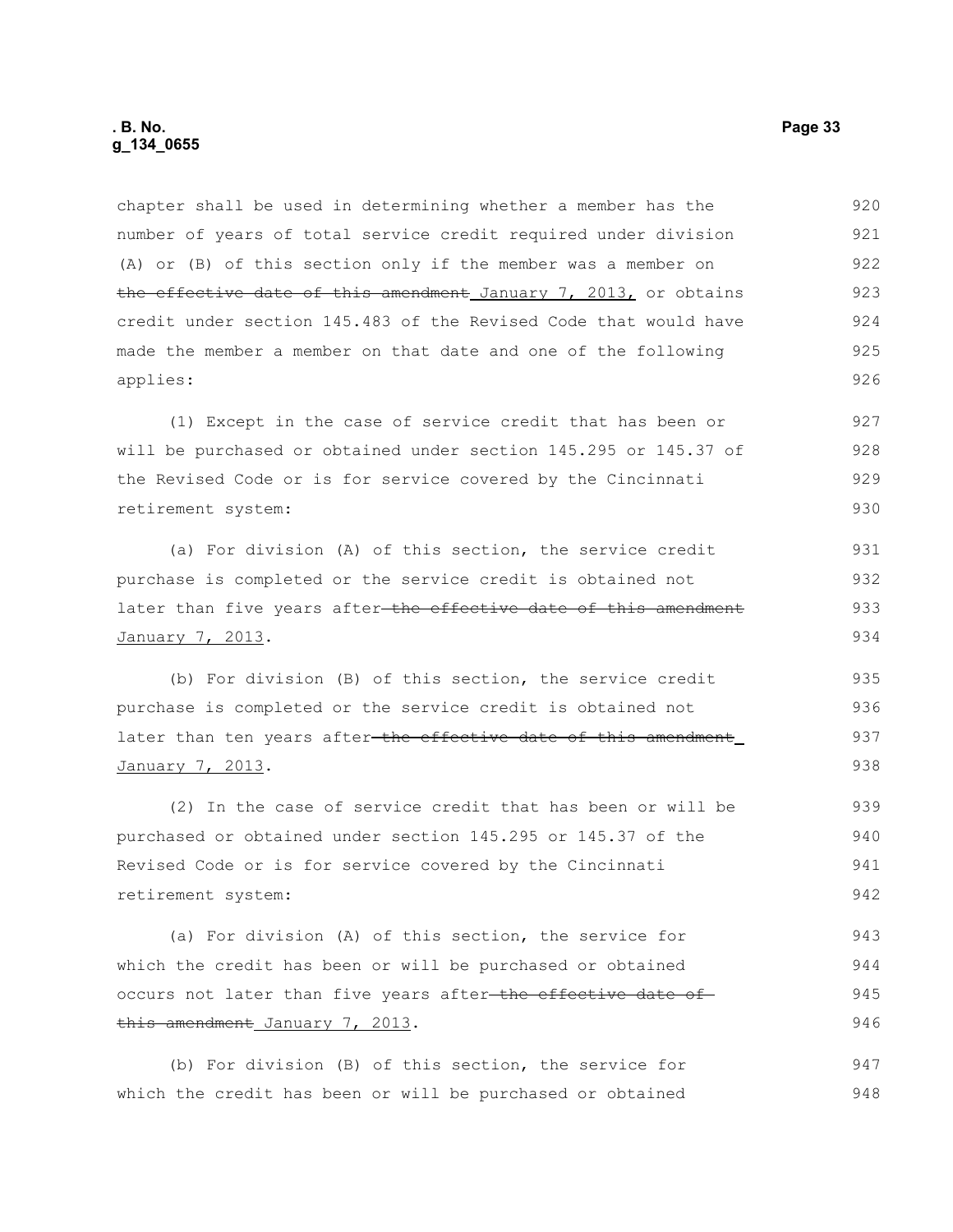occurs not later than ten years after-the effective date of this amendment January 7, 2013. (E) A member seeking to retire shall file with the board an application for retirement. Service retirement shall be effective on the first day of the month immediately following the later of: (1) The last day for which compensation was paid; (2) The attainment of minimum age or service credit eligibility provided under this section; (3) Ninety days prior to receipt by the board of the member's completed application for retirement. An employer may, except as otherwise provided in the "Age Discrimination in Employment Act of 1967," as amended, 81 Stat. 602, 29 U.S.C. 621 to 634, as of the thirtieth day of June of any year, terminate the employment of any member who has attained the age of seventy years. A member may at the time of retirement by written designation duly executed and filed with the public employees retirement board designate a beneficiary to receive any installment which may remain unpaid at the time of death. Except as provided in section 145.46 of the Revised Code, after the date of retirement such nomination shall not be changed if the member elects to receive the member's retirement allowance computed as provided in section 145.46 of the Revised Code as a joint-life plan or multiple-life plan. **Sec. 145.33.** (A)(1) Except as provided in section-sections 145.332 and 145.335 of the Revised Code, when a member retires on age and service retirement, the member's total annual single 949 950 951 952 953 954 955 956 957 958 959 960 961 962 963 964 965 966 967 968 969 970 971 972 973 974 975

lifetime allowance shall be an amount adjusted in accordance with division (A)(2) or (B) of this section and determined by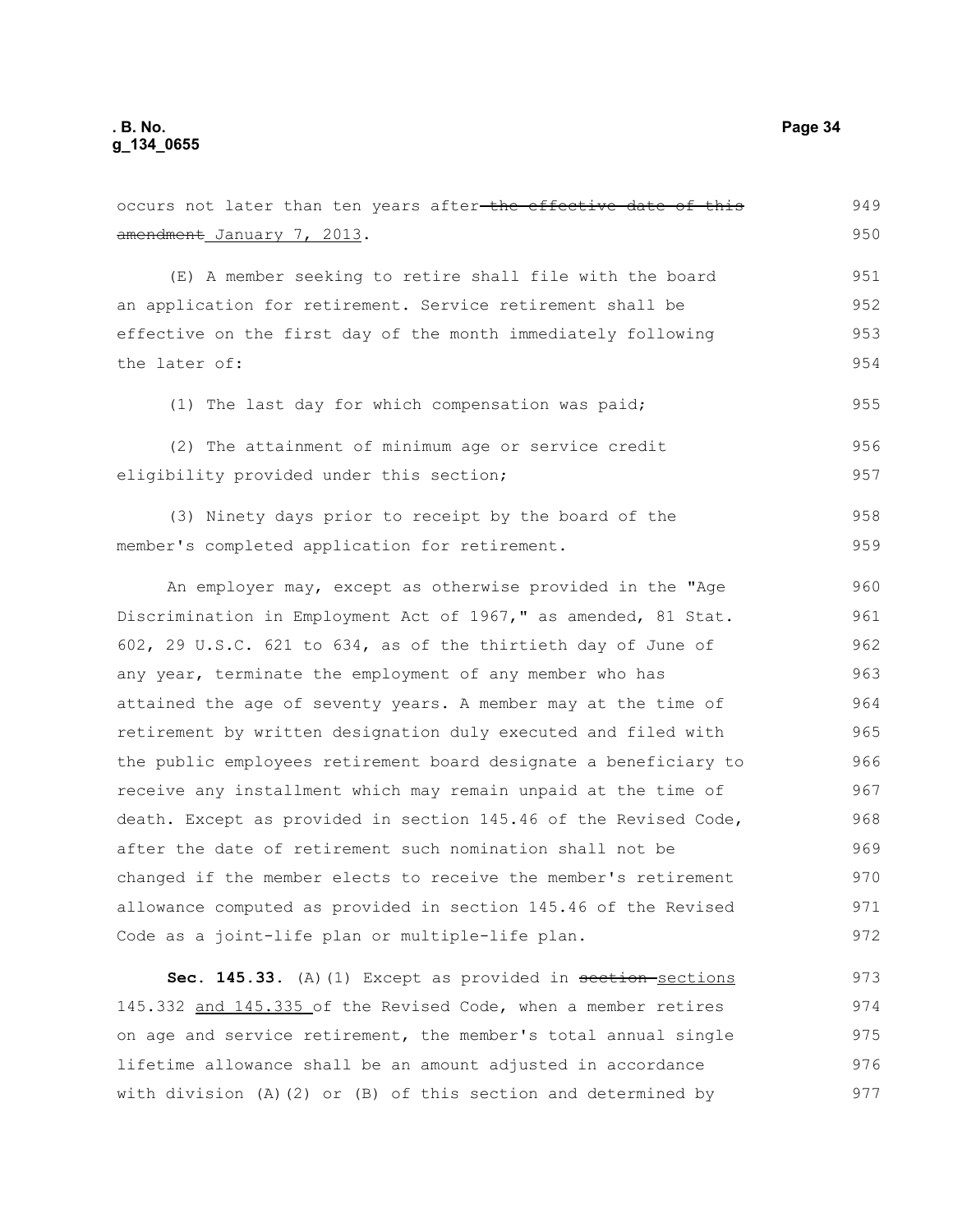## **. B. No. Page 35 g\_134\_0655**

| multiplying the member's total service credit by the following:   | 978 |
|-------------------------------------------------------------------|-----|
| (a) If the member is eligible for age and service                 | 979 |
| retirement under division (A) or (B) of section 145.32 of the     | 980 |
| Revised Code, two and two-tenths per cent of the member's final   | 981 |
| average salary for each of the first thirty years of service      | 982 |
| plus two and one-half per cent of the member's final average      | 983 |
| salary for each subsequent year of service;                       | 984 |
| (b) If the member is eligible for age and service                 | 985 |
| retirement under division (C) of section 145.32 of the Revised    | 986 |
| Code, two and two-tenths per cent of the member's final average   | 987 |
| salary for each of the first thirty-five years of service plus    | 988 |
| two and one-half per cent of the member's final average salary    | 989 |
| for each subsequent year of service.                              | 990 |
| (2) (a) For a member eligible to retire under division (A)        | 991 |
| of section 145.32 of the Revised Code, the member's allowance     | 992 |
| under division $(A) (1)$ of this section shall be adjusted by the | 993 |
| factors of attained age or years of service to provide the        | 994 |
| greater amount as determined by the following schedule:           | 995 |
|                                                                   |     |
|                                                                   | QQG |

996

| Α              | Attained | or | Years of      | Percentage of |
|----------------|----------|----|---------------|---------------|
|                | Birthday |    | Total Service | Base Amount   |
|                |          |    | Credit        |               |
|                |          |    |               |               |
| $\overline{B}$ | 58       |    | 25            | 75            |
| C              | 59       |    | 26            | 80            |

1  $2$  3 4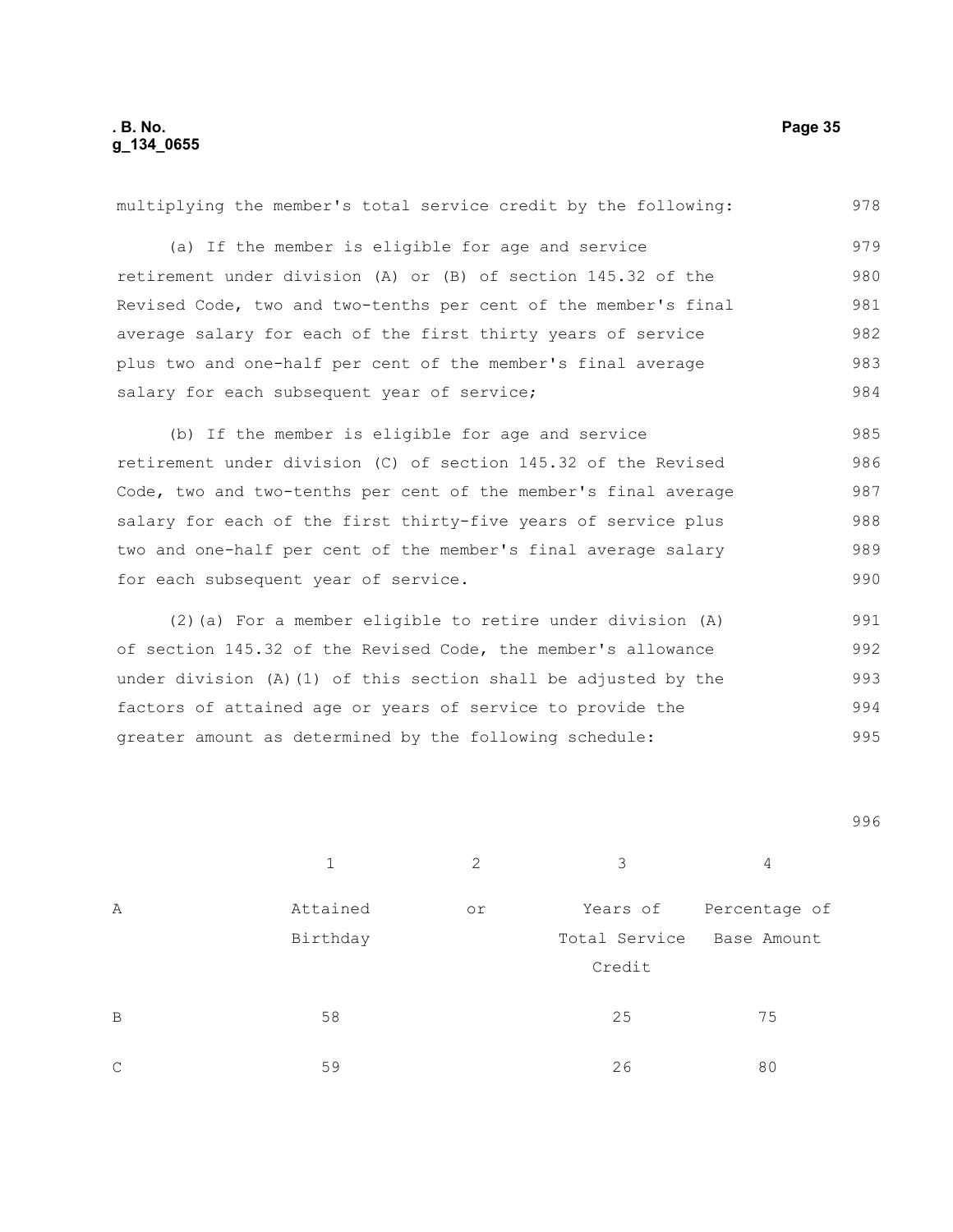| $\mathbb D$                                 | 60 | $27$       | 85     |
|---------------------------------------------|----|------------|--------|
| $\mathbf E$                                 | 61 |            | $8\,8$ |
| $\mathbf F$                                 |    | $2\,8$     | $90$   |
| $\mathbb{G}% _{M_{1},M_{2}}^{\alpha,\beta}$ | 62 |            | 91     |
| $\mathbf H$                                 | 63 |            | 94     |
| $\mathbbm{I}$                               |    | 29         | 95     |
| $\mathbb J$                                 | 64 |            | 97     |
| $\rm K$                                     | 65 | 30 or more | 100    |

(b) For a member eligible to retire under division (B) or (C) of section 145.32 of the Revised Code, the member's allowance under division (A)(1) of this section shall be reduced by a percentage determined by the board's actuary based on the number of years the commencement of the allowance precedes the member's eligibility for an unreduced allowance. 997 998 999 1000 1001 1002

(c) The actuary may use an actuarially based average percentage reduction for purposes of division (A)(2)(b) of this section. 1003 1004 1005

(3) For a member eligible to retire under division (A) or (B) of section 145.32 of the Revised Code, the right to a benefit shall vest in accordance with the following schedule, based on the member's attained age by September 1, 1976: 1006 1007 1008 1009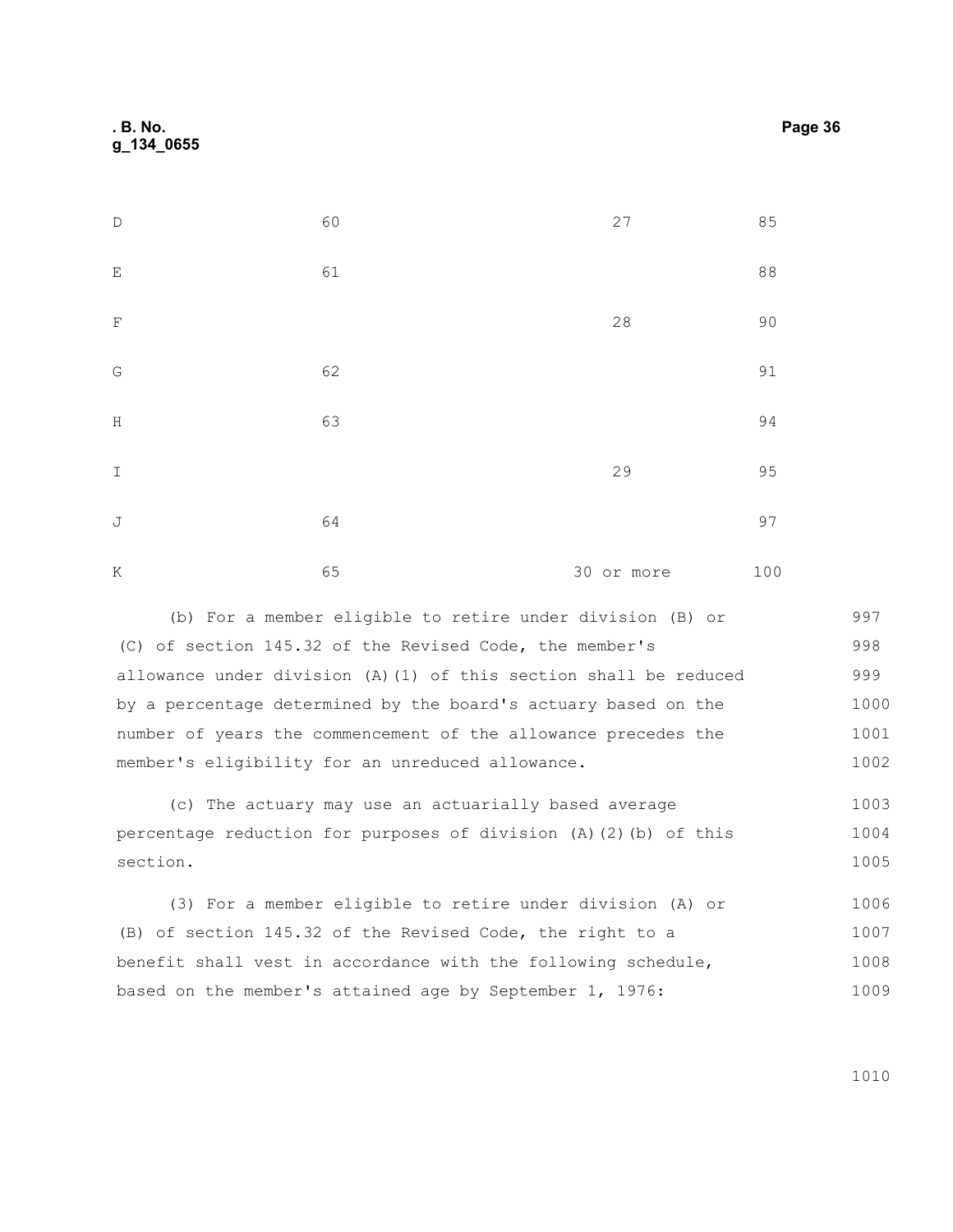|             | $\mathbf{1}$      | $\mathbf{2}$              |
|-------------|-------------------|---------------------------|
| Α           | Attained Birthday | Percentage of Base Amount |
| B           | 66                | 102                       |
| $\mathsf C$ | 67                | 104                       |
| $\mathbb D$ | 68                | 106                       |
| Ε           | 69                | 108                       |
| F           | 70 or more        | 110                       |

(B) The total annual single lifetime allowance that a member shall receive under this section shall not exceed the lesser of the following: 1011 1012 1013

(1) Any limit established under section 145.333 of the Revised Code; 1014 1015

(2) One hundred per cent of the member's final average salary; 1016 1017

(3) The limit established by section 415 of the "Internal Revenue Code of 1986," 100 Stat. 2085, 26 U.S.C.A. 415, as amended. 1018 1019 1020

(C) Retirement allowances determined under this section shall be paid as provided in section 145.46 of the Revised Code. 1021 1022

If the monthly amount of a member's annual single lifetime allowance that is first payable on or after-the effective dateof this amendment March 22, 2019, under division (A) of this section would be less than fifty dollars, instead of a monthly payment the retirement system shall pay the greater of the 1023 1024 1025 1026 1027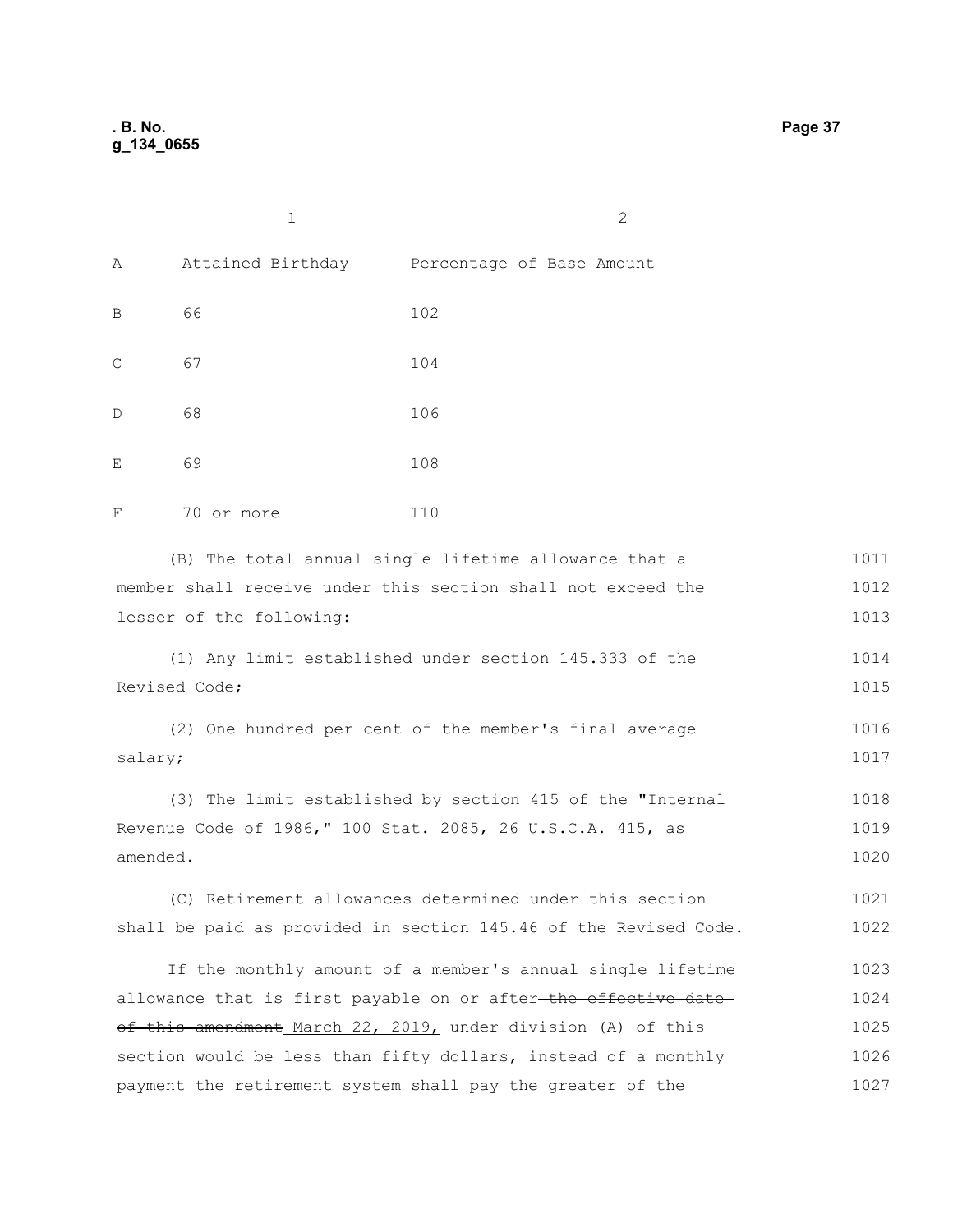following in a single payment:

1028

1042

(1) An amount determined under section 145.40 of the Revised Code as a refund of accumulated contributions; 1029 1030

(2) An amount equal to the actuarial present value of the allowance as determined by the retirement system. 1031 1032

**Sec. 145.331.** (A) A recipient of a disability allowance under section 145.361 of the Revised Code who is subject to division (C)(3) of that section may make application for age and service retirement under this section. Retirement shall be effective on the first day of the first month following the last day for which the disability allowance is paid. 1033 1034 1035 1036 1037 1038

(B) The annual allowance payable under this section shall consist of the sum of the amounts determined under divisions (B) (1) and (2) of this section: 1039 1040 1041

(1) The greater of the following:

(a) An allowance calculated as provided in section 145.33  $or$  145.332, or 145.335 of the Revised Code, excluding any period during which the applicant received a disability benefit under section 145.361 of the Revised Code; 1043 1044 1045 1046

(b) An allowance calculated by multiplying the applicant's total service credit, including service credit for the last continuous period during which the applicant received a disability benefit under section 145.361 of the Revised Code, by two and two-tenths per cent of the applicant's final average salary, except that the allowance shall not exceed forty-five per cent of the applicant's final average salary. 1047 1048 1049 1050 1051 1052 1053

(2) An amount equal to the additional allowance the recipient would receive under section 145.323 of the Revised 1054 1055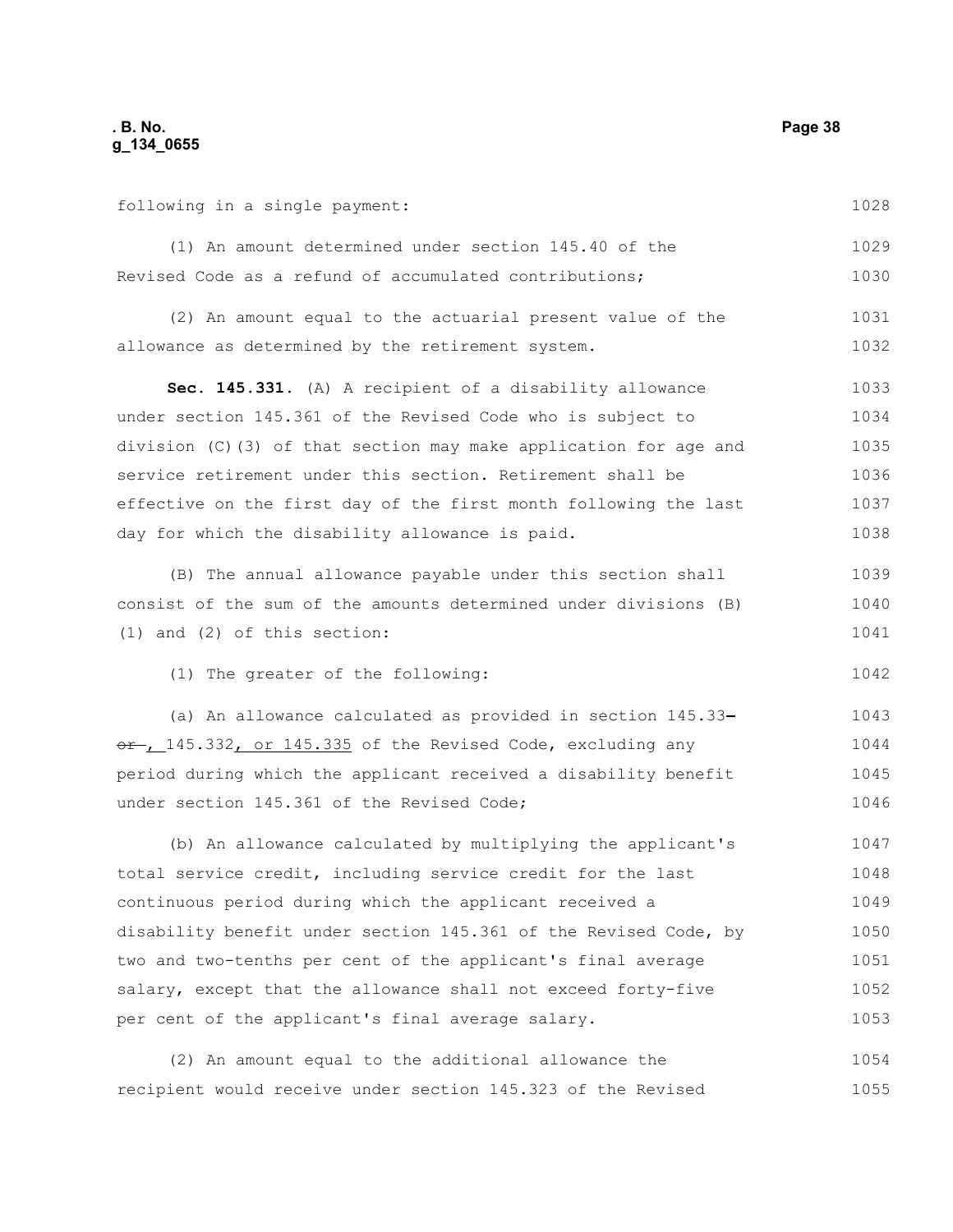### **. B. No. Page 39 g\_134\_0655**

Code, plus any other additional amount the recipient would receive under this chapter, had the recipient retired under section  $145.33 - 0r$ ,  $145.332$ , or  $145.335$  of the Revised Code effective on the effective date of the recipient's most recent continuous period of receipt of a disability benefit under section 145.361 of the Revised Code. 1056 1057 1058 1059 1060 1061

(C) The allowance calculated under division (B) of this section, exclusive of any amount added under division (B)(2) of this section based on section 145.323 of the Revised Code, shall be the base for all future additional allowances under section 145.323 of the Revised Code. 1062 1063 1064 1065 1066

The anniversary date for future additional allowances under section 145.323 of the Revised Code shall be the effective date of the recipient's most recent continuous period of receipt of a disability benefit under section 145.361 of the Revised Code. 1067 1068 1069 1070 1071

(D) The retirement allowance determined under this section shall be paid as provided in section 145.46 of the Revised Code. 1072 1073

**Sec. 145.332.** Eligibility of members of the public employees retirement system, other than those subject to section 145.196 or 145.32 of the Revised Code, for age and service retirement shall be determined under this section. 1074 1075 1076 1077

(A) A member of the public employees retirement system is eligible for age and service retirement under this division if, not later than five years after January 7, 2013, the member meets one of the following requirements: 1078 1079 1080 1081

(1) Has attained age forty-eight and has at least twentyfive years of total service credit as a PERS law enforcement officer; 1082 1083 1084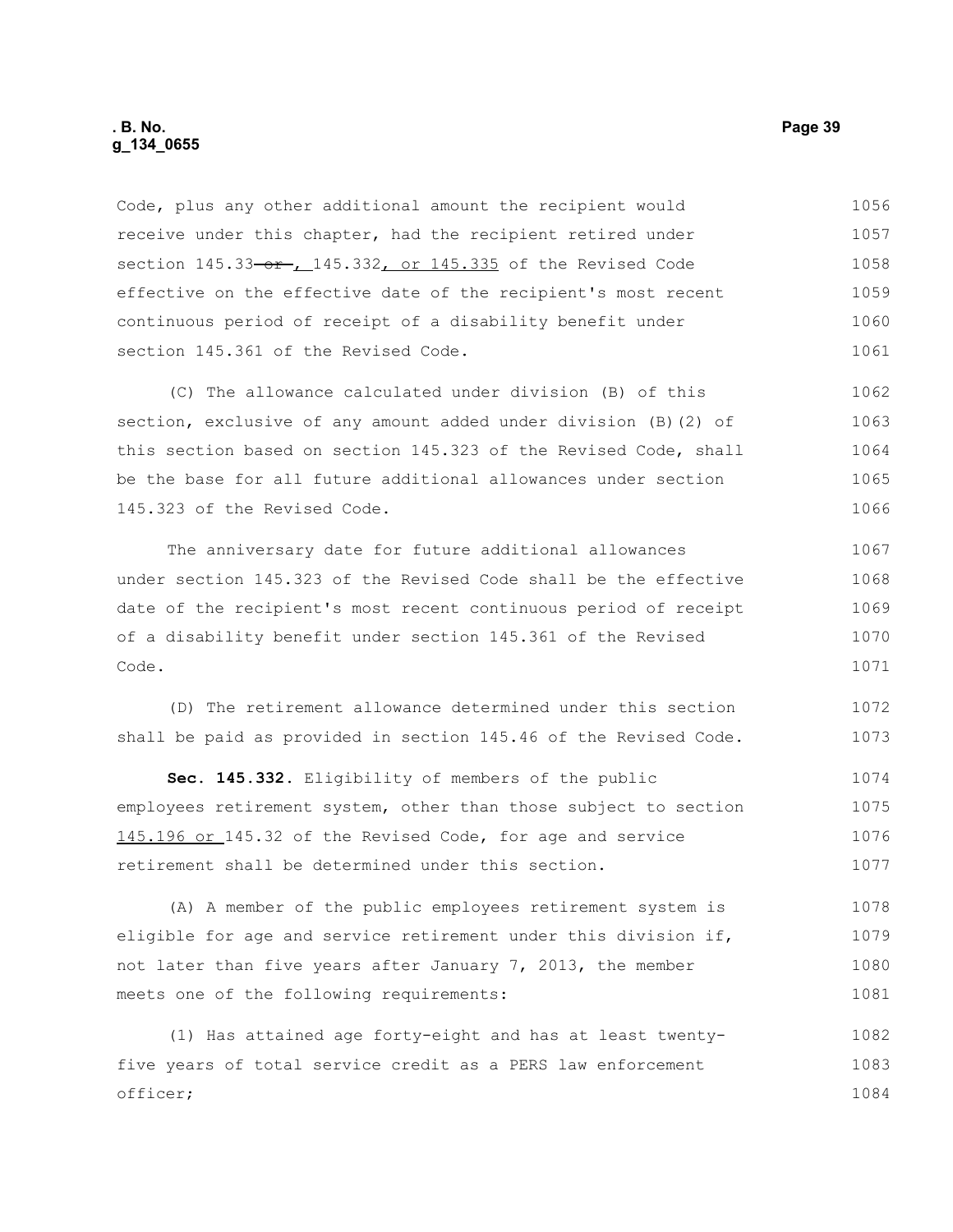### **. B. No. Page 40 g\_134\_0655**

(2) Has attained age fifty-two and has at least twentyfive years of total service credit as a PERS public safety officer or has service as a PERS public safety officer and service as a PERS law enforcement officer that when combined equal at least twenty-five years of total service credit; 1085 1086 1087 1088 1089

(3) Has attained age sixty-two and has at least fifteen years of total service credit as a PERS law enforcement officer or PERS public safety officer. 1090 1091 1092

(B)(1) A member who would be eligible to retire not later than ten years after January 7, 2013, if the requirements of section 145.33 of the Revised Code as they existed immediately prior to January 7, 2013, were still in effect is eligible to retire under this division if the member meets one of the following requirements: 1093 1094 1095 1096 1097 1098

(a) Has attained age fifty and has at least twenty-five years of total service credit as a PERS law enforcement officer; 1099 1100

(b) Has attained age fifty-four and has at least twentyfive years of total service credit as a PERS public safety officer or has service as a PERS public safety officer and service as a PERS law enforcement officer that when combined equal at least twenty-five years of total service credit; 1101 1102 1103 1104 1105

(c) Has attained age sixty-four and has at least fifteen years of total service credit as a PERS law enforcement officer or PERS public safety officer. 1106 1107 1108

(2) A member who on January 7, 2013, has twenty or more years of total service credit is eligible for age and service retirement under this division on meeting one of the requirements of division (B)(1) of this section, regardless of when the member meets the requirement unless, between January 7, 1109 1110 1111 1112 1113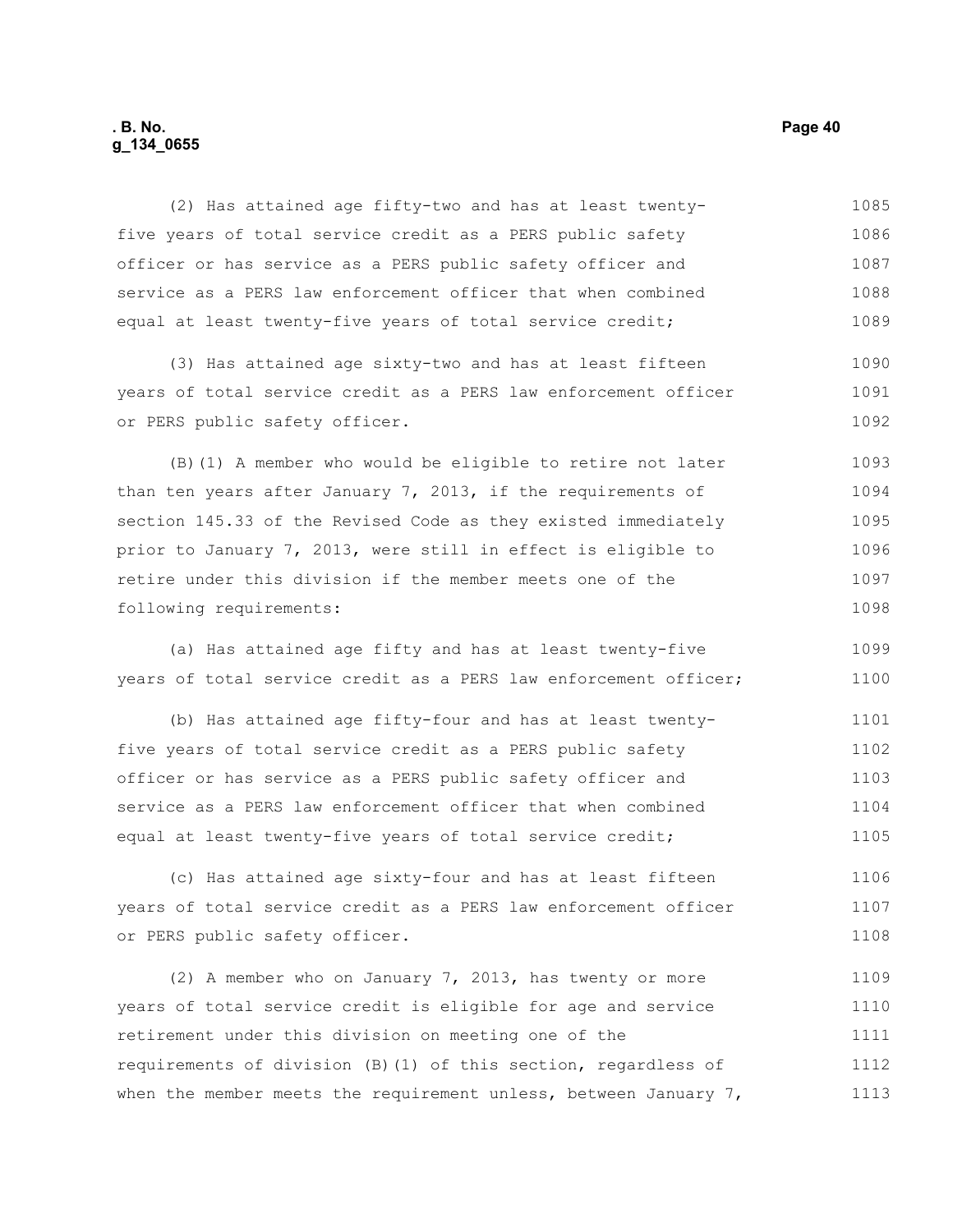2013, and the date the member meets the requirement, the member receives a refund of accumulated contributions under section 145.40 of the Revised Code. (C) A member who is not eligible for age and service retirement under division (A) or (B) of this section is eligible under this division if the member meets one of the following requirements: (1) Has attained age fifty-two and has at least twentyfive years of total service credit as a PERS law enforcement officer; (2) Has attained age fifty-six and has at least twentyfive years of total service credit as a PERS public safety officer or has service as a PERS public safety officer and service as a PERS law enforcement officer that when combined equal at least twenty-five years of total service credit; (3) Has attained age sixty-four and has at least fifteen years of total service credit as a PERS law enforcement officer or PERS public safety officer. (D) Service credit purchased or obtained under this chapter shall be used in determining whether a member has the number of years of total service credit required under division (A) or (B) of this section only if the member was a member on January 7, 2013, or obtains credit under section 145.483 of the Revised Code that would have made the member a member on that 1114 1115 1116 1117 1118 1119 1120 1121 1122 1123 1124 1125 1126 1127 1128 1129 1130 1131 1132 1133 1134 1135 1136 1137

(1) Except in the case of service credit that has been or will be purchased or obtained under section 145.295 or 145.37 of the Revised Code or is for service covered by the Cincinnati retirement system: 1139 1140 1141 1142

date and one of the following applies: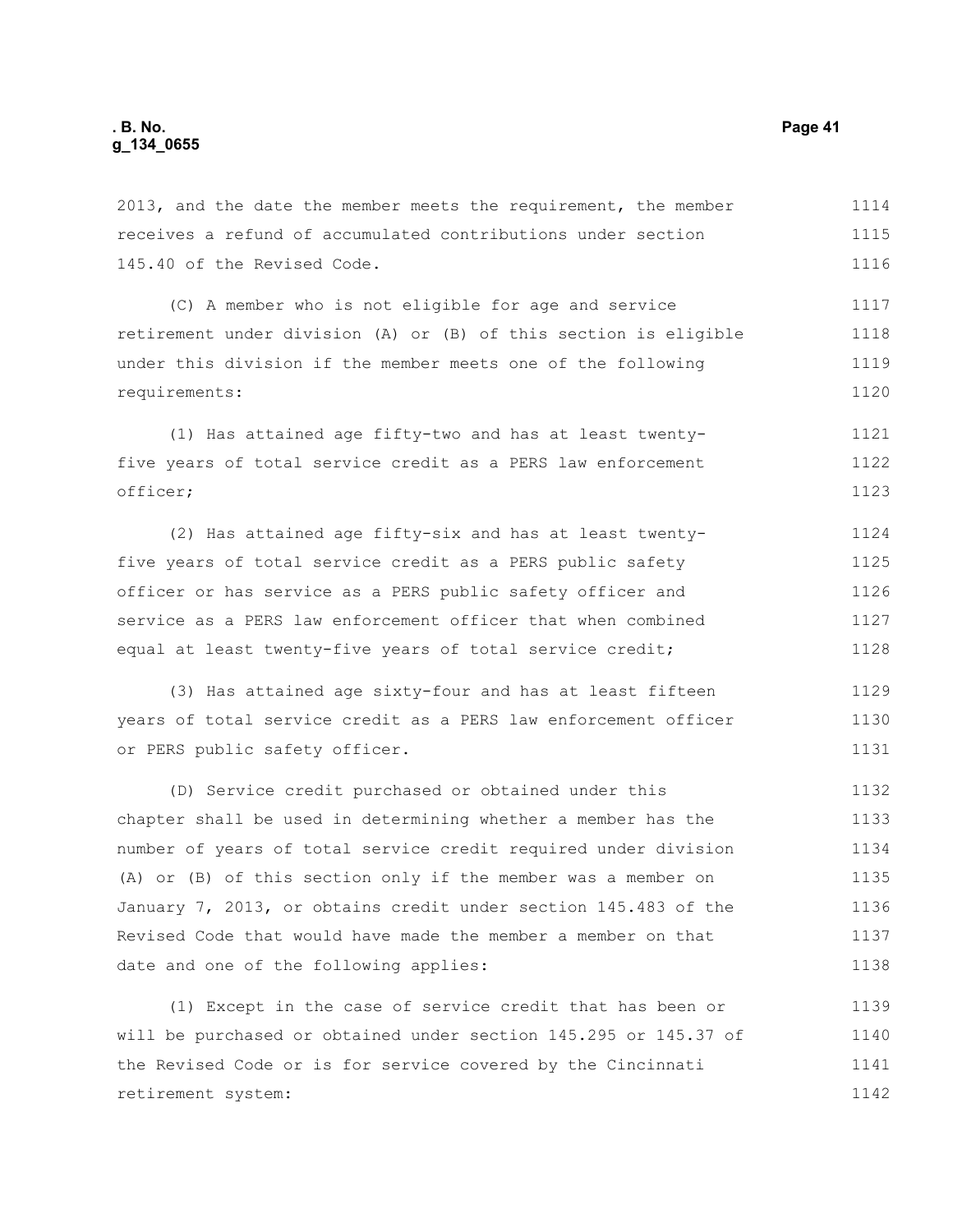## **. B. No. Page 42 g\_134\_0655**

| purchase is completed or the service credit is obtained not  | 1144 |
|--------------------------------------------------------------|------|
| later than five years after January 7, 2013;                 | 1145 |
| (b) For division (B) of this section, the service credit     | 1146 |
| purchase is completed or the service credit is obtained not  | 1147 |
| later than ten years after January 7, 2013.                  | 1148 |
| (2) In the case of service credit that has been or will be   | 1149 |
| purchased or obtained under section 145.295 or 145.37 of the | 1150 |
| Revised Code or is for service covered by the Cincinnati     | 1151 |
| retirement system:                                           | 1152 |
| (a) For division (A) of this section, the service for        | 1153 |
| which the credit has been or will be purchased or obtained   | 1154 |
| occurs not later than five years after January 7, 2013;      | 1155 |
| (b) For division (B) of this section, the service for        | 1156 |
| which the credit has been or will be purchased or obtained   | 1157 |
| occurs not later than ten years after January 7, 2013.       | 1158 |

(a) For division (A) of this section, the service credit

(E)(1) A member with at least twenty-five years of total service credit who would be eligible to retire under division (B)(1)(a) of this section had the member attained age fifty and who voluntarily resigns or is discharged for any reason except death, dishonesty, cowardice, intemperate habits, or conviction of a felony, on or after attaining age forty-eight, but before attaining age fifty, may elect to receive a reduced benefit. The benefit shall be the actuarial equivalent of the allowance calculated under division (F) of this section adjusted for age. 1159 1160 1161 1162 1163 1164 1165 1166 1167

(2) A member with at least twenty-five years of total service credit who would be eligible to retire under division (C)(1) of this section had the member attained age fifty-two and who voluntarily resigns or is discharged for any reason except 1168 1169 1170 1171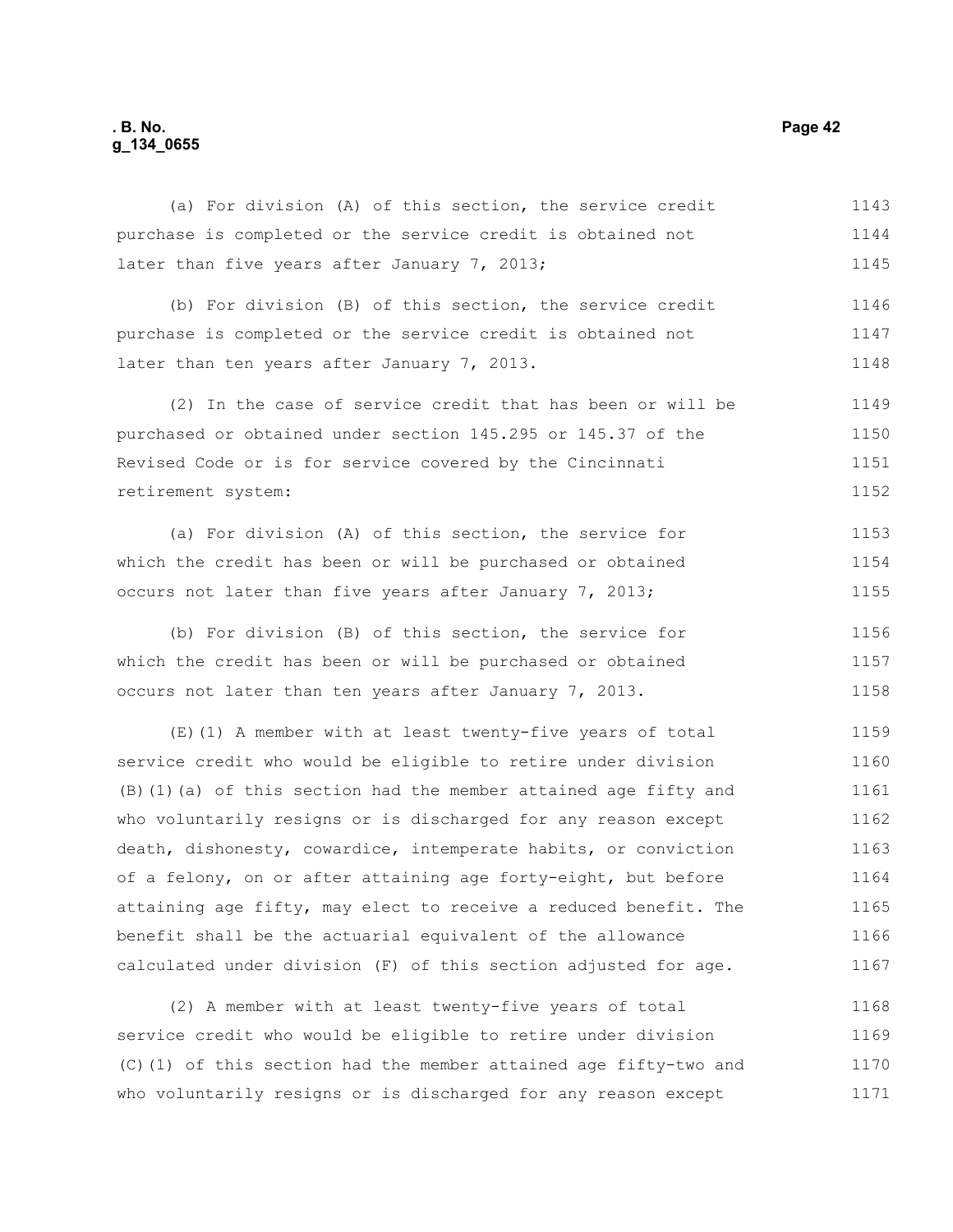death, dishonesty, cowardice, intemperate habits, or conviction of a felony, on or after attaining age forty-eight, but before attaining age fifty-two, may elect to receive a reduced benefit. The benefit shall be the actuarial equivalent of the allowance calculated under division (F) of this section adjusted for age. 1172 1173 1174 1175 1176

(3) A member with at least twenty-five years of total service credit who would be eligible to retire under division (A)(2) of this section had the member attained age fifty-two and who voluntarily resigns or is discharged for any reason except death, dishonesty, cowardice, intemperate habits, or conviction of a felony, on or after attaining age forty-eight, but before attaining age fifty-two, may elect to receive a reduced benefit. 1177 1178 1179 1180 1181 1182 1183

(a) If eligibility to make the election under division (E) (3) of this section occurs not later than five years after January 7, 2013, the benefit shall be calculated in accordance with the following schedule: 1184 1185 1186 1187

|               |              | 2                                                                |
|---------------|--------------|------------------------------------------------------------------|
| Α             | Attained Age | Reduced Benefit                                                  |
| B             | 48           | 75% of the benefit payable under division<br>(F) of this section |
| $\mathcal{C}$ | 49           | 80% of the benefit payable under division<br>(F) of this section |
| $\mathbb D$   | 50           | 86% of the benefit payable under division<br>(F) of this section |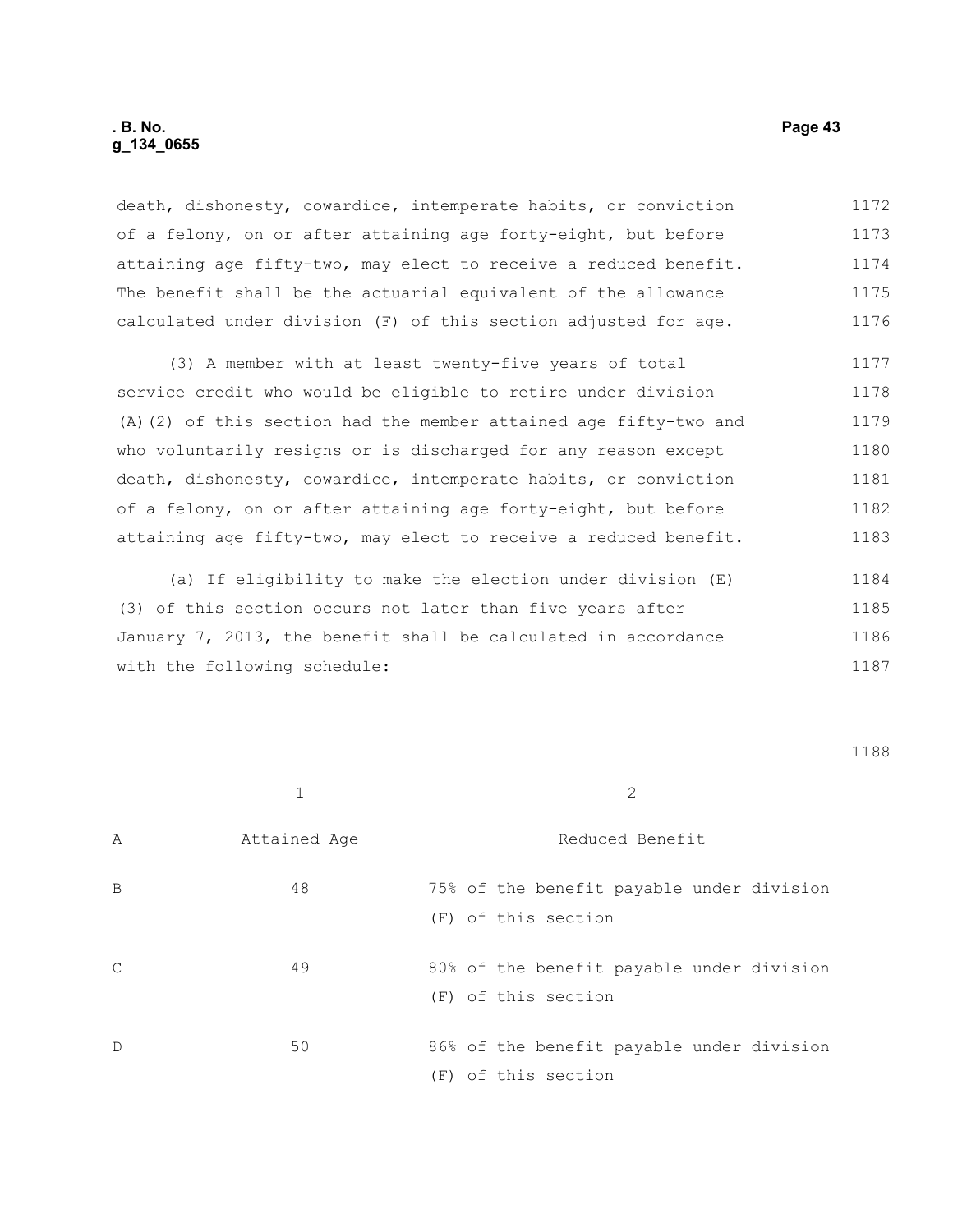E 51 93% of the benefit payable under division (F) of this section

(b) If eligibility to make the election occurs after the date determined under division  $(E)$  (3)(a) of this section, the benefit shall be the actuarial equivalent of the allowance calculated under division (F) of this section adjusted for age. 1189 1190 1191 1192

(4) A member with at least twenty-five years of total service credit who would be eligible to retire under division (B)(1)(b) of this section had the member attained age fifty-four and who voluntarily resigns or is discharged for any reason except death, dishonesty, cowardice, intemperate habits, or conviction of a felony, on or after attaining age forty-eight, but before attaining age fifty-four, may elect to receive a reduced benefit. The benefit shall be the actuarial equivalent of the allowance calculated under division (F) of this section adjusted for age. 1193 1194 1195 1196 1197 1198 1199 1200 1201 1202

(5) A member with at least twenty-five years of total service credit who would be eligible to retire under division (C)(2) of this section had the member attained age fifty-six and who voluntarily resigns or is discharged for any reason except death, dishonesty, cowardice, intemperate habits, or conviction of a felony, on or after attaining age fifty-two, but before attaining age fifty-six, may elect to receive a reduced benefit. The benefit shall be the actuarial equivalent of the allowance calculated under division (F) of this section adjusted for age. 1203 1204 1205 1206 1207 1208 1209 1210 1211

(6) If a member elects to receive a reduced benefit under division  $(E)$ (1), (2), (3), (4), or (5) of this section, the reduced benefit shall be based on the member's age on the member's most recent birthday. Once a member elects to receive a 1212 1213 1214 1215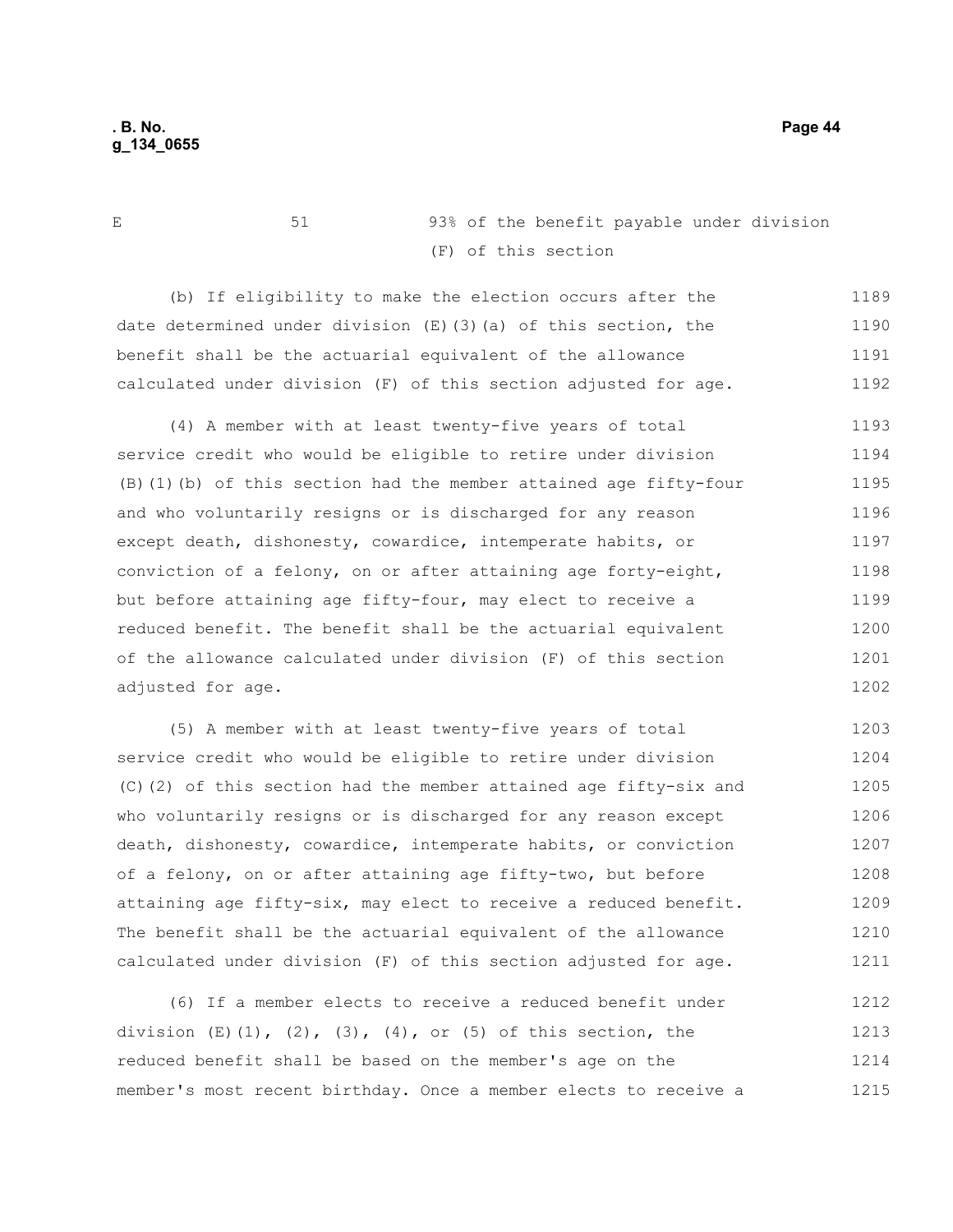reduced benefit and has received a payment, the member may not change that election. 1216 1217

(F) A benefit paid under division (A), (B), or (C) of this section shall consist of an annual single lifetime allowance equal to the sum of two and one-half per cent of the member's final average salary multiplied by the first twenty-five years of the member's total service credit plus two and one-tenth per cent of the member's final average salary multiplied by the number of years of the member's total service credit in excess of twenty-five years. 1218 1219 1220 1221 1222 1223 1224 1225

(G) A member with at least fifteen years of total service credit as a PERS law enforcement officer or PERS public safety officer who voluntarily resigns or is discharged for any reason except death, dishonesty, cowardice, intemperate habits, or conviction of a felony may apply for an age and service retirement benefit, which shall consist of an annual single lifetime allowance equal to one and one-half per cent of the member's final average salary multiplied by the number of years of the member's total service credit. 1226 1227 1228 1230 1231 1232 1233 1234

(1) If the member will attain age fifty-two not later than ten years after January 7, 2013, the retirement allowance shall commence on the first day of the calendar month following the month in which application is filed with the board on or after the member's attainment of age fifty-two. 1235 1236 1237 1238 1239

(2) If the member will not attain age fifty-two on or before the date determined under division (G)(1) of this section, the retirement allowance shall commence on the first day of the calendar month following the month in which application is filed with the board on or after the member's attainment of age fifty-six. 1240 1241 1242 1243 1244 1245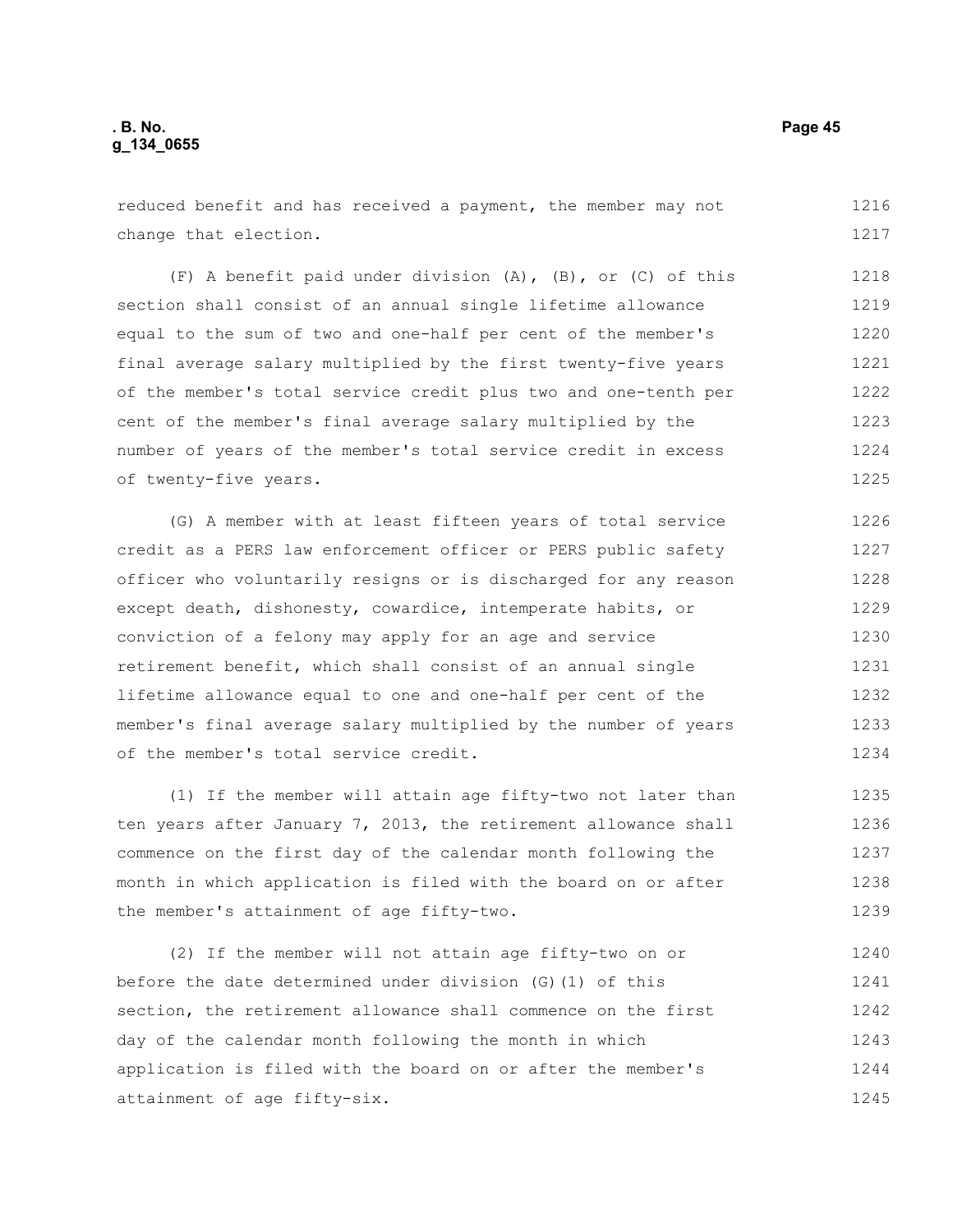## **. B. No. Page 46 g\_134\_0655**

(H) A benefit paid under this section shall not exceed the lesser of ninety per cent of the member's final average salary or the limit established by section 415 of the "Internal Revenue Code of 1986," 100 Stat. 2085, 26 U.S.C. 415, as amended. (I) A member with service credit as a PERS law enforcement officer or PERS public safety officer and other service credit under this chapter may elect one of the following: (1) To have all the member's service credit under this chapter, including credit for service as a PERS law enforcement officer or PERS public safety officer, used in calculating a retirement allowance under section 145.33 of the Revised Code if the member qualifies for an allowance under that section; (2) If the member qualifies for an allowance under division  $(A) (1)$ ,  $(B) (1)$ ,  $(C) (1)$ , or  $(E) (1)$  or  $(2)$  of this section, to receive all of the following: (a) A benefit under division  $(A)$ (1),  $(B)$ (1),  $(C)$ (1), or (E)(1) or (2) of this section for the member's service credit as a PERS law enforcement officer; (b) A single life annuity having a reserve equal to the amount of the member's accumulated contributions for all service other than PERS law enforcement service; (c) A pension equal to the annuity provided under division (I)(2)(b) of this section, excluding amounts of the member's accumulated contributions deposited under former division (Y) of section 145.01 or former sections 145.02, 145.29, 145.292, and 145.42, or sections 145.20, 145.201, 145.28, 145.291, 145.292, 145.293, 145.299, 145.2916, 145.301, 145.47, and 145.814 of the 1246 1247 1248 1249 1250 1251 1252 1253 1254 1255 1256 1257 1258 1259 1260 1261 1262 1263 1264 1265 1266 1267 1268 1269 1270 1271 1272

(3) If the member qualifies for an allowance under 1274

Revised Code for the purchase of service credit.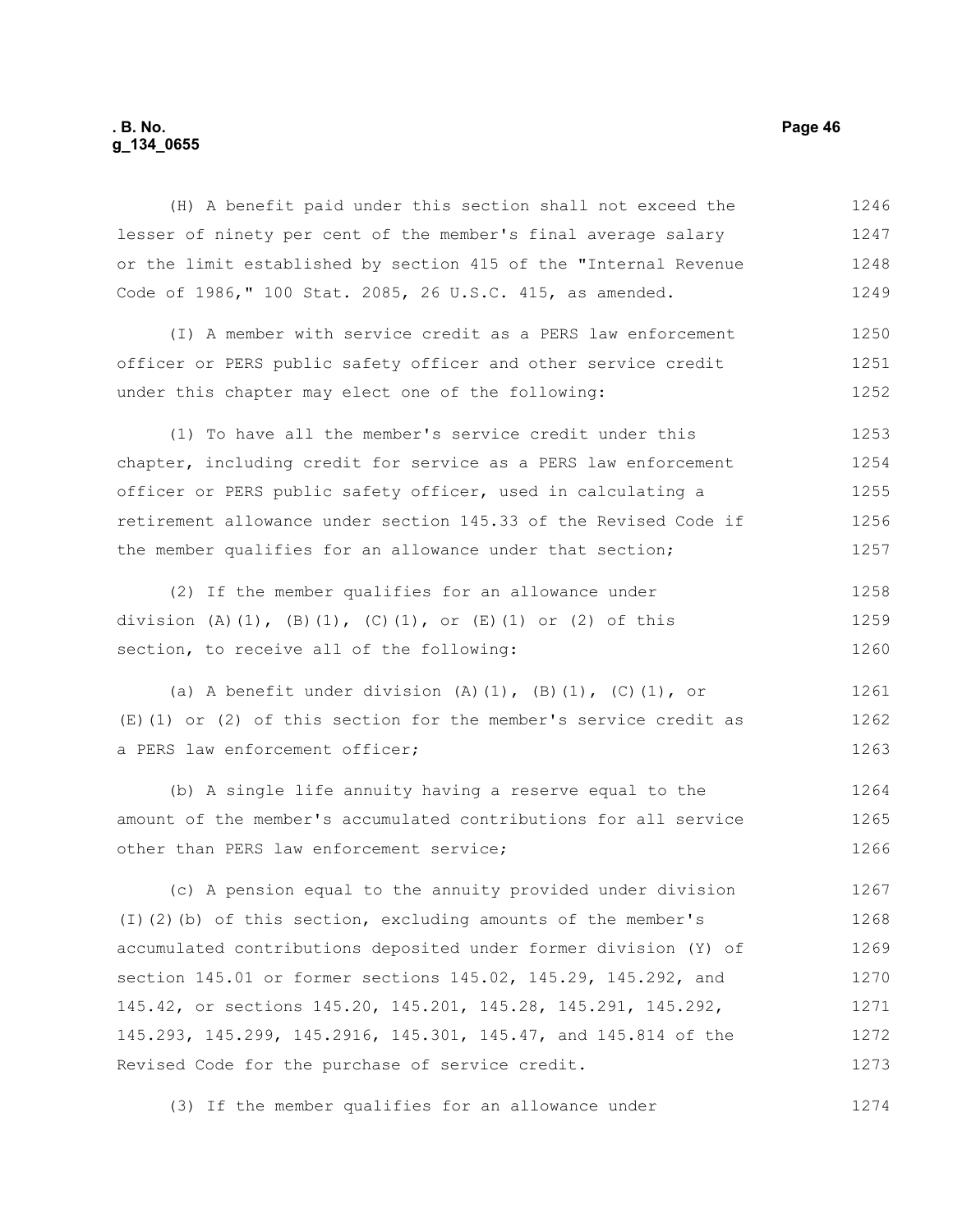## **. B. No. Page 47 g\_134\_0655**

division (A)(2), (B)(2), (C)(2), or (E)(3), (4), or (5) of this section, to receive all of the following: 1275 1276

(a) A benefit under division  $(A)$ (2),  $(B)$ (2),  $(C)$ (2), or  $(E)(3)$ ,  $(4)$ , or  $(5)$  of this section for the member's service credit as a PERS law enforcement officer or PERS public safety officer; 1277 1278 1279 1280

(b) A single life annuity having a reserve equal to the amount of the member's accumulated contributions for all service other than PERS law enforcement service or PERS public safety officer service; 1281 1282 1283 1284

(c) A pension equal to the annuity provided under division (I)(3)(b) of this section, excluding amounts of the member's accumulated contributions deposited under former division (Y) of section 145.01 or former sections 145.02, 145.29, 145.292, and 145.42, or sections 145.20, 145.201, 145.28, 145.291, 145.292, 145.293, 145.299, 145.2916, 145.301, 145.47, and 145.814 of the Revised Code for the purchase of service credit. 1285 1286 1287 1288 1289 1290 1291

(J) For the purposes of this section, "total service credit" includes credit for military service to the extent permitted by division (K) of this section and credit for service as a police officer or state highway patrol trooper to the extent permitted by division (L) of this section. 1292 1293 1294 1295 1296

(K) Notwithstanding sections 145.01 and 145.30 of the Revised Code, not more than four years of military service credit granted or purchased under section 145.30 of the Revised Code and five years of military service credit purchased under section 145.301 or 145.302 of the Revised Code shall be used in calculating service as a PERS law enforcement officer or PERS public safety officer or the total service credit of that 1297 1298 1299 1300 1301 1302 1303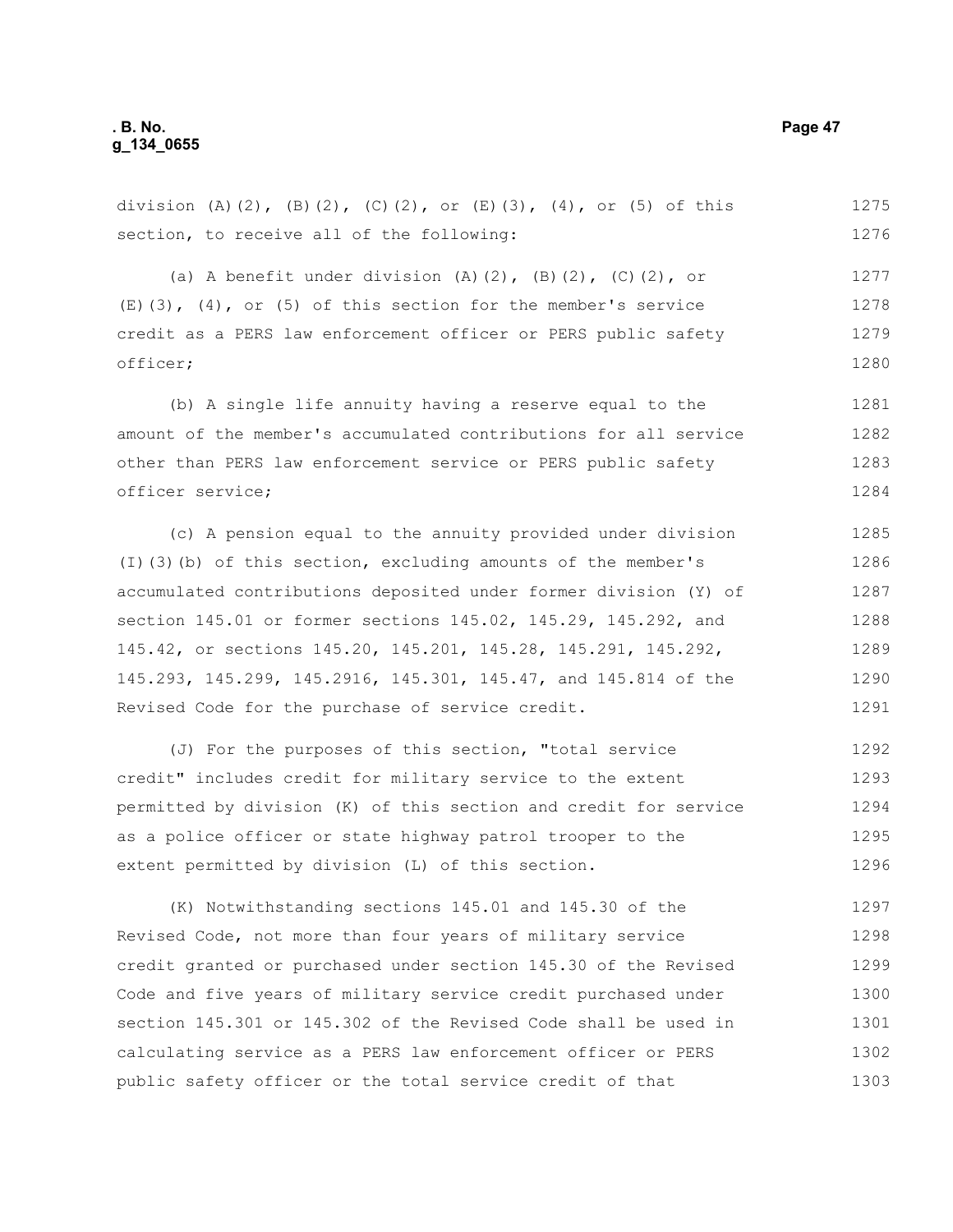# person.

| (L) (1) Only credit for the member's service as a PERS law       | 1305 |
|------------------------------------------------------------------|------|
| enforcement officer, PERS public safety officer, or service      | 1306 |
| credit obtained as a police officer or state highway patrol      | 1307 |
| trooper shall be used in computing the benefit of a member who   | 1308 |
| qualifies for a benefit under this section for the following:    | 1309 |
| (a) Any person who originally is commissioned and employed       | 1310 |
| as a deputy sheriff by the sheriff of any county, or who         | 1311 |
| originally is elected sheriff, on or after January 1, 1975;      | 1312 |
| (b) Any deputy sheriff who originally is employed as a           | 1313 |
| criminal bailiff or court constable on or after April 16, 1993;  | 1314 |
| (c) Any person who originally is appointed as a township         | 1315 |
| constable or police officer in a township police department or   | 1316 |
| district on or after January 1, 1981;                            | 1317 |
| (d) Any person who originally is employed as a county            | 1318 |
| narcotics agent on or after September 26, 1984;                  | 1319 |
| (e) Any person who originally is employed as an undercover       | 1320 |
| drug agent as defined in section 109.79 of the Revised Code,     | 1321 |
| department of public safety enforcement agent who prior to June  | 1322 |
| 30, 1999, was a liquor control investigator, forest-fire         | 1323 |
| investigator, natural resources officer, wildlife officer, park  | 1324 |
| district police officer, conservancy district officer, veterans' | 1325 |

home police officer, special police officer for a mental health institution, special police officer for an institution for persons with developmental disabilities, or municipal police officer on or after December 15, 1988; 1326 1327 1328 1329

(f) Any person who originally is employed as a state university law enforcement officer on or after November 6, 1996; 1330 1331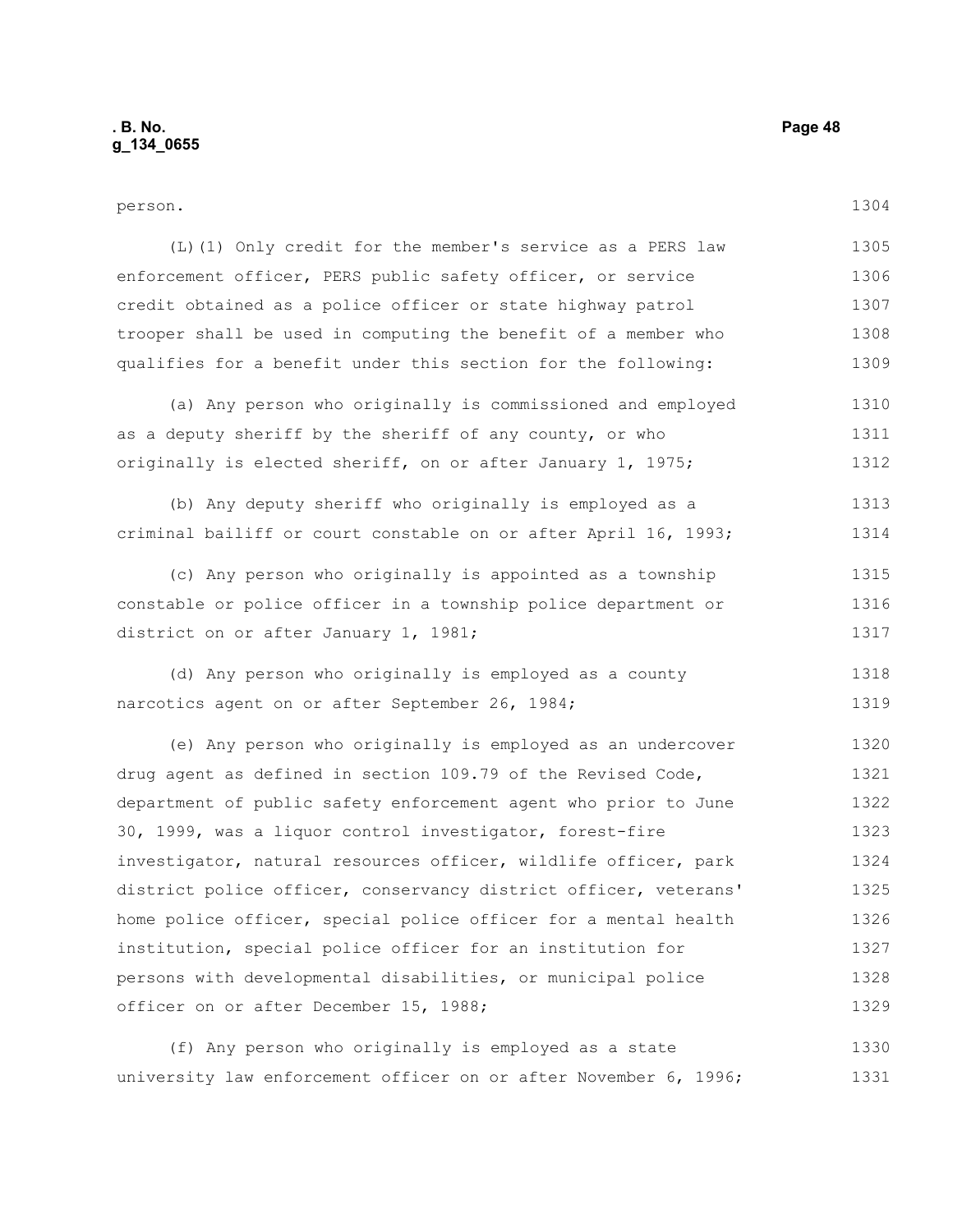## **. B. No. Page 49 g\_134\_0655**

university law enforcement officer by the university of Akron on or after September 16, 1998; (h) Any person who originally is employed as a preserve officer on or after March 18, 1999; (i) Any person who originally is employed as a natural resources law enforcement staff officer on or after March 18, 1999; (j) Any person who is originally employed as a department of public safety enforcement agent on or after June 30, 1999; (k) Any person who is originally employed as a house sergeant at arms or assistant house sergeant at arms on or after September 5, 2001; (l) Any person who is originally appointed as a regional transit authority police officer or state highway patrol police officer on or after February 1, 2002; (m) Any person who is originally employed as a municipal public safety director on or after September 29, 2005, but not later than March 24, 2009. (2) Only credit for a member's service as a PERS public safety officer or service credit obtained as a PERS law enforcement officer, police officer, or state highway patrol trooper shall be used in computing the benefit of a member who qualifies for a benefit under division  $(B)$  (1)(b) or (c),  $(B)$  (2), 1333 1334 1335 1336 1337 1338 1339 1340 1341 1342 1343 1344 1345 1346 1347 1348 1349 1350 1351 1352 1353 1354 1355

(g) Any person who is originally employed as a state

originally is employed as a Hamilton county municipal court bailiff on or after November 6, 1996. 1357 1358

(M) For purposes of this section, service prior to June

(C)(1)(b) or  $(c)$ , or  $(C)$ (2) of this section for any person who

1332

1356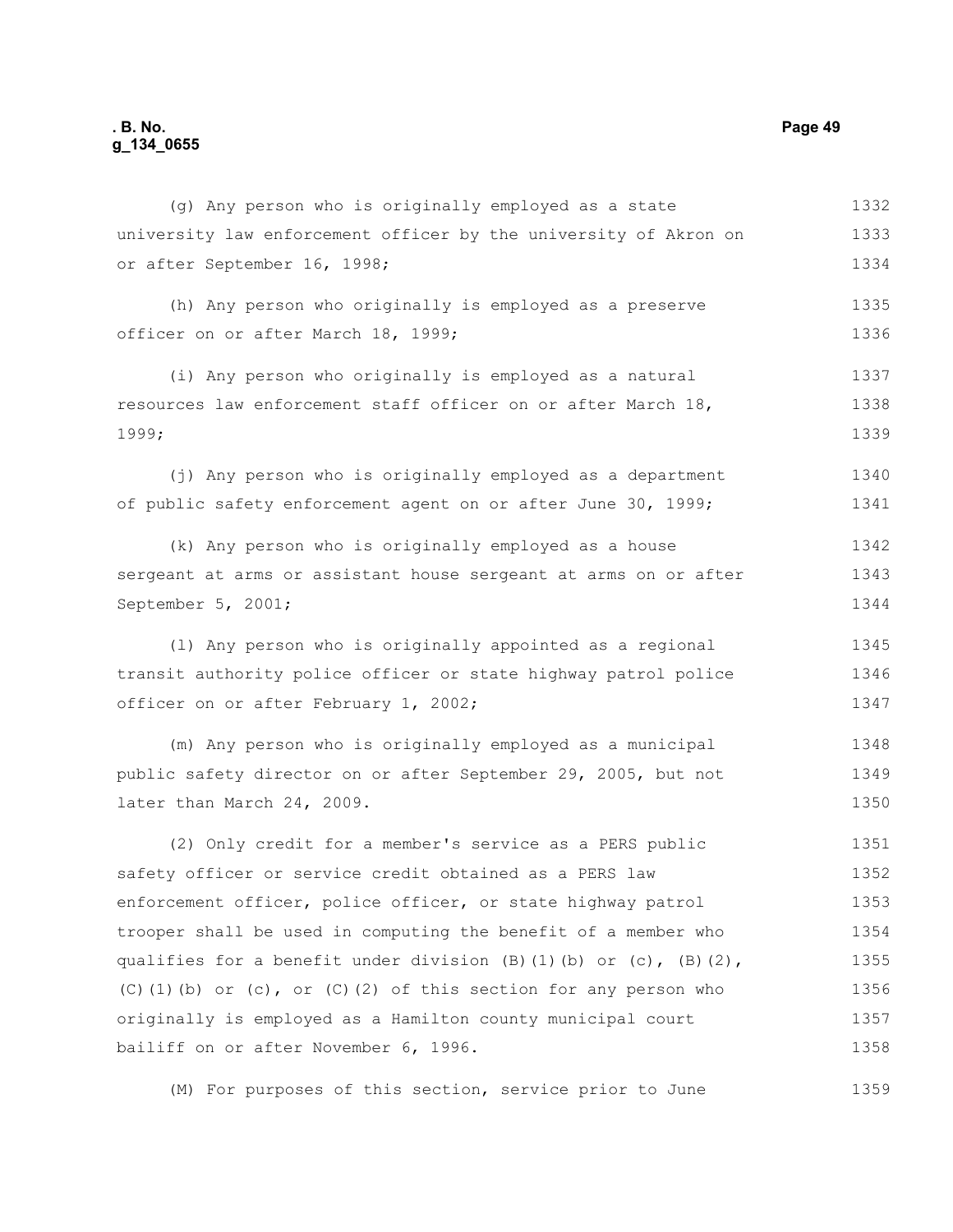30, 1999, as a food stamp trafficking agent under former section 5502.14 of the Revised Code shall be considered service as a law enforcement officer. 1360 1361 1362

(N)(1) Retirement allowances determined under this section shall be paid as provided in section 145.46 of the Revised Code. 1363 1364

(2) If the monthly amount of a member's annual single lifetime allowance that is first payable on or after-theeffective date of this amendment March 22, 2019, under division (F) or (G) of this section would be less than fifty dollars, instead of a monthly payment, the retirement system shall pay the greater of the following in a single payment: 1365 1366 1367 1368 1369 1370

(a) An amount determined under section 145.40 of the Revised Code as a refund of accumulated contributions; 1371 1372

(b) An amount equal to the actuarial present value of the allowance as determined by the retirement system. 1373 1374

(3) If the monthly amount of a member's single life annuity that is first payable on or after the effective date of this amendment March 22, 2019, under division (I)(2) or (3) of this section for service other than PERS law enforcement service or PERS public safety service would be less than fifty dollars, instead of a monthly payment, the retirement system shall pay an amount determined under section 145.40 of the Revised Code as a refund of accumulated contributions. 1375 1376 1377 1378 1379 1380 1381 1382

(O) A member seeking to retire under this section shall file an application with the public employees retirement board. 1383 1384

Service retirement shall be effective as provided in division (E) of section 145.32 of the Revised Code. 1385 1386

(P) If fewer than one per cent of the retirement system's 1387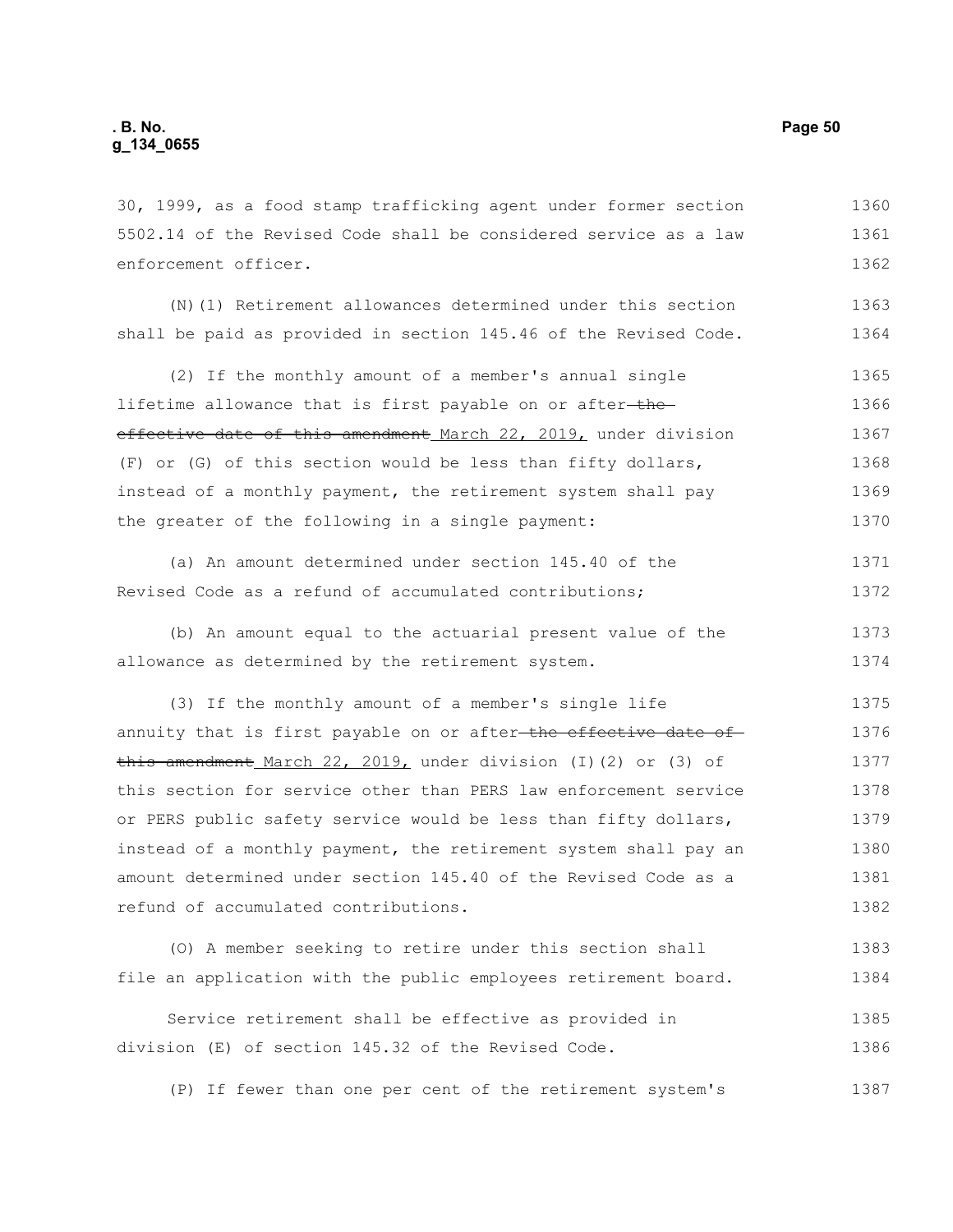## **. B. No. Page 51 g\_134\_0655**

| members are contributing as public safety officers, the board,                     | 1388 |
|------------------------------------------------------------------------------------|------|
| pursuant to a rule it adopts, may treat service as a public                        | 1389 |
| safety officer as service as a law enforcement officer.                            | 1390 |
| Sec. 145.333. (A) As used in this section:                                         | 1391 |
| (1) "Retirement allowance" means any of the following as                           | 1392 |
| appropriate:                                                                       | 1393 |
| (a) An allowance calculated under section $145.33\rightarrow r$                    | 1394 |
| 145.332, or 145.333 of the Revised Code prior to any reduction                     | 1395 |
| for early retirement or election under section 145.46 of the                       | 1396 |
| Revised Code of a plan of payment and exclusive of any amounts                     | 1397 |
| payable under divisions $(I)$ $(2)$ $(b)$ and $(c)$ or $(I)$ $(3)$ $(b)$ and $(c)$ | 1398 |
| of section 145.332 of the Revised Code;                                            | 1399 |
| (b) An allowance calculated under division (A) of section                          | 1400 |
| 145.45 of the Revised Code;                                                        | 1401 |
| (c) An allowance calculated under division (B) (1) (a) of                          | 1402 |
| section 145.331 of the Revised Code.                                               | 1403 |
| (2) "CBBC" means the contribution based benefit cap, a                             | 1404 |
| limit established by the public employees retirement board on                      | 1405 |
| the retirement allowance a member may receive.                                     | 1406 |
| (B) Based on the advice of an actuary appointed by the                             | 1407 |
| board, the board shall designate a number as the CBBC factor.                      | 1408 |
| The board may revise the factor pursuant to advice from an                         | 1409 |
| actuary appointed by the board.                                                    | 1410 |
| (C) Prior to paying a retirement allowance, the public                             | 1411 |
| employees retirement system shall make the following                               | 1412 |
| calculations:                                                                      | 1413 |
| (1) Determine an amount equal to the value of the member's                         | 1414 |
| accumulated contributions, exclusive of contributions payable                      | 1415 |
|                                                                                    |      |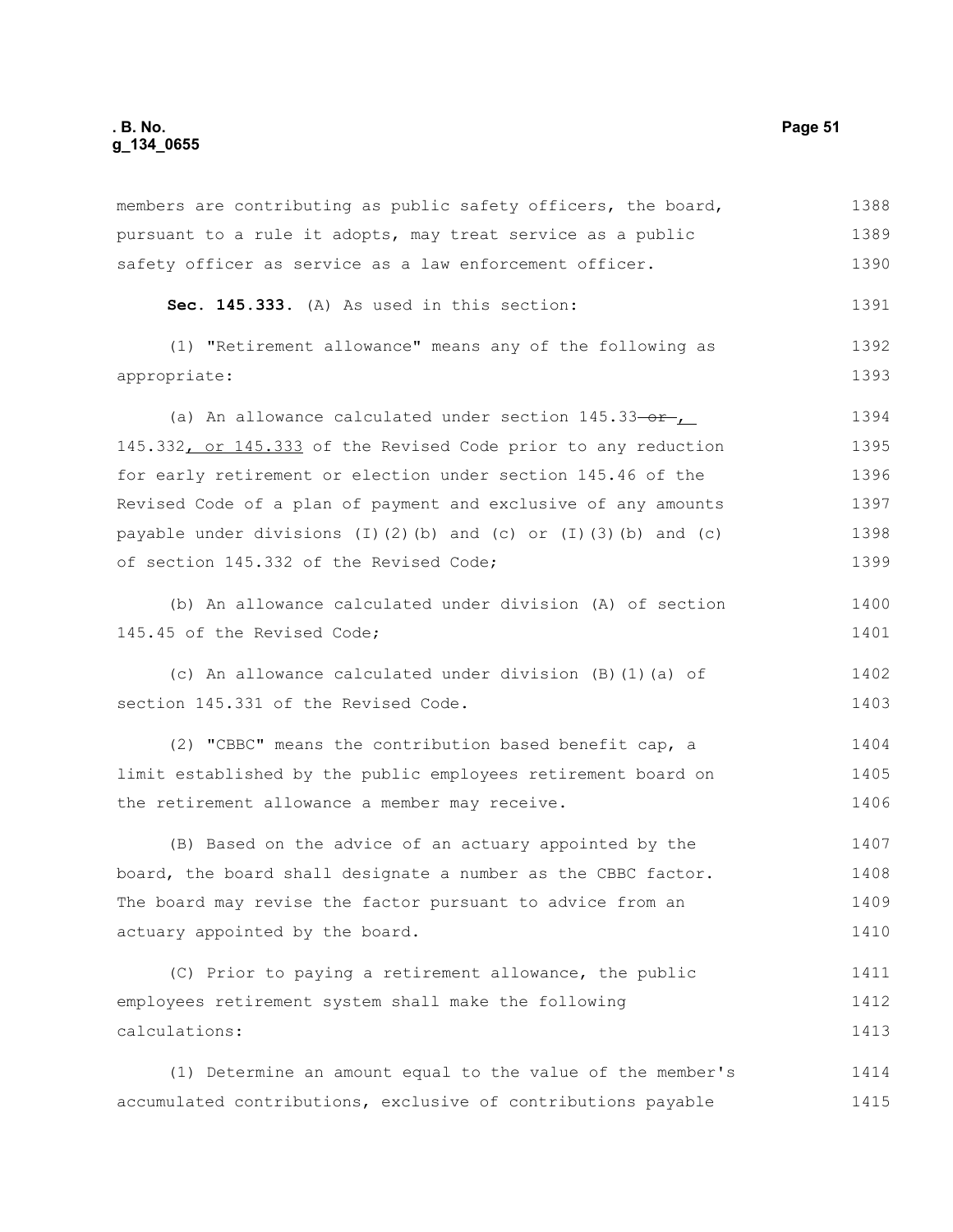| under divisions (I)(2)(b) and (c) or (I)(3)(b) and (c) of        | 1416 |
|------------------------------------------------------------------|------|
| section 145.332 of the Revised Code but including any            | 1417 |
| contributions made under section 145.483 of the Revised Code     | 1418 |
| that represent member contributions, any contributions used to   | 1419 |
| fund a benefit under section 145.36 of the Revised Code, with    | 1420 |
| interest compounded at a rate approved by the board, and a       | 1421 |
| portion of any amounts paid by an employer under sections        | 1422 |
| 145.297 or 145.298 of the Revised Code, as determined by an      | 1423 |
| actuary appointed by the board;                                  | 1424 |
| (2) Determine the amount of a single life annuity that is        | 1425 |
| the actuarial equivalent of the amount determined under division | 1426 |
| (C)(1) of this section, adjusted for age of the member at the    | 1427 |
| time of retirement or, when appropriate, the age at the time of  | 1428 |
| the member's death;                                              | 1429 |
| (3) Multiply the annuity amount determined under division        | 1430 |
| (C)(2) of this section by the CBBC factor.                       | 1431 |
| (D) The amount determined under division (C) (3) of this         | 1432 |
| section is the member's CBBC. Except as provided in division (E) | 1433 |
| of this section, if the retirement allowance the member would    | 1434 |
| receive exceeds the member's CBBC, the allowance shall be        | 1435 |
| reduced to an amount equal to the member's CBBC.                 | 1436 |
|                                                                  |      |

(E) The retirement allowance of a member eligible for age and service retirement under division (A) of section 145.32 of the Revised Code or division (A) of section 145.332 of the Revised Code shall not be reduced under division (D) of this section by more than five per cent of the member's single lifetime allowance computed under section 145.33 or 145.332 of the Revised Code, unless during any full month of service earned after January 1, 1987, the member's earnable salary was less than one thousand dollars. 1437 1438 1439 1440 1441 1442 1443 1444 1445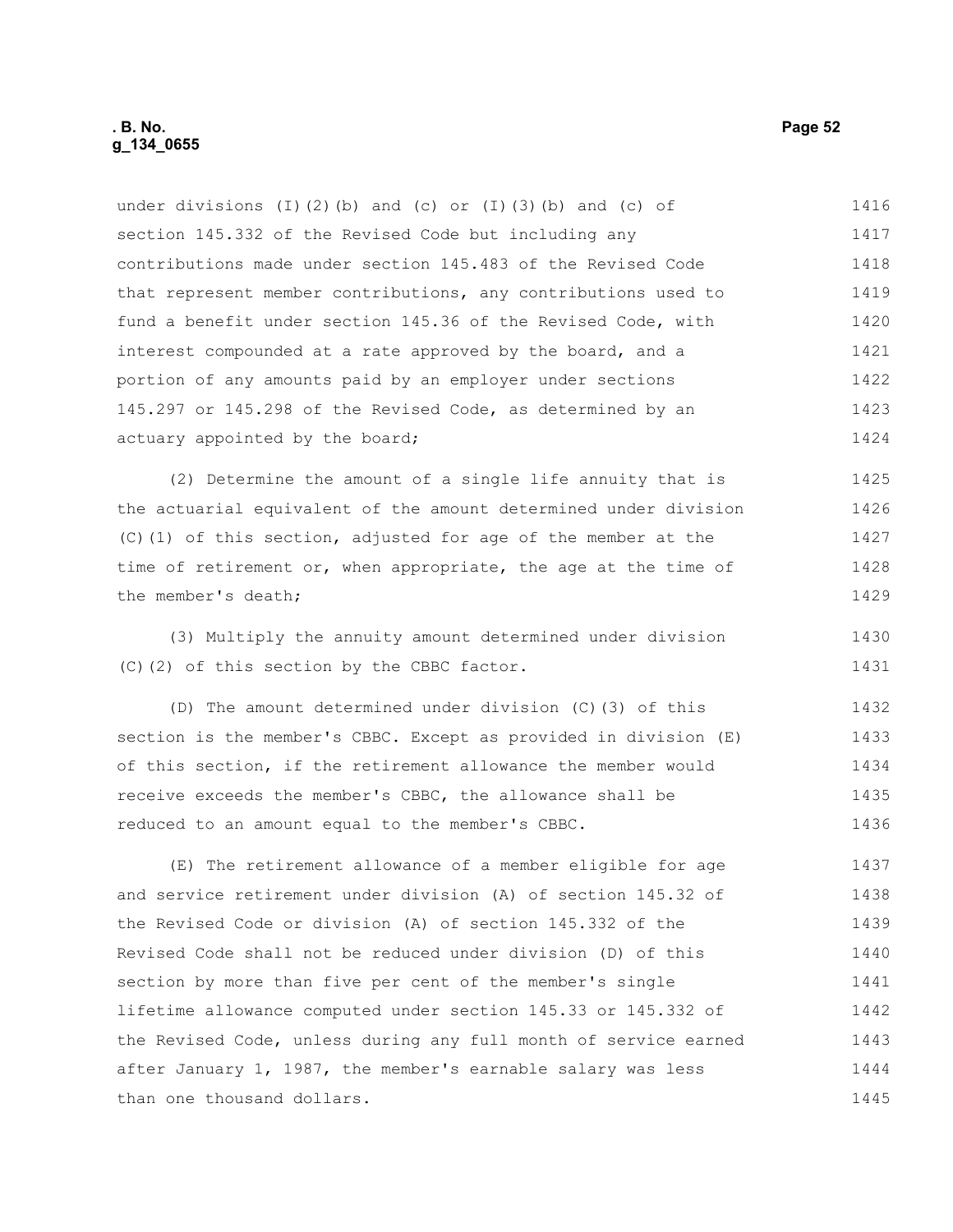| Sec. 145.335. (A) This section applies only to members of        | 1446 |
|------------------------------------------------------------------|------|
| the public employees retirement system participating in the PERS | 1447 |
| combined plan, as defined in section 145.196 of the Revised      | 1448 |
| Code, that was consolidated by the system with the PERS defined  | 1449 |
| benefit plan under that section.                                 | 1450 |
| (B) (1) When a member described in section 145.196 of the        | 1451 |
| Revised Code retires on age and service retirement, the total    | 1452 |
| annual single lifetime allowance for that member shall be an     | 1453 |
| amount adjusted in accordance with division (B) (2) or (C) of    | 1454 |
| this section and determined by multiplying the member's total    | 1455 |
| service credit by the following:                                 | 1456 |
| (a) If the member is eligible for age and service                | 1457 |
| retirement under division (A) or (B) of section 145.32 of the    | 1458 |
| Revised Code, one per cent of the member's final average salary  | 1459 |
| for each of the first thirty years of service plus one and one-  | 1460 |
| quarter per cent of the member's final average salary for each   | 1461 |
| subsequent year of service;                                      | 1462 |
| (b) If the member is eligible for age and service                | 1463 |
| retirement under division (C) of section 145.32 of the Revised   | 1464 |
| Code, one per cent of the member's final average salary for each | 1465 |
| of the first thirty-five years of service plus one and one-      | 1466 |
| guarter per cent of the member's final average salary for each   | 1467 |
| subsequent year of service.                                      | 1468 |
| (2) (a) For a member eligible to retire under division (A)       | 1469 |
| of section 145.32 of the Revised Code, the member's allowance    | 1470 |
| under division (B) (1) of this section shall be adjusted by the  | 1471 |
| factors of attained age or years of service to provide the       | 1472 |
| greater amount as determined by the following schedule:          | 1473 |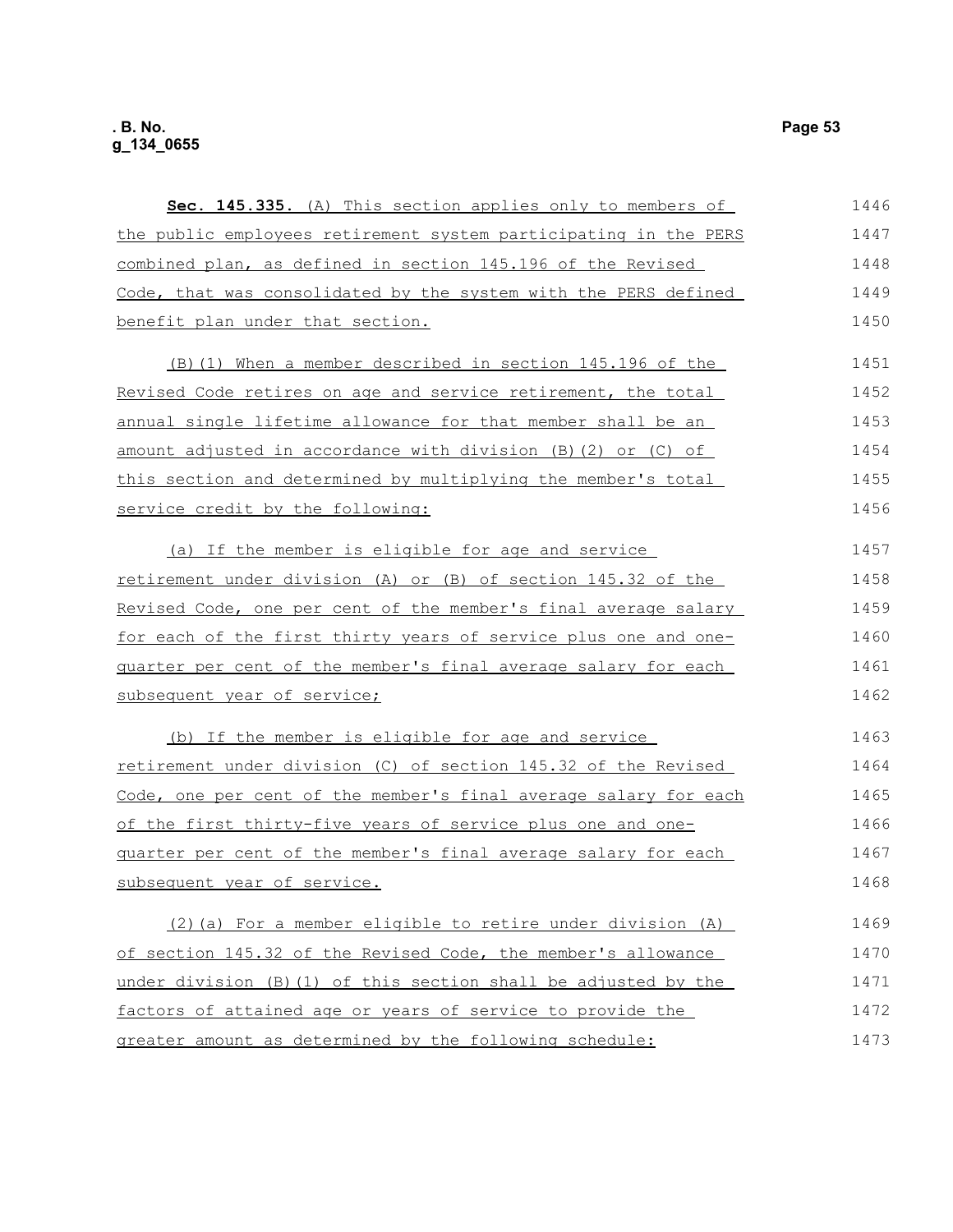**. B. No. Page 54 g\_134\_0655**

|               | $\,1\,$           | $\overline{2}$ | $\mathfrak{Z}$ | $\sqrt{4}$                                  |
|---------------|-------------------|----------------|----------------|---------------------------------------------|
| Α             | Attained Birthday | or             | Service Credit | Years of Total Percentage of<br>Base Amount |
| B             | 58                |                | 25             | 75                                          |
| $\mathsf{C}$  | 59                |                | 26             | 80                                          |
| $\mathbf D$   | 60                |                | 27             | $85$                                        |
| E             | $\underline{61}$  |                |                | 88                                          |
| F             |                   |                | 28             | 90                                          |
| G             | 62                |                |                | 91                                          |
| Η             | 63                |                |                | 94                                          |
| $\mathbbm{I}$ |                   |                | 29             | 95                                          |
| J             | 64                |                |                | 97                                          |
| K             | 65                |                | 30 or more     | 100                                         |
|               |                   |                |                |                                             |

(b) For a member eligible to retire under division (B) or (C) of section 145.32 of the Revised Code, the member's allowance under division (B)(1) of this section shall be reduced by a percentage determined by the public employees retirement board's actuary based on the number of years the commencement of the allowance precedes the member's eligibility for an unreduced allowance. 1475 1476 1477 1478 1479 1480 1481

(c) The actuary may use an actuarially based average 1482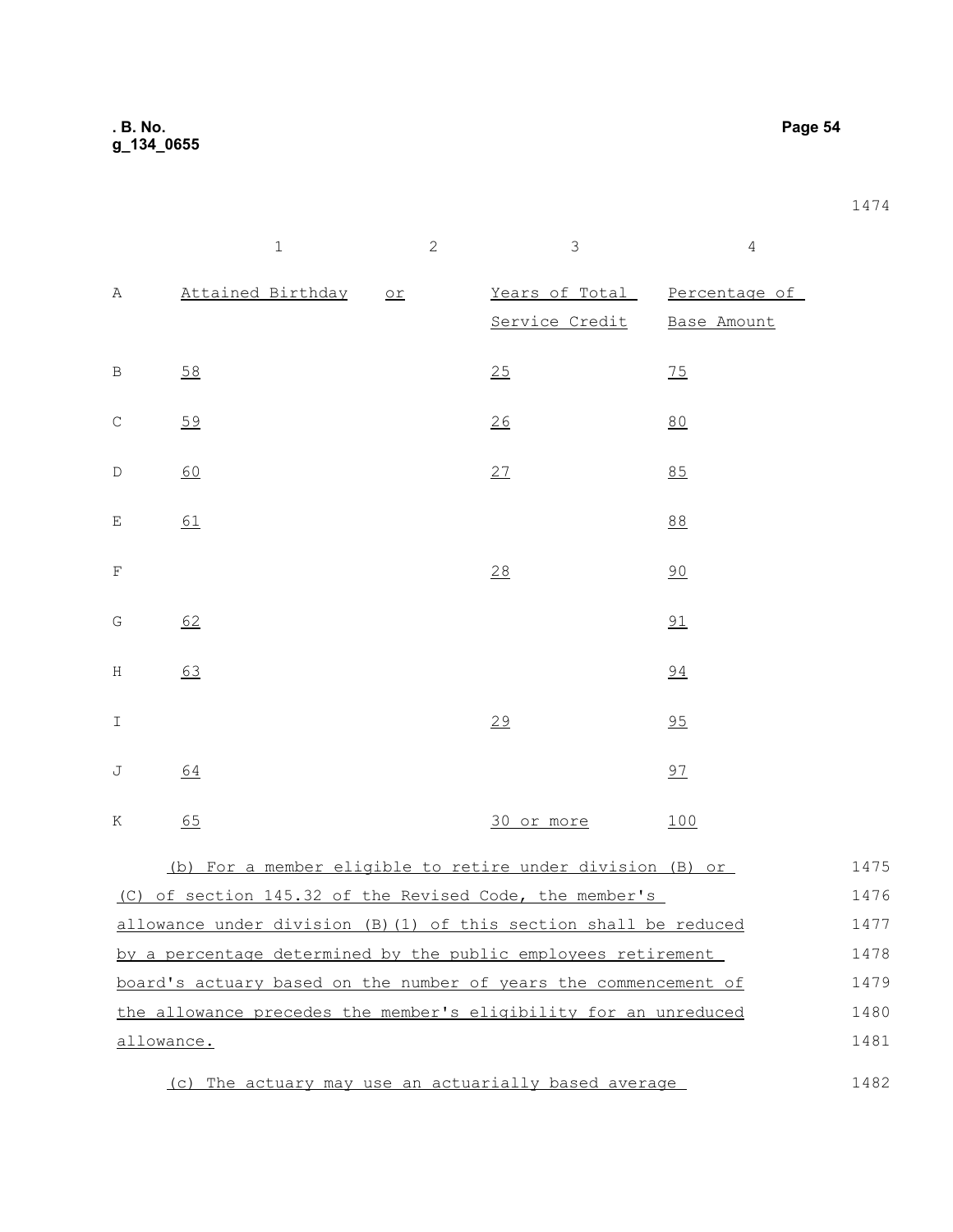| percentage reduction for purposes of division (B) (2) (b) of this | 1483 |
|-------------------------------------------------------------------|------|
| section.                                                          | 1484 |
| (C) The total annual single lifetime allowance that a             | 1485 |
| member shall receive under this section shall not exceed the      | 1486 |
| lesser of the following:                                          | 1487 |
| (1) Any limit established under section 145.333 of the            | 1488 |
| Revised Code;                                                     | 1489 |
| (2) One hundred per cent of the member's final average            | 1490 |
| salary;                                                           | 1491 |
| (3) The limit established by section 415 of the "Internal         | 1492 |
| Revenue Code of 1986," 26 U.S.C. 415.                             | 1493 |
| (D) Retirement allowances determined under this section           | 1494 |
| shall be paid as provided in section 145.46 of the Revised Code.  | 1495 |
| If the monthly amount of a member's annual single lifetime        | 1496 |
| allowance that is first payable on or after the effective date    | 1497 |
| of this section under division (B) of this section would be less  | 1498 |
| than fifty dollars, instead of a monthly payment the retirement   | 1499 |
| system shall pay an amount determined under section 145.40 of     | 1500 |
| the Revised Code as a refund of accumulated contributions.        | 1501 |
| Sec. 145.35. (A) As used in this section and sections             | 1502 |
| 145.362 and 145.363 of the Revised Code:                          | 1503 |
| (1) "Examining physician" means a physician appointed by          | 1504 |
| the public employees retirement board to conduct a medical        | 1505 |
| examination of a disability benefit applicant or recipient.       | 1506 |
| (2) "Medical consultant" means a physician appointed by           | 1507 |
| the board to review a member's application for a disability       | 1508 |
| benefit or an appeal of a denial or termination of a benefit.     | 1509 |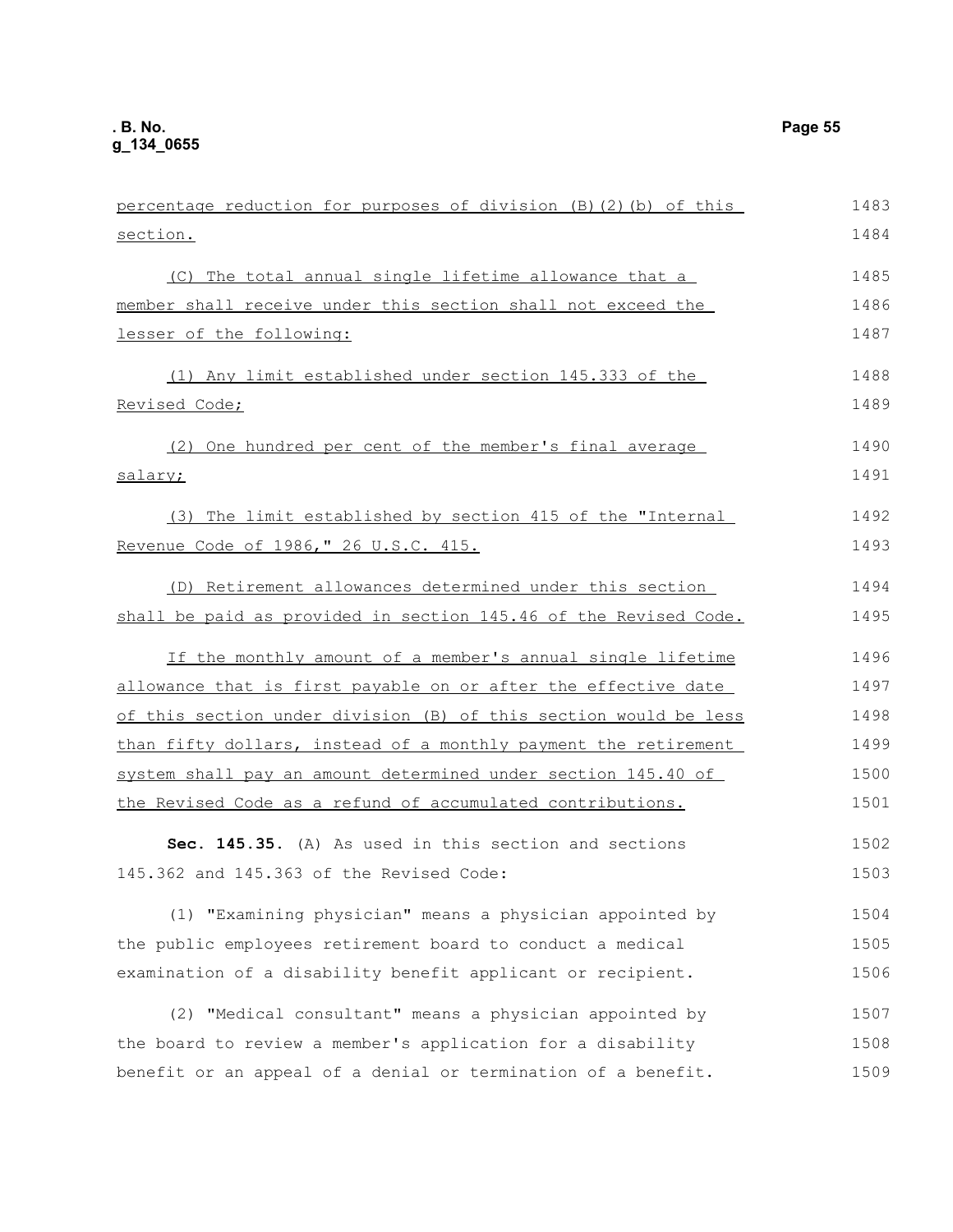### **. B. No. Page 56 g\_134\_0655**

(3) "On-duty" illness or injury" means an illness or injury that occurred during or resulted from performance of duties under the direct supervision of a public employer. 1510 1511 1512

(B) The public employees retirement system shall provide disability coverage to each member who has at least five years of total service credit and disability coverage for on-duty illness or injury to each member who is a PERS law enforcement officer or PERS public safety officer, regardless of length of service. 1513 1514 1515 1516 1517 1518

The coverage shall extend only to illness or injury that occurs before the member's contributing service terminates or, in the case of illness or injury that results from contributing service, becomes evident not later than two years after the date the contributing service ends. The coverage shall not extend to disability resulting from elective cosmetic surgery other than reconstructive surgery. 1519 1520 1521 1522 1523 1524 1525

Not later than October 16, 1992, the public employees retirement board shall give each person who is a member on July 29, 1992, the opportunity to elect disability coverage either under section 145.36 of the Revised Code or under section 145.361 of the Revised Code. The board shall mail notice of the election, accompanied by an explanation of the coverage under each of the Revised Code sections and a form on which the election is to be made, to each member at the member's last known address. The board shall also provide the explanation and form to any member on request. 1526 1527 1528 1529 1530 1531 1532 1533 1534 1535

Regardless of whether the member actually receives notice of the right to make an election, a member who fails to file a valid election under this section shall be considered to have elected disability coverage under section 145.36 of the Revised 1536 1537 1538 1539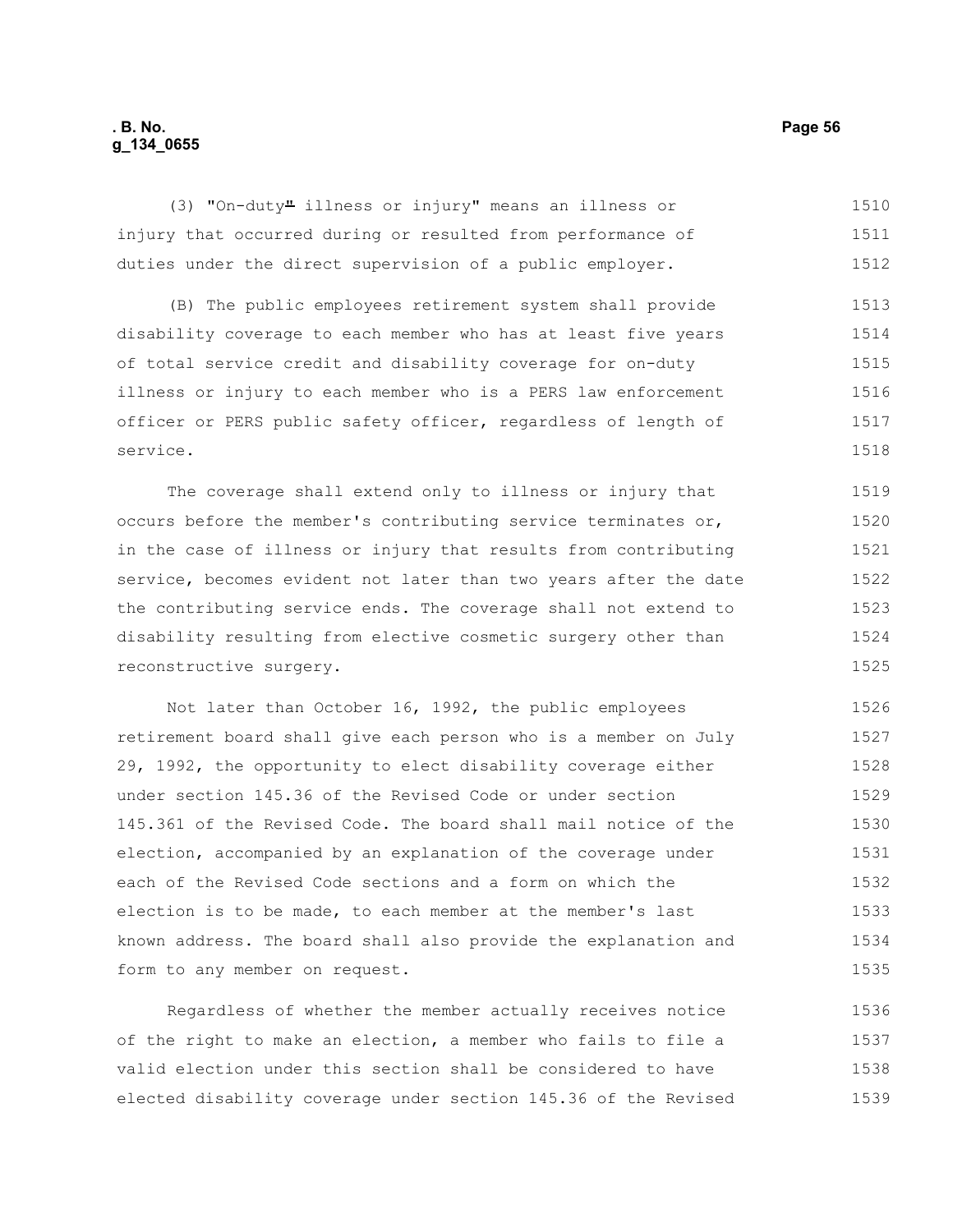Code. To be valid, an election must be made on the form provided by the retirement board, signed by the member, and filed with the board not later than one hundred eighty days after the date the notice was mailed, or, in the case of a form provided at the request of a member, a date specified by rule of the retirement board. Once made, an election is irrevocable, but if the member ceases to be a member of the retirement system, the election is void. If a person who makes an election under this section also makes an election under section 3307.62 or 3309.39 of the Revised Code, the election made for the system that pays a disability benefit to that person shall govern the benefit. 1540 1541 1542 1543 1544 1545 1546 1547 1548 1549 1550

Disability coverage shall be provided under section 145.361 of the Revised Code for persons who become members after July 29, 1992, and for members who elect under this division to be covered under section 145.361 of the Revised Code. 1551 1552 1553 1554

The retirement board may adopt rules governing elections made under this division.

(C) Application for a disability benefit may be made by a member, by a person acting in the member's behalf, or by the member's employer, provided the member has disability coverage under section 145.36 or 145.361 of the Revised Code and is not receiving a disability benefit under any other Ohio state or municipal retirement program. Application must be made within two years from the date the member's contributing service under the PERS defined benefit plan terminated or the date the member ceased to make contributions to the PERS defined benefit plan under section 145.814 of the Revised Code, unless the board's medical consultant determines that the member's medical records demonstrate conclusively that at the time the two-year period expired, the member was physically or mentally incapacitated for 1557 1558 1559 1560 1561 1562 1563 1564 1565 1566 1567 1568 1569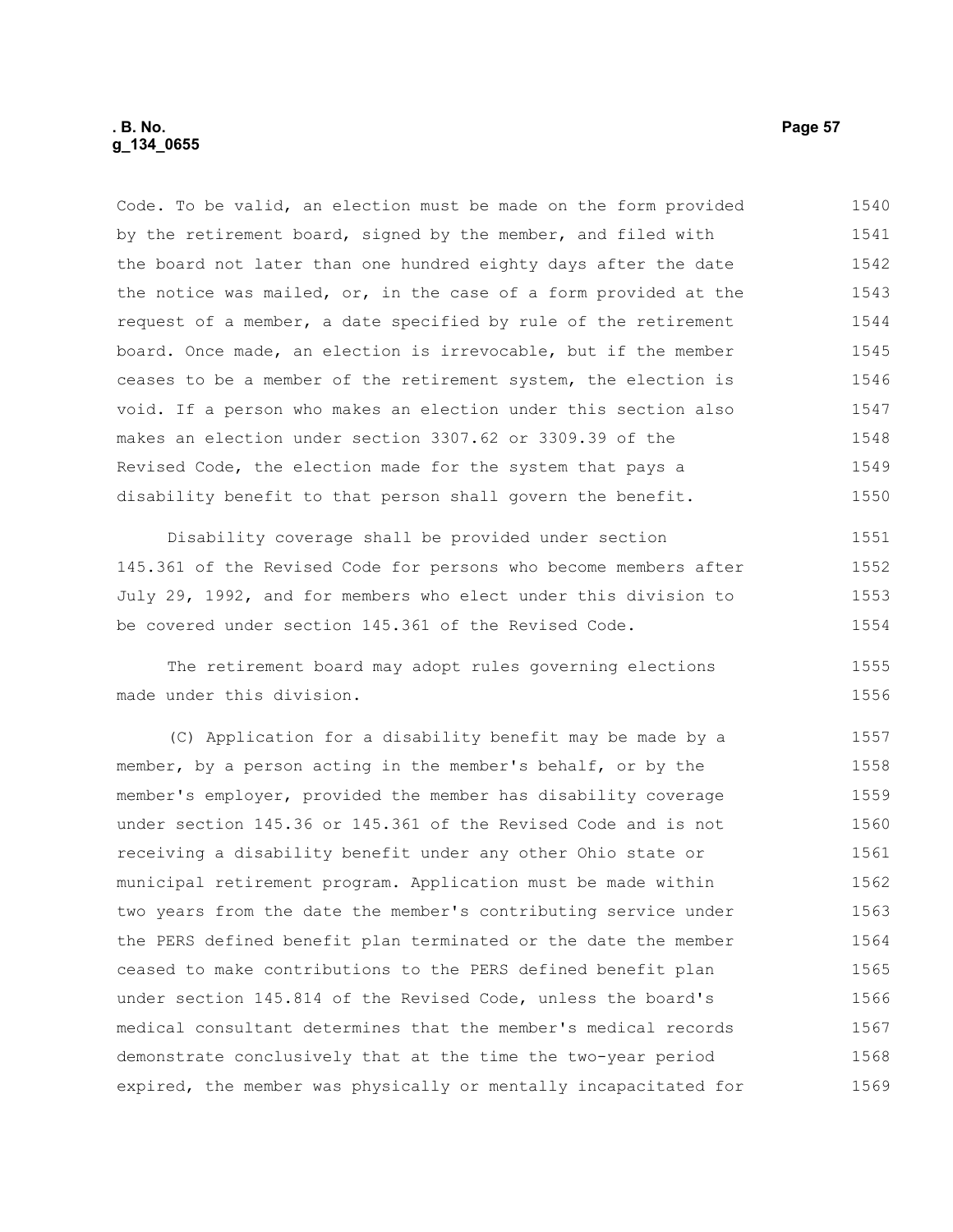duty and unable to make an application. Application may not be made by or for any person receiving age and service retirement benefits under section 145.33, 145.331, 145.332, 145.335, or 145.37 or former section 145.34 of the Revised Code or any person who, pursuant to section 145.40 of the Revised Code, has been paid the accumulated contributions standing to the credit of the person's individual account in the employees' savings fund. The application shall be made on a form provided by the retirement board. 1570 1571 1572 1573 1574 1575 1576 1577 1578

(D) The benefit payable to any member who is approved for a disability benefit shall become effective on the first day of the month immediately following the later of the following: 1579 1580 1581

(1) The last day for which compensation was paid;

(2) The attainment of eligibility for a disability benefit. 1583 1584

(E) Medical examination of a member who has applied for a disability benefit shall be conducted by a competent disinterested examining physician to determine whether the member is mentally or physically incapacitated for the performance of duty by a disabling condition either permanent or presumed to be permanent. The disability must have occurred since last becoming a member or have increased since last becoming a member to such extent as to make the disability permanent or presumed to be permanent. A disability is presumed to be permanent if it is expected to last for a continuous period of not less than twelve months following the filing of the application. 1585 1586 1587 1588 1589 1590 1591 1592 1593 1594 1595 1596

The standard used to determine whether a member is incapacitated for duty is that the member is mentally or 1597 1598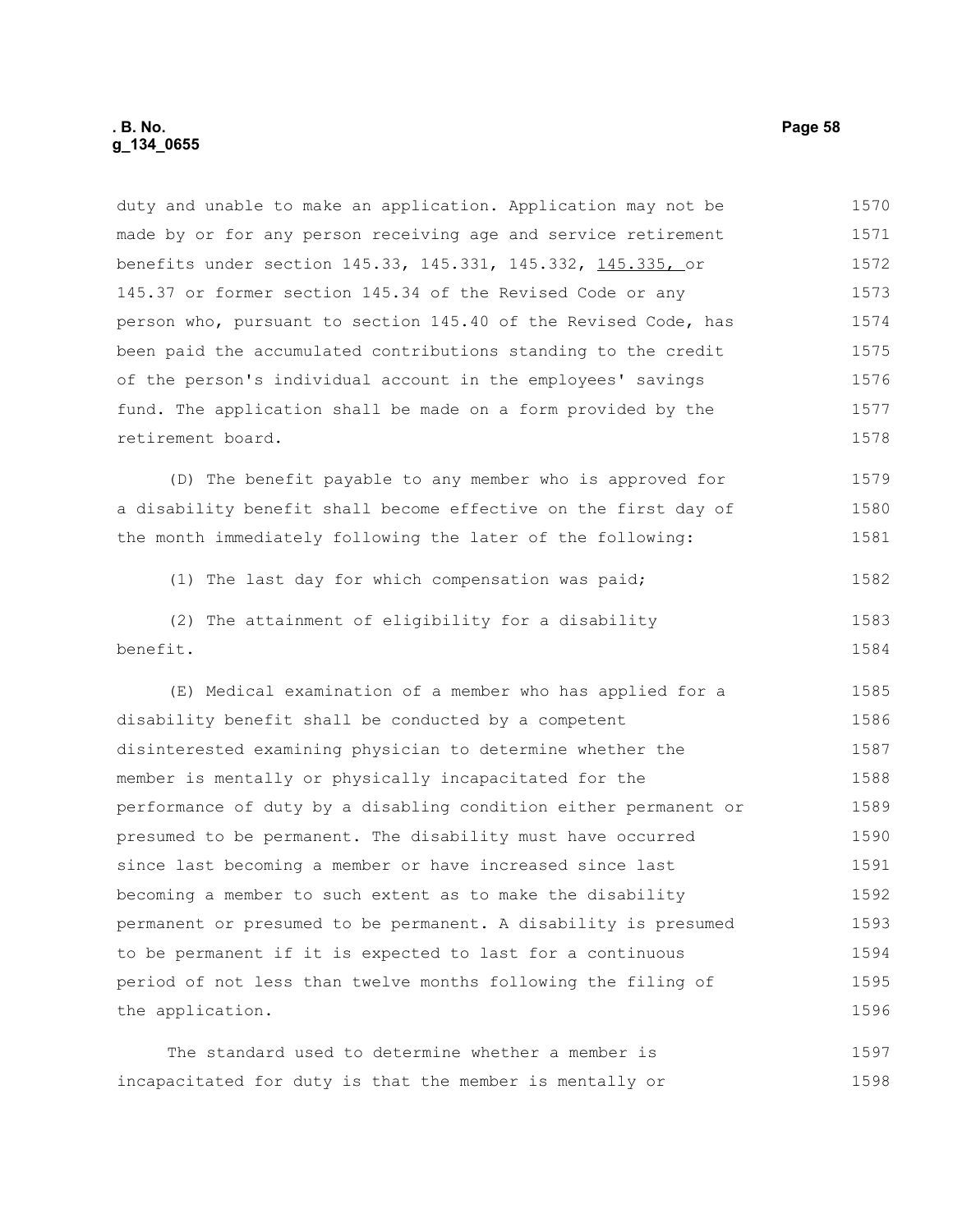public position held by the member. A member shall receive a disability benefit under section 145.36 or 145.361 of the Revised Code if all of the following apply: (1) The board's examining physician determines that the member qualifies for a disability benefit and the board's medical consultant concurs with the determination; (2) The board concurs with the medical consultant's determination; (3) The member agrees to medical treatment as specified in division (F) of this section. A disability benefit described in this division may be commenced prior to the board's concurrence with the determination if the conditions specified in divisions (E)(1) and (3) of this section are met. The action of the board shall be final. (F) The public employees retirement board shall adopt rules requiring a disability benefit recipient, as a condition of continuing to receive a disability benefit, to agree in writing to obtain any medical treatment recommended by the board's medical consultant and submit medical reports regarding the treatment. If the board determines that a disability benefit recipient is not obtaining the medical treatment or the board does not receive a required medical report, the disability benefit shall be suspended until the treatment is obtained, the report is received by the board, or the board's medical consultant certifies that the treatment is no longer helpful or advisable. Should the recipient's failure to obtain treatment or 1600 1601 1602 1603 1604 1605 1606 1607 1608 1609 1610 1611 1612 1613 1614 1615 1616 1617 1618 1619 1620 1621 1622 1623 1624 1625 1626 1627

physically incapable of performing the duties of the most recent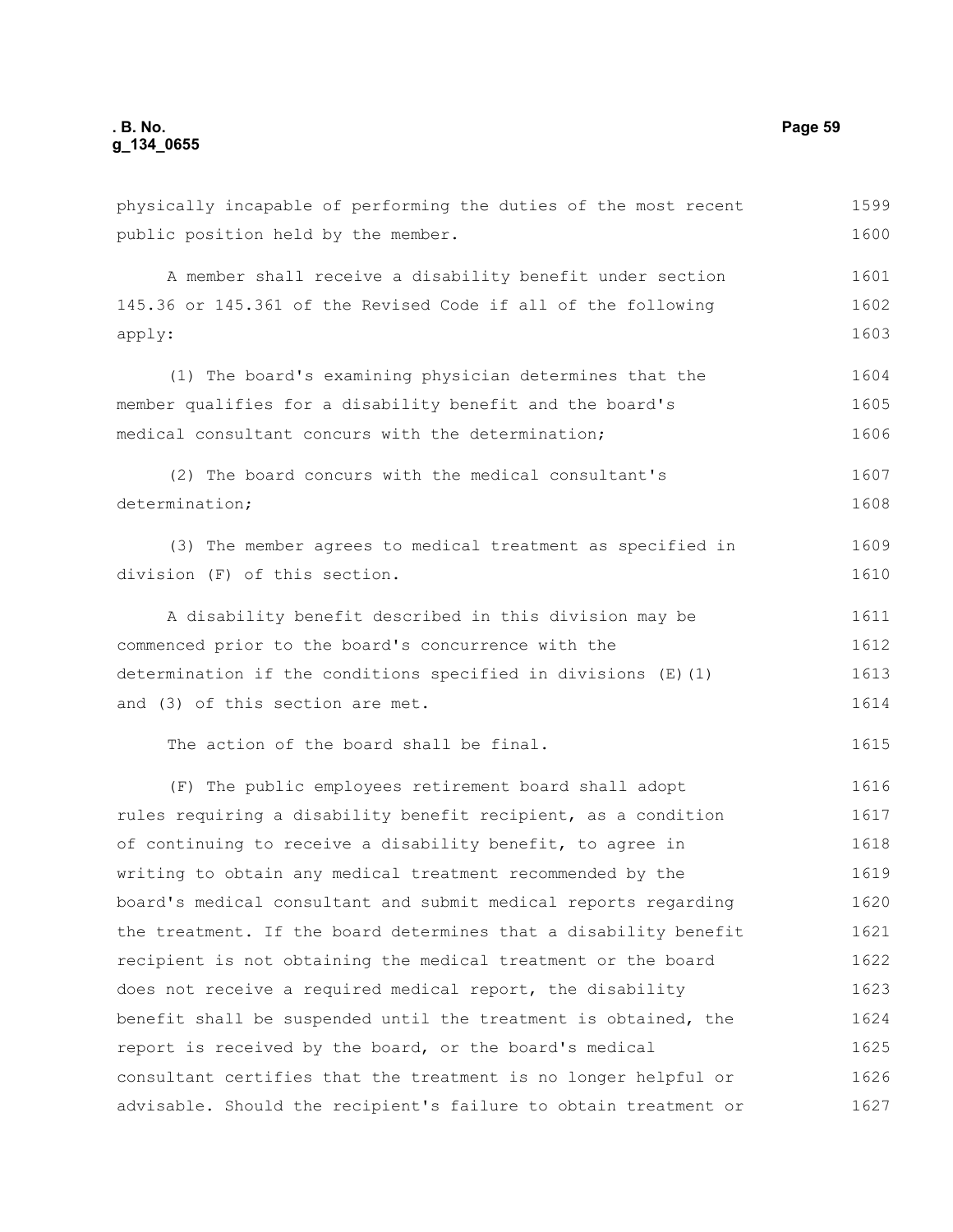submit a medical report continue for one year, the recipient's right to the disability benefit shall be terminated as of the effective date of the original suspension. 1628 1629 1630

The board shall require the recipient of a disability benefit who is described in section 145.363 of the Revised Code to comply with that section. 1631 1632 1633

(G) A disability benefit that has been granted a member but has not commenced shall not be paid if the member continues in or returns to employment with the same employer in the same position or in a position with duties similar to those of the position the member held at the time the benefit was granted. 1634 1635 1636 1637 1638

(H) In the event an employer files an application for a disability benefit as a result of a member having been separated from service because the member is considered to be mentally or physically incapacitated for the performance of the member's present duty, and the board's medical consultant reports to the board that the member is physically and mentally capable of performing service similar to that from which the member was separated and the board concurs in the report, the board shall so certify to the employer and the employer shall restore the member to the member's previous position and salary or to a similar position and salary. 1639 1640 1641 1642 1643 1644 1645 1646 1647 1648 1649

**Sec. 145.361.** (A) A member with disability coverage under this section who is determined by the public employees retirement board under section 145.35 of the Revised Code to qualify for a disability benefit shall receive a disability allowance under this section. The allowance shall be an annual amount equal to the greater of the following: 1650 1651 1652 1653 1654 1655

(1) Forty-five per cent of the member's final average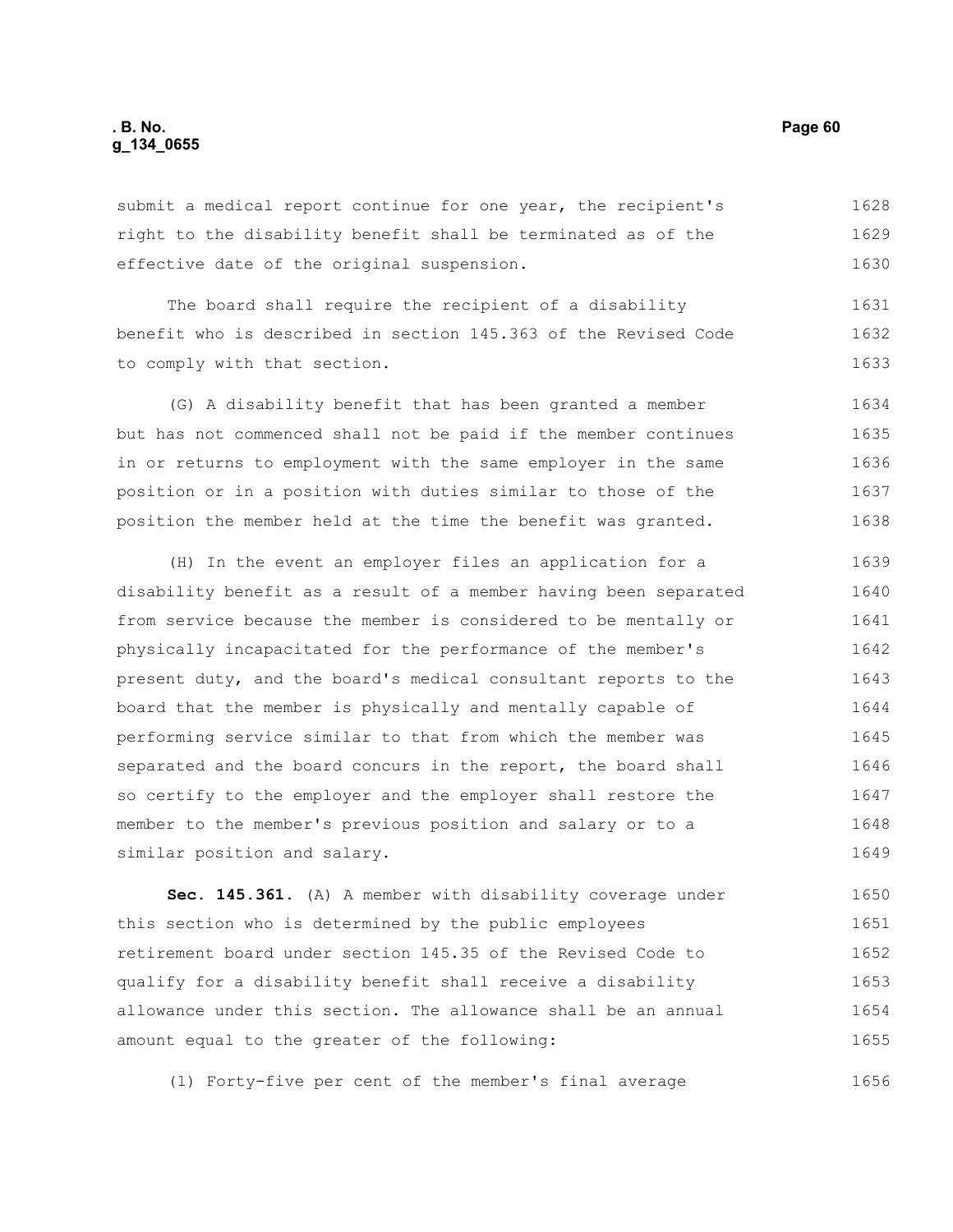| salary;                                                        | 1657 |
|----------------------------------------------------------------|------|
| (2) The member's total service credit multiplied by two        | 1658 |
| and two-tenths per cent of the member's final average salary,  | 1659 |
| not exceeding sixty per cent of the member's final average     | 1660 |
| salary.                                                        | 1661 |
| (B) Sufficient reserves for payment of the disability          | 1662 |
| allowance shall be transferred to the annuity and pension      | 1663 |
| reserve fund from the employers' contribution fund. The        | 1664 |
| accumulated contributions of the member shall remain in the    | 1665 |
| employees' savings fund. No part of the allowance paid under   | 1666 |
| this section shall be charged against the member's accumulated | 1667 |
| contributions.                                                 | 1668 |
| (C) A disability allowance paid under this section shall       | 1669 |
| terminate at the earliest of the following:                    | 1670 |
| (1) The effective date of age and service retirement under     | 1671 |
| sections 145.32, 145.33, and 145.332, and 145.335, or section  | 1672 |
| 145.37 or former section 145.34 of the Revised Code;           | 1673 |
| (2) The date the allowance is terminated under section         | 1674 |
| 145.362 of the Revised Code;                                   | 1675 |
| (3) The later of the last day of the month in which the        | 1676 |
| recipient attains the applicable age, or the last day of the   | 1677 |
| month in which the benefit period ends as follows:             | 1678 |
|                                                                |      |
|                                                                | 1679 |
| $\mathbf{2}$<br>$\mathbf{1}$                                   |      |

A Attained Age at Effective Date of Benefit Period Disability Allowance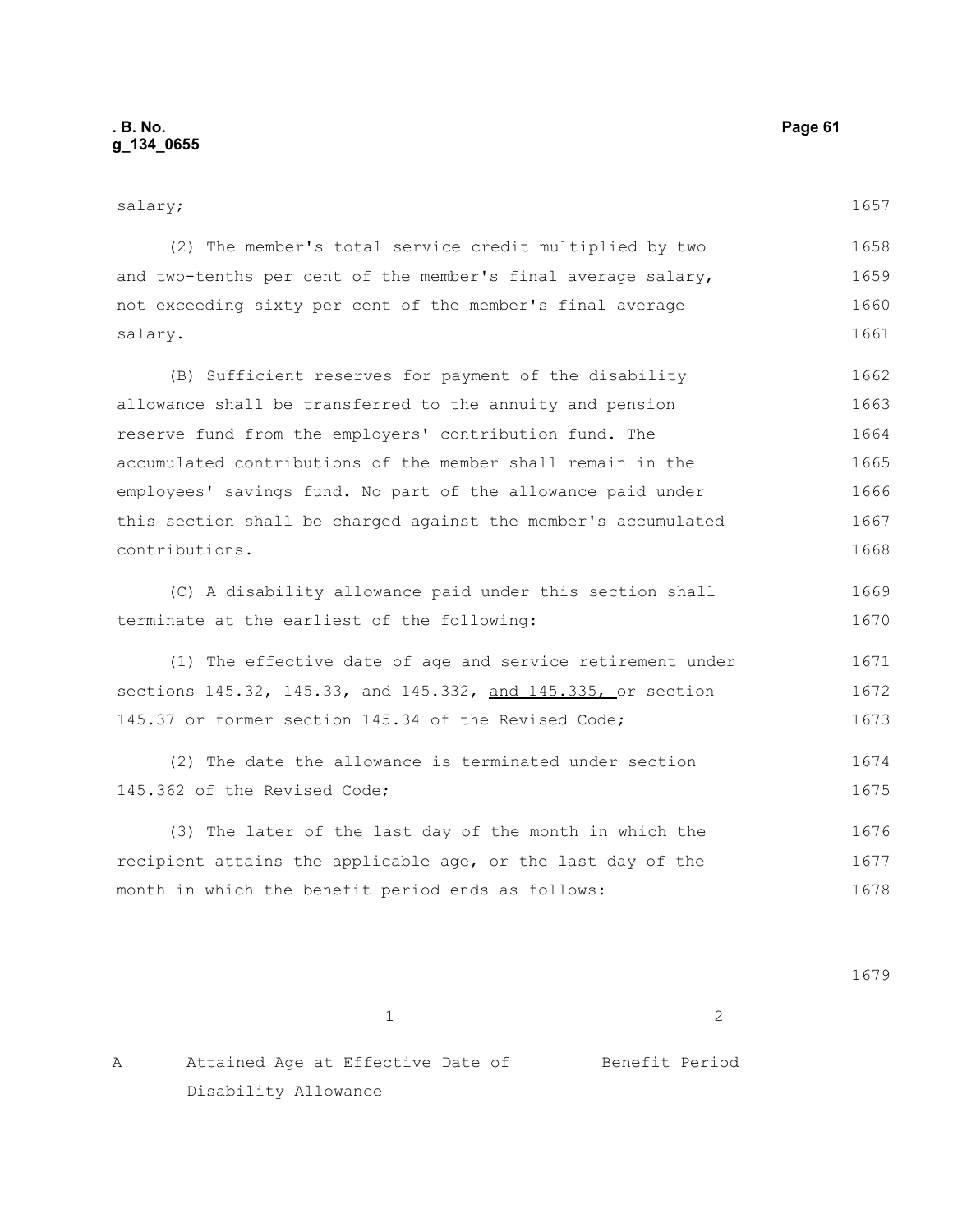| B | 60 or 61      | 60 months |
|---|---------------|-----------|
| C | 62 or 63      | 48 months |
| D | 64 or 65      | 36 months |
| E | 66, 67, or 68 | 24 months |
| F | 69 or older   | 12 months |

The applicable age is sixty-five if the member is described in division (A) of section 145.32 or division (A) of section 145.332 of the Revised Code. It is sixty-six if the member is described in division (B) of section 145.32 or division (B) of section 145.332 of the Revised Code. It is sixty-seven if the member is described in division (C) of section 145.32 or division (C) of section 145.332 of the Revised Code. 1680 1681 1682 1683 1684 1685 1686 1687

**Sec. 145.38.** (A) As used in this section and sections 145.381 and 145.384 of the Revised Code: 1688 1689

(1) "PERS retirant" means a former member of the public employees retirement system who is receiving one of the following: 1690 1691 1692

(a) Age and service retirement benefits under section 145.32, 145.33, 145.331, 145.332, 145.335, or 145.46 or former section 145.34 of the Revised Code; 1693 1694 1695

(b) Age and service retirement benefits paid by the public employees retirement system under section 145.37 of the Revised Code; 1696 1697 1698

(c) Any benefit paid under a PERS defined contribution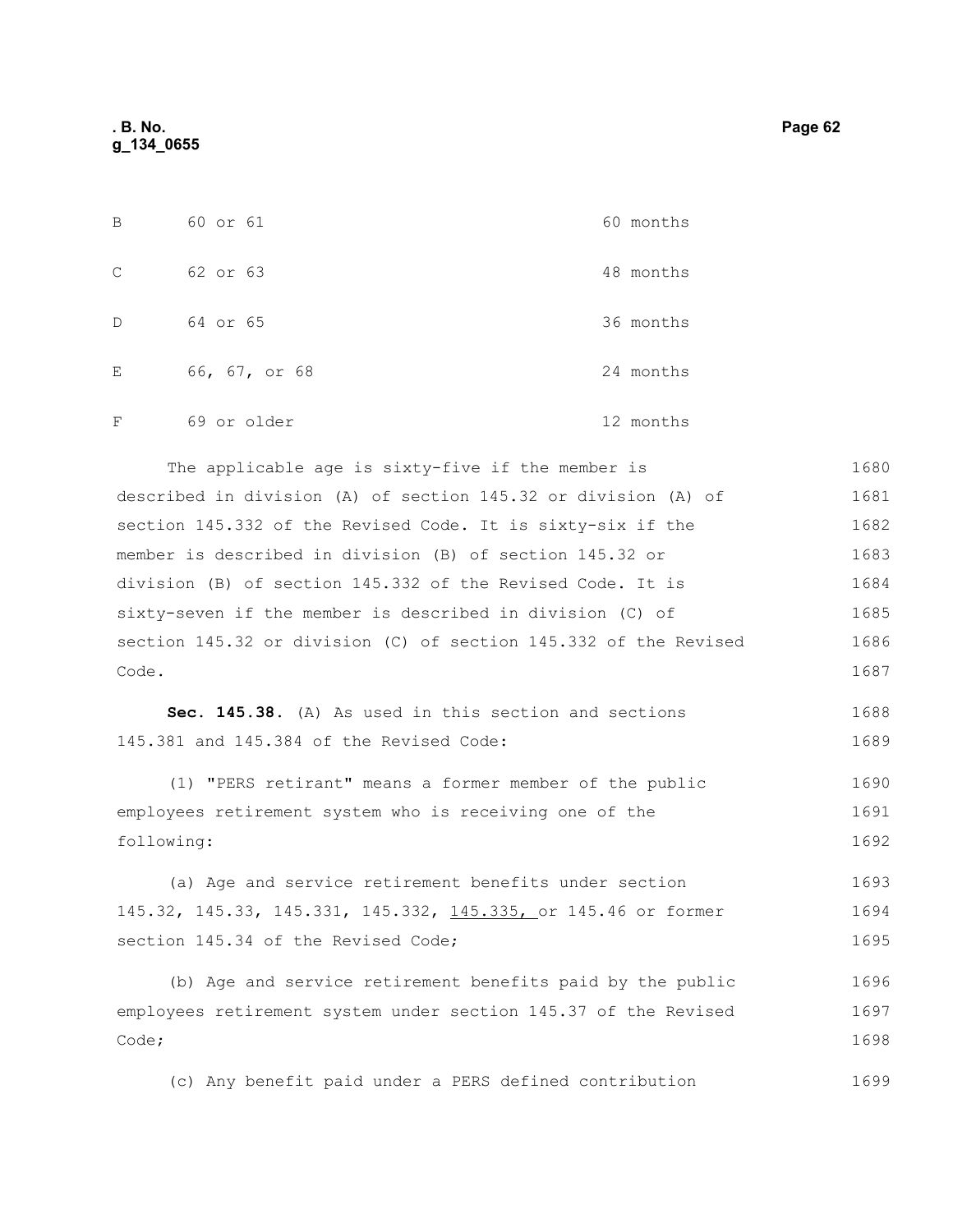1728

| plan.                                                            | 1700 |
|------------------------------------------------------------------|------|
| (2) "Other system retirant" means both of the following:         | 1701 |
| (a) A member or former member of the Ohio police and fire        | 1702 |
| pension fund, state teachers retirement system, school employees | 1703 |
| retirement system, state highway patrol retirement system, or    | 1704 |
| Cincinnati retirement system who is receiving age and service or | 1705 |
| commuted age and service retirement benefits or a disability     | 1706 |
| benefit from a system of which the person is a member or former  | 1707 |
| member;                                                          | 1708 |
| (b) A member or former member of the public employees            | 1709 |
| retirement system who is receiving age and service retirement    | 1710 |
| benefits or a disability benefit under section 145.37 of the     | 1711 |
| Revised Code paid by the school employees retirement system or   | 1712 |
| the state teachers retirement system.                            | 1713 |
| (B) (1) Subject to this section and section 145.381 of the       | 1714 |
| Revised Code, a PERS retirant or other system retirant may be    | 1715 |
| employed by a public employer. If so employed, the PERS retirant | 1716 |
| or other system retirant shall contribute to the public          | 1717 |
| employees retirement system in accordance with section 145.47 of | 1718 |
| the Revised Code, and the employer shall make contributions in   | 1719 |
| accordance with section 145.48 of the Revised Code.              | 1720 |
| (2) A public employer that employs a PERS retirant or            | 1721 |
| other system retirant, or enters into a contract for services as | 1722 |
| an independent contractor with a PERS retirant, shall notify the | 1723 |
| retirement board of the employment or contract not later than    | 1724 |
| the end of the month in which the employment or contract         | 1725 |
| commences. Any overpayment of benefits to a PERS retirant by the | 1726 |
| retirement system resulting from delay or failure of the         | 1727 |

employer to give the notice shall be repaid to the retirement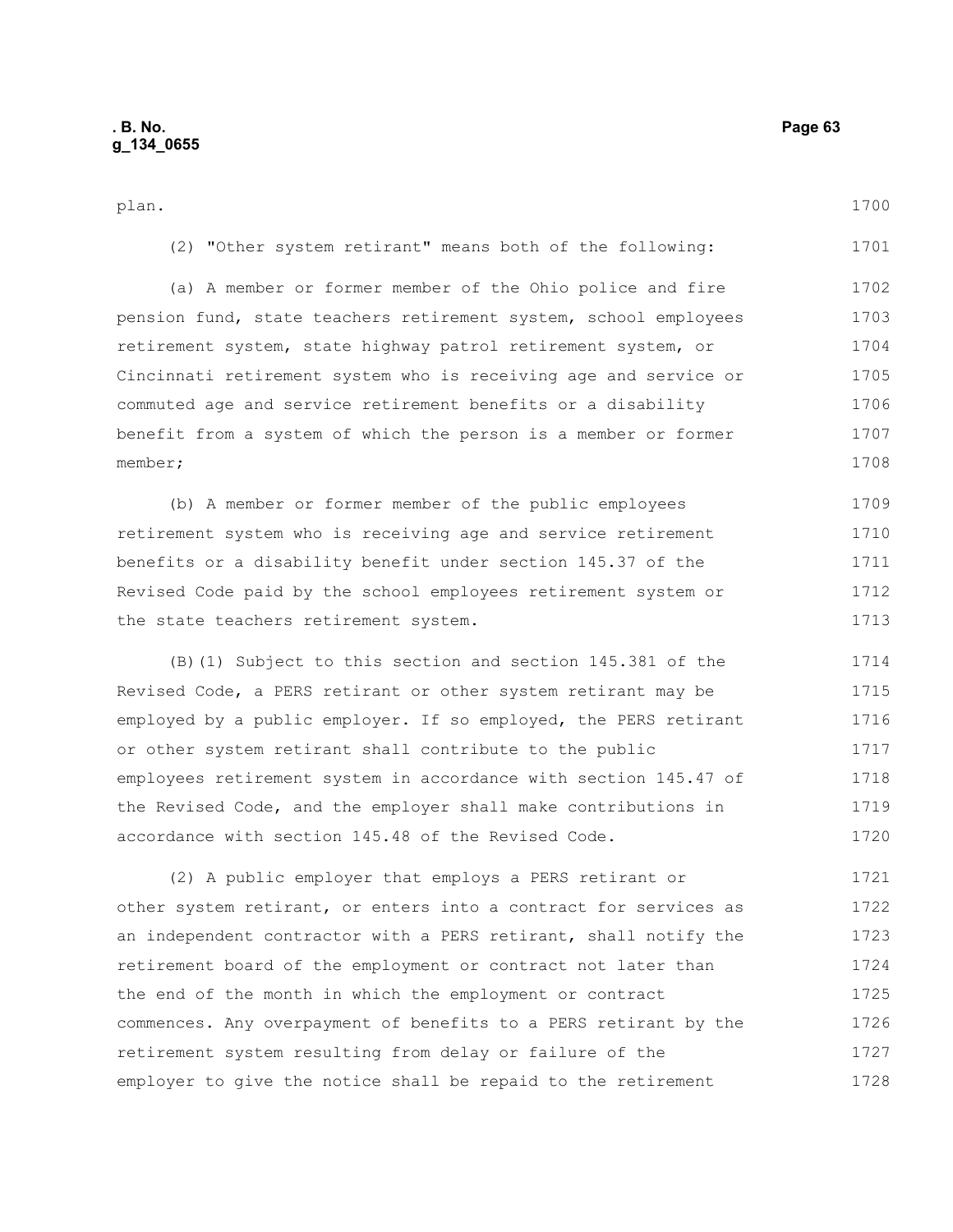system by the employer.

1729

1757

(3) On receipt of notice from a public employer that a person who is an other system retirant has been employed, the retirement system shall notify the retirement system of which the other system retirant was a member of such employment. 1730 1731 1732 1733

(4)(a) A PERS retirant who has received a retirement allowance for less than two months when employment subject to this section commences shall forfeit the retirement allowance for any month the PERS retirant is employed prior to the expiration of the two-month period. Service and contributions for that period shall not be included in calculation of any benefits payable to the PERS retirant, and those contributions shall be refunded on the retirant's death or termination of the employment. 1734 1735 1736 1737 1738 1739 1740 1741 1742

(b) An other system retirant who has received a retirement allowance or disability benefit for less than two months when employment subject to this section commences shall forfeit the retirement allowance or disability benefit for any month the other system retirant is employed prior to the expiration of the two-month period. Service and contributions for that period shall not be included in the calculation of any benefits payable to the other system retirant, and those contributions shall be refunded on the retirant's death or termination of the employment. 1743 1744 1745 1746 1747 1748 1749 1750 1751 1752

(c) Contributions made on compensation earned after the expiration of the two-month period shall be used in the calculation of the benefit or payment due under section 145.384 of the Revised Code. 1753 1754 1755 1756

(5) On receipt of notice from the Ohio police and fire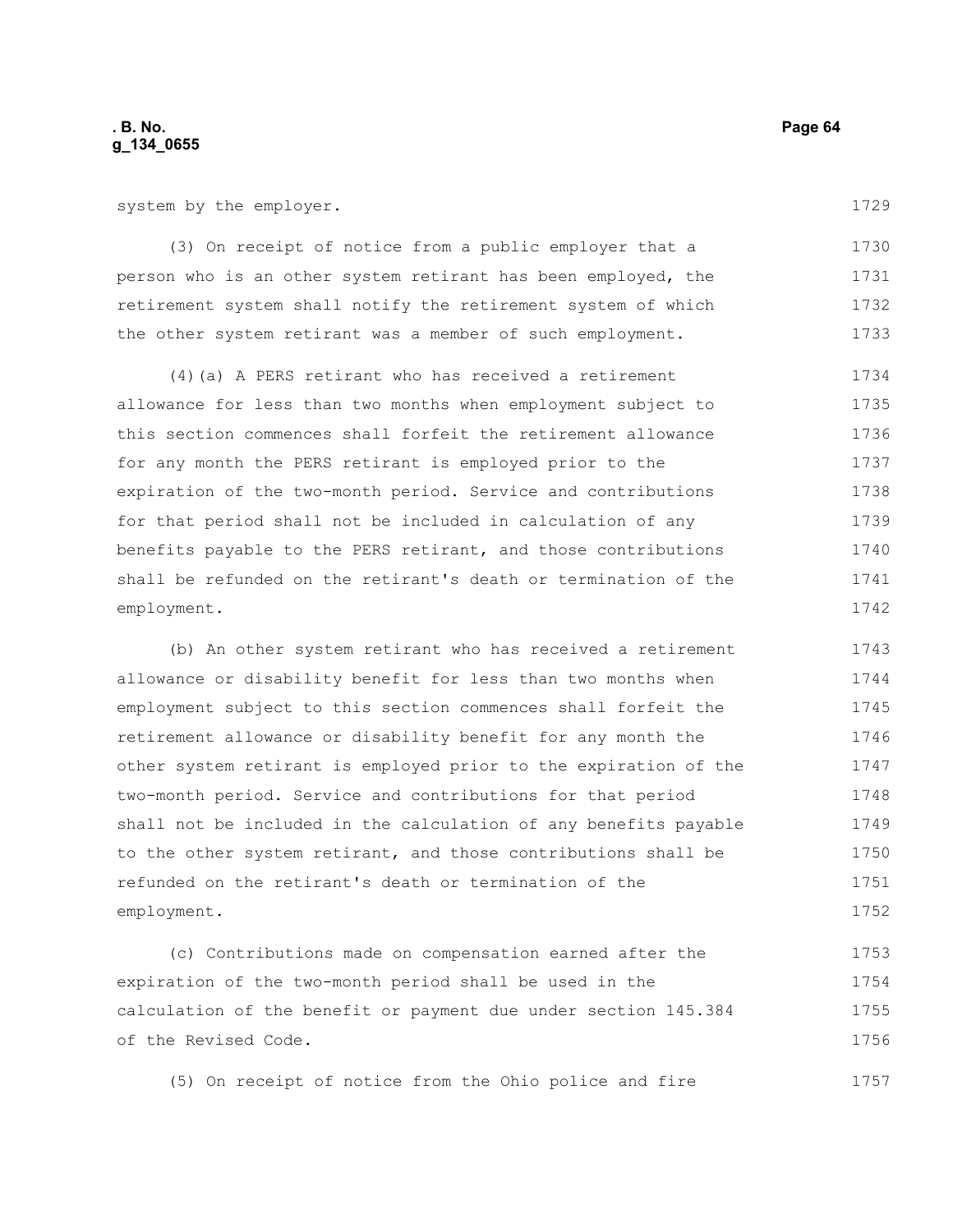### **. B. No. Page 65 g\_134\_0655**

pension fund, school employees retirement system, or state teachers retirement system of the re-employment of a PERS retirant, the public employees retirement system shall not pay, or if paid, shall recover, the amount to be forfeited by the PERS retirant in accordance with section 742.26, 3307.35, or 3309.341 of the Revised Code. 1758 1759 1760 1761 1762 1763

(6) A PERS retirant who enters into a contract to provide services as an independent contractor to the employer by which the retirant was employed at the time of retirement or, less than two months after the retirement allowance commences, begins providing services as an independent contractor pursuant to a contract with another public employer, shall forfeit the pension portion of the retirement benefit for the period beginning the first day of the month following the month in which the services begin and ending on the first day of the month following the month in which the services end. The annuity portion of the retirement allowance shall be suspended on the day services under the contract begin and shall accumulate to the credit of the retirant to be paid in a single payment after services provided under the contract terminate. A PERS retirant subject to division (B)(6) of this section shall not contribute to the retirement system and shall not become a member of the system. 1764 1765 1766 1767 1768 1769 1770 1771 1772 1773 1774 1775 1776 1777 1778 1779

(7) As used in this division, "employment" includes service for which a PERS retirant or other system retirant, the retirant's employer, or both, have waived any earnable salary for the service. 1780 1781 1782 1783

(C)(1) Except as provided in division (C)(3) of this section, this division applies to both of the following: 1784 1785

(a) A PERS retirant who, prior to September 14, 2000, was subject to division  $(C)$  (1)(b) of this section as that division 1786 1787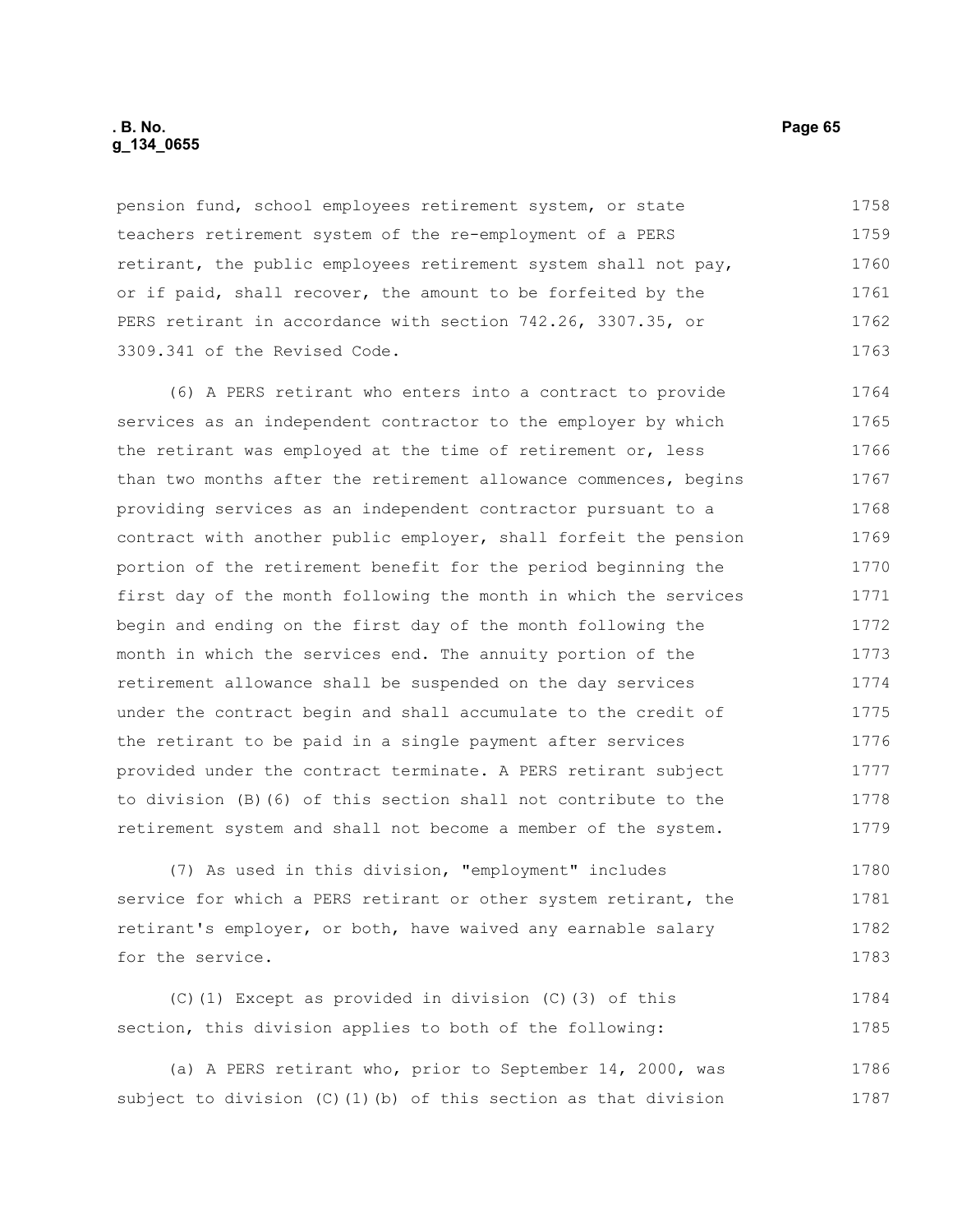### **. B. No. Page 66 g\_134\_0655**

existed immediately prior to September 14, 2000, and has not elected pursuant to Am. Sub. S.B. 144 of the 123rd general assembly to cease to be subject to that division; 1788 1789 1790

(b) A PERS retirant to whom both of the following apply: 1791

(i) The retirant held elective office in this state, or in any municipal corporation, county, or other political subdivision of this state at the time of retirement under this chapter. 1792 1793 1794 1795

(ii) The retirant was elected or appointed to the same office for the remainder of the term or the term immediately following the term during which the retirement occurred. 1796 1797 1798

(2) A PERS retirant who is subject to this division is a member of the public employees retirement system with all the rights, privileges, and obligations of membership, except that the membership does not include survivor benefits provided pursuant to section 145.45 of the Revised Code or, beginning on the ninetieth day after September 14, 2000, any amount calculated under section 145.401 of the Revised Code. The pension portion of the PERS retirant's retirement allowance shall be forfeited until the first day of the first month following termination of the employment. The annuity portion of the retirement allowance shall accumulate to the credit of the PERS retirant to be paid in a single payment after termination of the employment. The retirement allowance shall resume on the first day of the first month following termination of the employment. On termination of the employment, the PERS retirant shall elect to receive either a refund of the retirant's contributions to the retirement system during the period of employment subject to this section or a supplemental retirement allowance based on the retirant's contributions and service 1799 1800 1801 1802 1803 1804 1805 1806 1807 1808 1809 1810 1811 1812 1813 1814 1815 1816 1817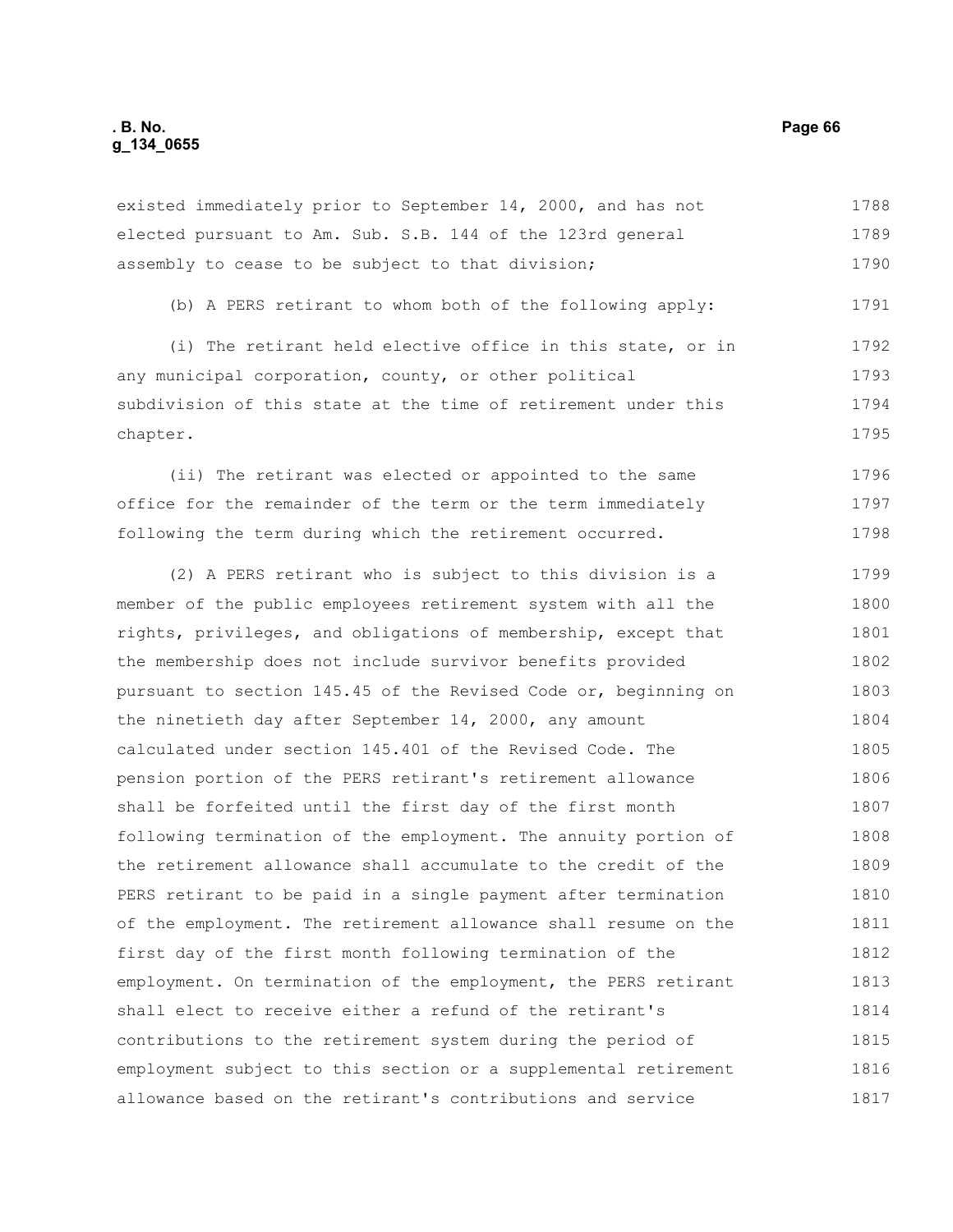credit for that period of employment.

(3) This division does not apply to any of the following: 1819

(a) A PERS retirant elected to office who, at the time of the election for the retirant's current term, was not retired but, not less than ninety days prior to the primary election for the term or the date on which a primary for the term would have been held, filed a written declaration of intent to retire before the end of the term with the director of the board of elections of the county in which petitions for nomination or election to the office are filed; 1820 1821 1822 1823 1824 1825 1826 1827

(b) A PERS retirant elected to office who, at the time of the election for the retirant's current term, was a retirant and had been retired for not less than ninety days; 1828 1829 1830

(c) A PERS retirant appointed to office who, at the time of appointment to the retirant's current term, notified the person or entity making the appointment that the retirant was already retired or intended to retire before the end of the term. 1831 1832 1833 1834 1835

(D)(1) Except as provided in division (C) of this section, a PERS retirant or other system retirant subject to this section is not a member of the public employees retirement system, and, except as specified in this section does not have any of the rights, privileges, or obligations of membership. Except as specified in division (D)(2) of this section, the retirant is not eligible to receive health, medical, hospital, or surgical benefits under section 145.58 of the Revised Code for employment subject to this section. 1836 1837 1838 1839 1840 1841 1842 1843 1844

(2) A PERS retirant subject to this section shall receive primary health, medical, hospital, or surgical insurance 1845 1846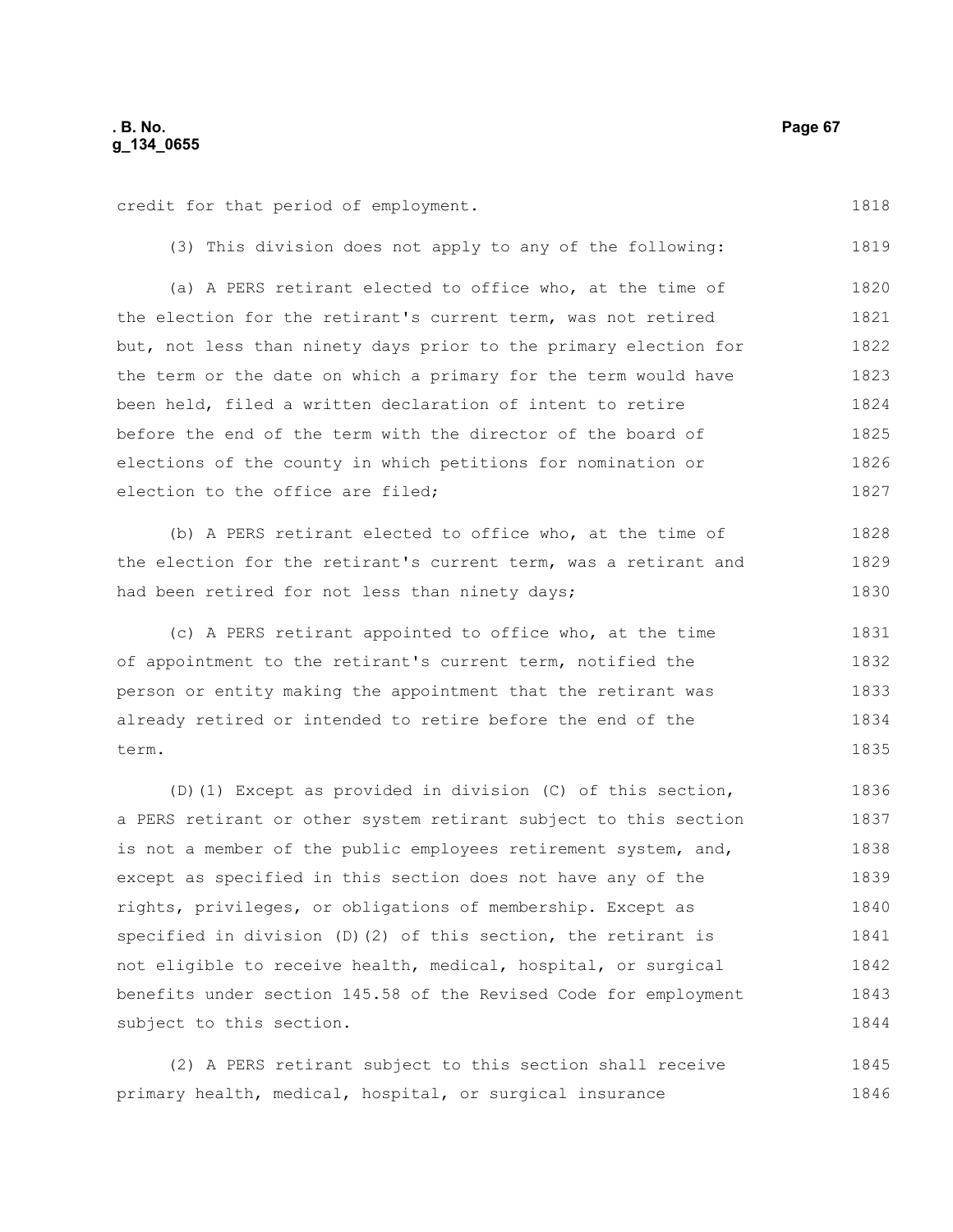coverage from the retirant's employer, if the employer provides coverage to other employees performing comparable work. Neither the employer nor the PERS retirant may waive the employer's coverage, except that the PERS retirant may waive the employer's coverage if the retirant has coverage comparable to that provided by the employer from a source other than the employer or the public employees retirement system. If a claim is made, the employer's coverage shall be the primary coverage and shall pay first. The benefits provided under section 145.58 of the Revised Code shall pay only those medical expenses not paid through the employer's coverage or coverage the PERS retirant receives through a source other than the retirement system. 1847 1848 1849 1850 1851 1852 1853 1854 1855 1856 1857 1858

(E) If the disability benefit of an other system retirant employed under this section is terminated, the retirant shall become a member of the public employees retirement system, effective on the first day of the month next following the termination with all the rights, privileges, and obligations of membership. If such person, after the termination of the disability benefit, earns two years of service credit under this system or under the Ohio police and fire pension fund, state teachers retirement system, school employees retirement system, or state highway patrol retirement system, the person's prior contributions as an other system retirant under this section shall be included in the person's total service credit as a public employees retirement system member, and the person shall forfeit all rights and benefits of this section. Not more than one year of credit may be given for any period of twelve months. 1859 1860 1861 1862 1863 1864 1865 1866 1867 1868 1869 1870 1871 1872 1873

(F) This section does not affect the receipt of benefits by or eligibility for benefits of any person who on August 20, 1976, was receiving a disability benefit or service retirement pension or allowance from a state or municipal retirement system 1874 1875 1876 1877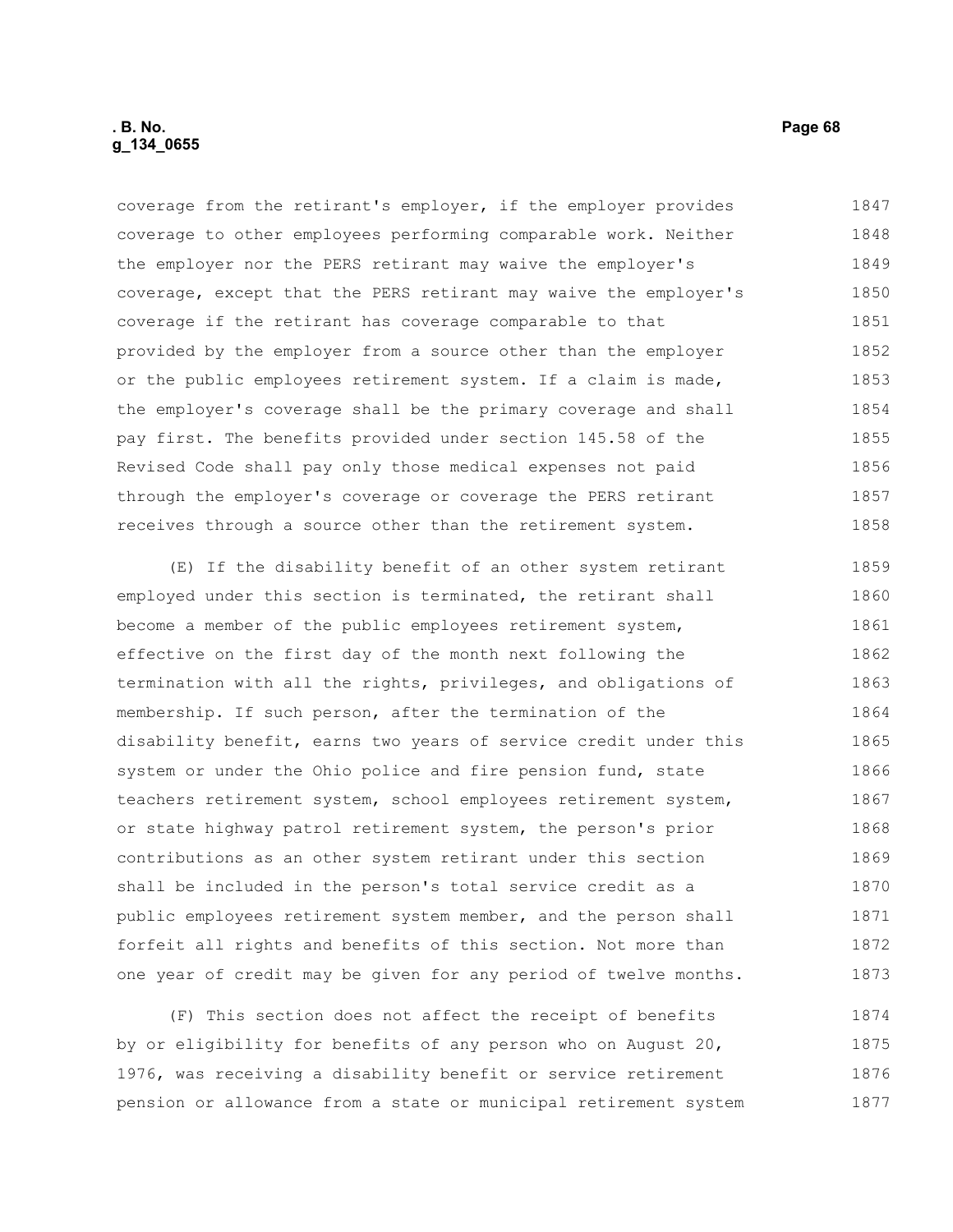in Ohio and was a member of any other state or municipal retirement system of this state. 1878 1879

(G) The public employees retirement board may adopt rules to carry out this section.

**Sec. 145.39.** Whenever the limits established by section 415 of the "Internal Revenue Code of 1986," 100 Stat. 2085, 26 U.S.C.A. 415, as amended, are raised, the public employees retirement board shall increase the amount of the pension, benefit, or allowance of any person whose pension, benefit, or allowance payable under section 145.323, 145.33, 145.331, 145.332, 145.335, 145.36, or 145.361 or former section 145.34 of the Revised Code was limited by the application of section 415. The amount of the increased pension, benefit, or allowance shall not exceed the lesser of the amount the person would have received if the limits established by section 415 had not been applied or the amount the person is eligible to receive subject to the new limits established by section 415. 1882 1883 1884 1885 1886 1887 1888 1889 1890 1891 1892 1893 1894

**Sec. 145.41.** Membership shall cease upon refund of accumulated contributions, death, or retirement except as provided in section 145.362 of the Revised Code. A member who separates from service for any reason other than death or retirement or who otherwise ceases to be a public employee for any reason other than death or retirement may leave the member's accumulated contributions on deposit with the public employees retirement board and, for the purposes of the public employees retirement system, be considered on a membership leave of absence. The member's membership rights shall continue until the member has withdrawn the member's accumulated contributions, retired on a retirement allowance as provided in section 145.33, 145.331, or 145.332, or 145.335 of the Revised Code, or died. 1895 1896 1897 1898 1899 1900 1901 1902 1903 1904 1905 1906 1907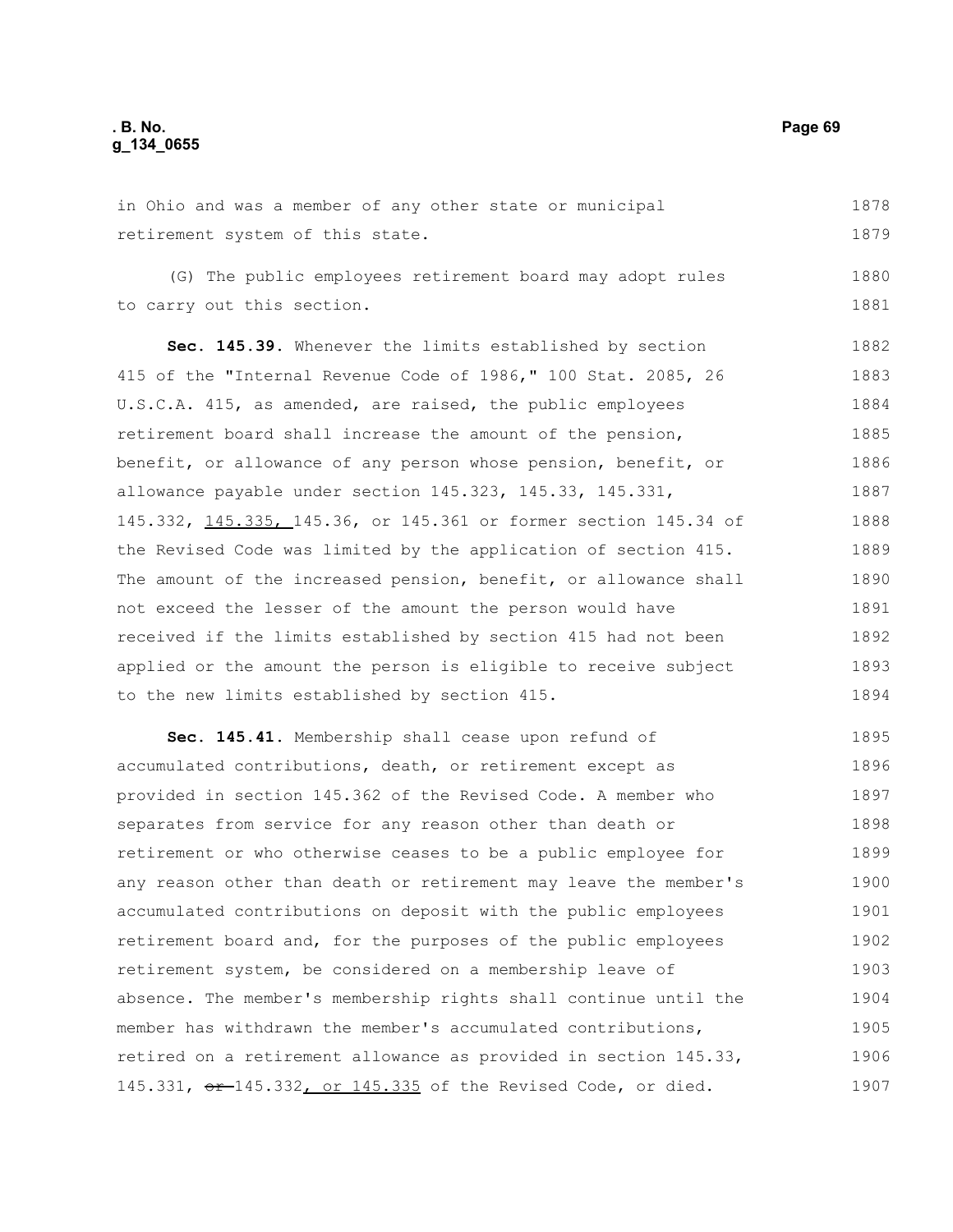### **. B. No. Page 70 g\_134\_0655**

The account of such a member shall remain in the employees' savings fund, except that the account of a member who has less than five calendar years of contributing service credit or is a member of the state teachers retirement system or the school employees retirement system may be transferred to the income fund if by the end of the fifth calendar year following the calendar year in which the last contribution was received the member has not died, claimed a refund of contributions, or requested the retirement board to continue the member's membership on a leave of absence basis. In case such a member later requests a refund, the member's account shall be restored to the employees' savings account and refunded therefrom. Members on such leaves of absence shall retain all rights, obligations, and privileges of membership in the public employees retirement system. A "contributor," as defined in division (F) of section 145.01 of the Revised Code, who formerly lost membership through termination of membership leave of absence and who has not withdrawn the contributor's account shall be reinstated as a member with all the rights, privileges, and obligations of membership in the system. In no case shall a member on leave of absence as provided in this section add to the member's total number of years of service credit by reason of such leave of absence, unless such member is eligible to and does make a payment as provided in section 145.291 of the Revised Code. 1908 1909 1910 1911 1912 1913 1914 1915 1916 1917 1918 1919 1920 1921 1922 1923 1924 1925 1926 1927 1928 1929 1930 1931 1932

**Sec. 145.45.** Except as provided in division (C)(1) of this section, in lieu of accepting the payment of the accumulated account of a member who dies before service retirement, a beneficiary, as determined in this section or section 145.43 of the Revised Code, may elect to forfeit the accumulated contributions and to substitute certain other benefits under 1933 1934 1935 1936 1937 1938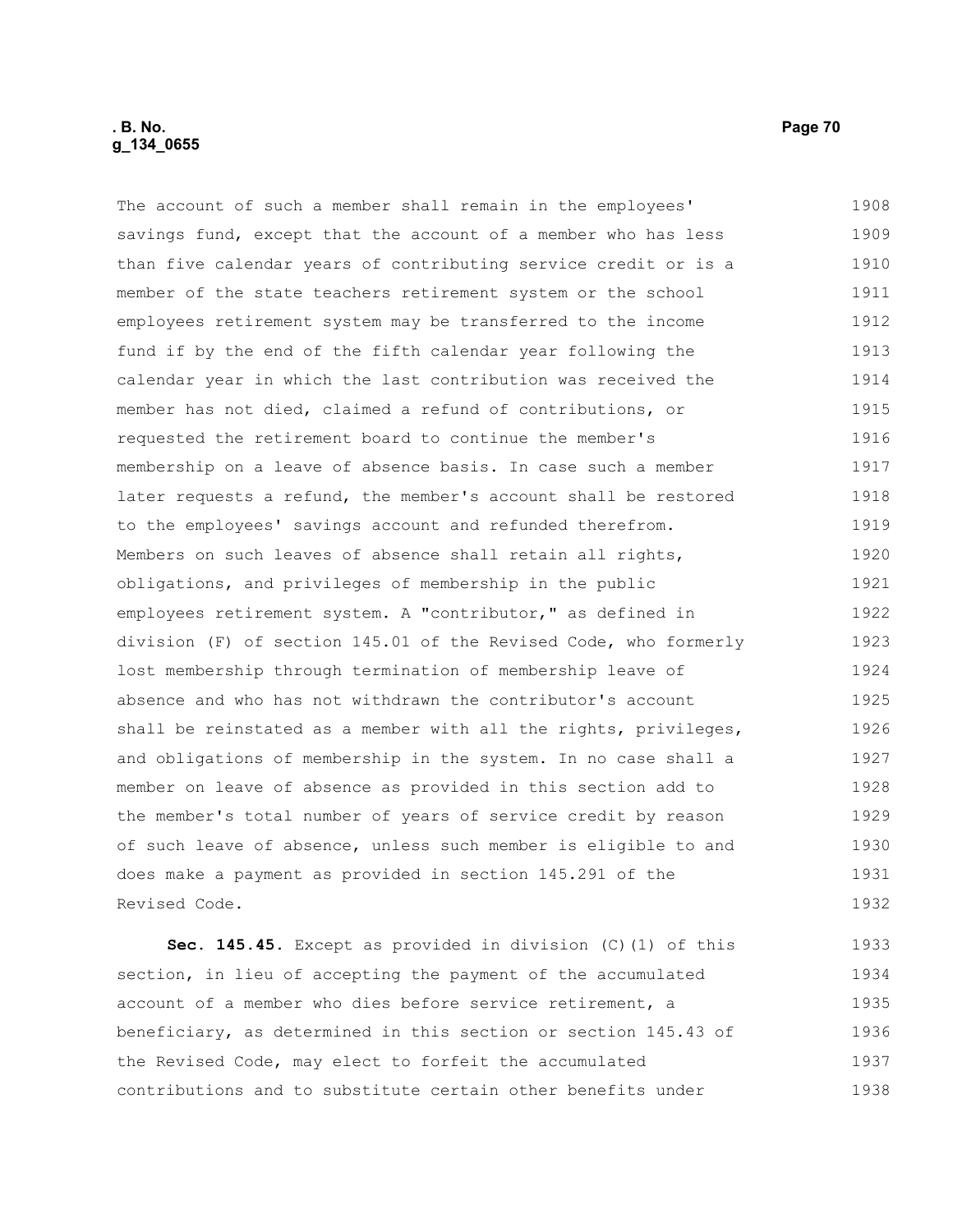### **. B. No. Page 71 g\_134\_0655**

division (A) or (B) of this section.

(A)(1) Except as provided in division (A)(3) of this section, if a deceased member was eligible for a service retirement benefit as provided in section  $145.33$ ,  $145.331$ ,  $\theta$ r 145.332, or 145.335 of the Revised Code, a surviving spouse or other sole dependent beneficiary may elect to receive a monthly benefit computed as a joint-life plan under which the spouse or beneficiary receives one hundred per cent of the actuarial equivalent of the deceased member's lesser retirement allowance payable for the member's life, which the member would have received had the member retired on the last day of the month of death and had the member at that time selected such a plan. Payment shall begin with the month subsequent to the member's death, except that a surviving spouse who is less than sixtyfive years old may defer receipt of such benefit. Upon receipt, the benefit shall be calculated based upon the spouse's age at the time of first payment, and shall accrue regular interest during the time of deferral. 1940 1941 1942 1943 1944 1945 1946 1947 1948 1949 1950 1951 1952 1953 1954 1955 1956

(2) Except as provided in division (A)(3) of this section, a surviving spouse or other sole dependent beneficiary may elect, in lieu of a monthly payment under division (A)(1) of this section, a plan of payment consisting of both of the following: 1957 1958 1959 1960 1961

(a) A lump sum in an amount the surviving spouse or other sole dependent beneficiary designates that constitutes a portion of the allowance that would be payable under division (A)(1) of this section; 1962 1963 1964 1965

(b) The remainder of that allowance in monthly payments. The total amount paid as a lump sum and a monthly benefit 1966 1967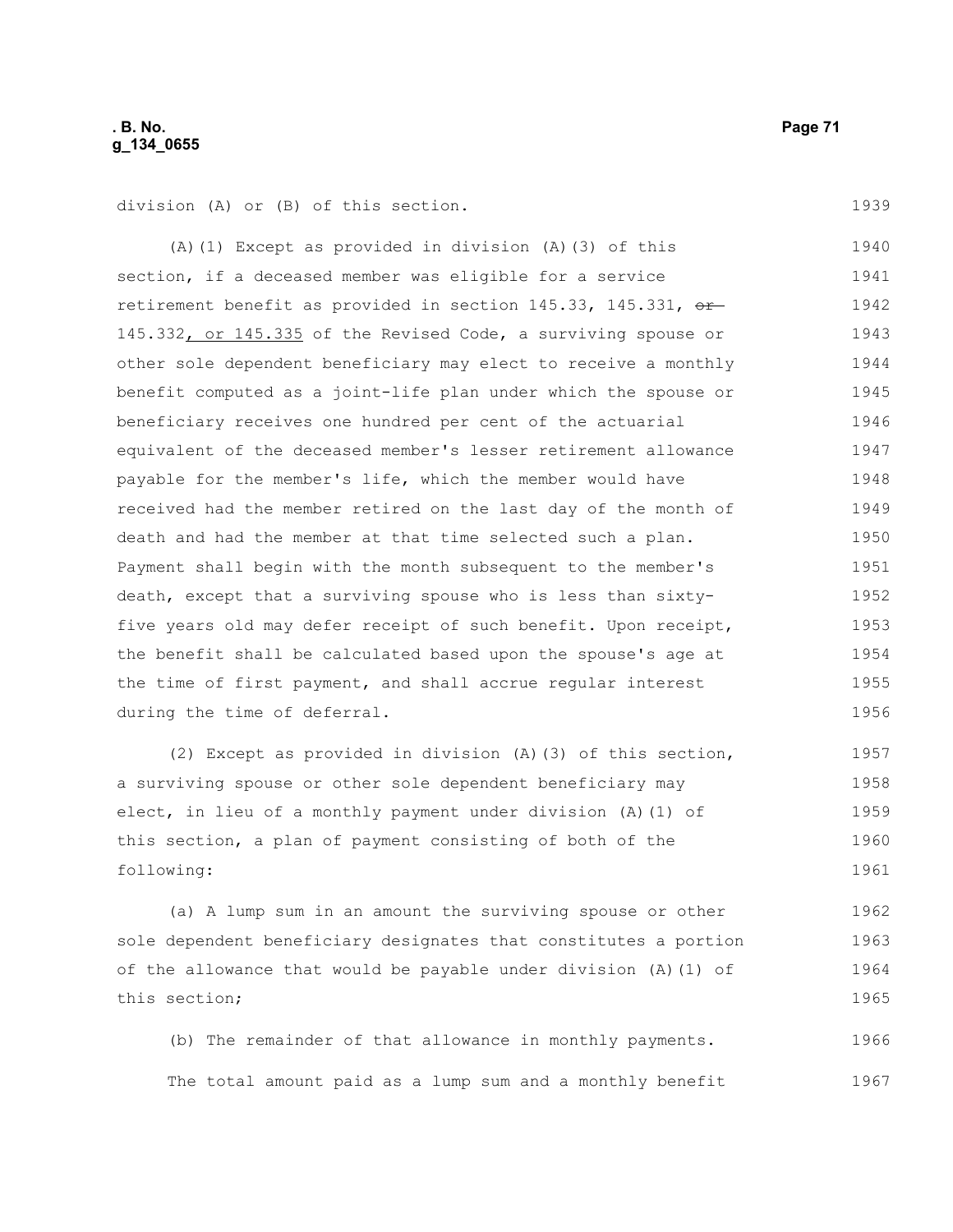## **. B. No. Page 72 g\_134\_0655**

shall be the actuarial equivalent of the amount that would have been paid had the lump sum not been selected. 1968 1969

The lump sum amount designated by the surviving spouse or other sole dependent beneficiary under division (A)(2)(a) of this section shall be not less than six times and not more than thirty-six times the monthly amount that would be payable to the surviving spouse or other sole dependent beneficiary under division (A)(1) of this section and shall not result in a monthly payment that is less than fifty per cent of that monthly amount. 1970 1971 1972 1973 1974 1975 1976 1977

(3) If the monthly amount of the single lifetime allowance of a member who dies on or after the effective date of this amendment March 22, 2019, would be less than fifty dollars, a benefit under division (A)(1) or (2) of this section shall be the greater of the following: 1978 1979 1980 1981 1982

(a) The amount payable under section 145.43 of the Revised Code as a refund of the member's accumulated contributions; 1983 1984

(b) An amount equal to the actuarial present value of the member's retirement allowance as determined by the public employees retirement system. 1985 1986 1987

(B) If a deceased member had, except as provided in division (B)(7) of this section, at least one and one-half years of contributing service credit, with, except as provided in division (B)(7) of this section, at least one-quarter year of contributing service credit within the two and one-half years prior to the date of death, or was receiving at the time of death a disability benefit as provided in section 145.36, 145.361, or 145.37 of the Revised Code, qualified survivors who elect to receive monthly benefits shall receive the greater of 1988 1989 1990 1991 1992 1993 1994 1995 1996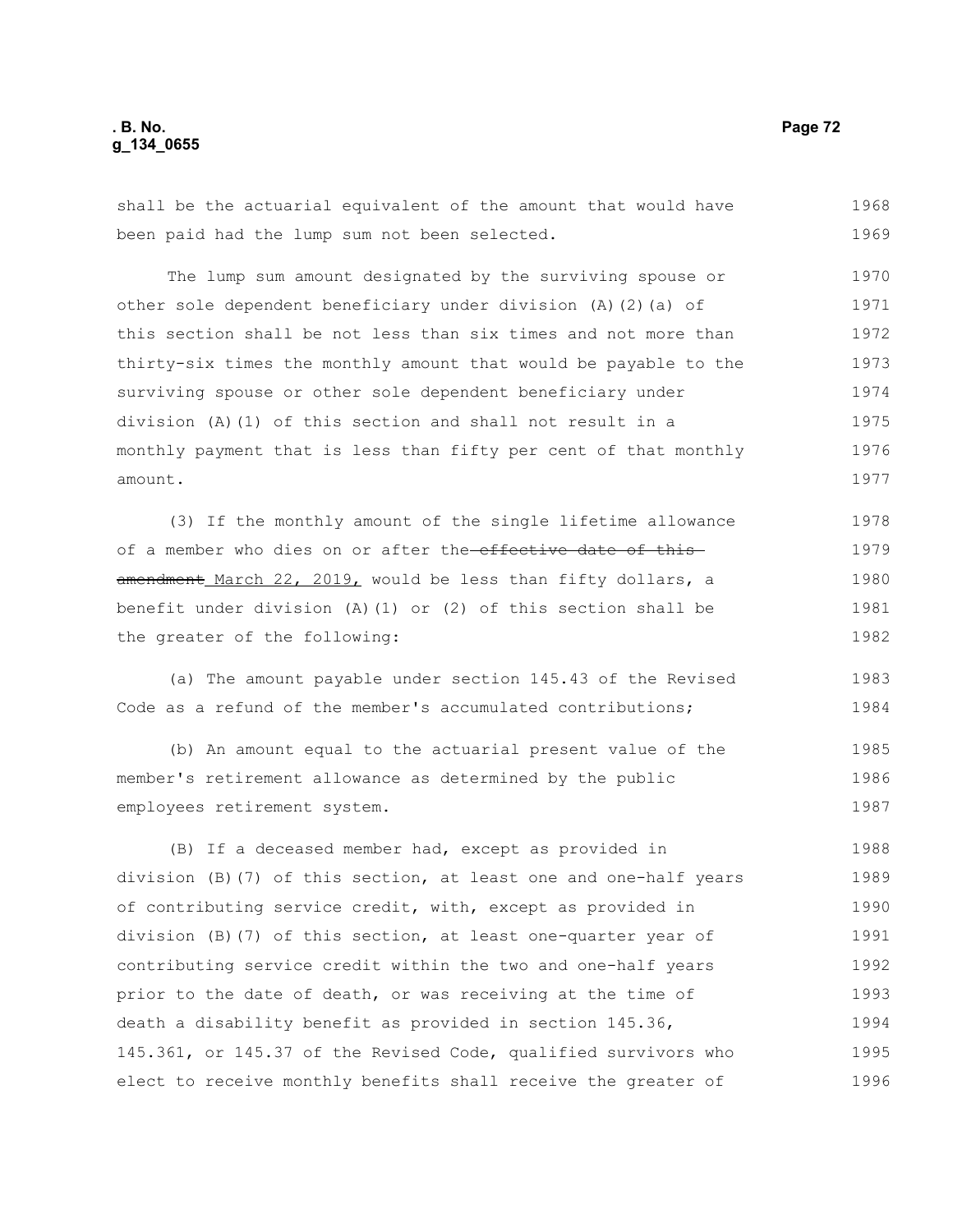the benefits provided in division (B)(1)(a) or (b) and (4) of this section as allocated in accordance with division (B)(5) of this section. 1997 1998 1999

2000

|               | $\mathbf{1}$        | $\overline{2}$                                           | 3     |
|---------------|---------------------|----------------------------------------------------------|-------|
| Α             | $(1)$ (a) Number of | Annual Benefit as a Per Or Monthly                       |       |
|               |                     | Qualified survivors Cent of Decedent's Benefit shall not |       |
|               |                     | affecting the benefit Final Average Salary be less than  |       |
| B             | $\mathbf{1}$        | 25%                                                      | \$250 |
| $\mathcal{C}$ | 2                   | 40                                                       | 400   |
| $\mathbb{D}$  | 3                   | 50                                                       | 500   |
| E             | 4                   | 55                                                       | 500   |
| $_{\rm F}$    | 5 or more           | 60                                                       | 500   |

2001

| Α  | (b) Years of Service | Annual Benefit as a Per Cent of<br>Member's Final Average Salary |
|----|----------------------|------------------------------------------------------------------|
| B  | 20                   | 29%                                                              |
| C. | 21                   | 33                                                               |
| D  | 22                   | 37                                                               |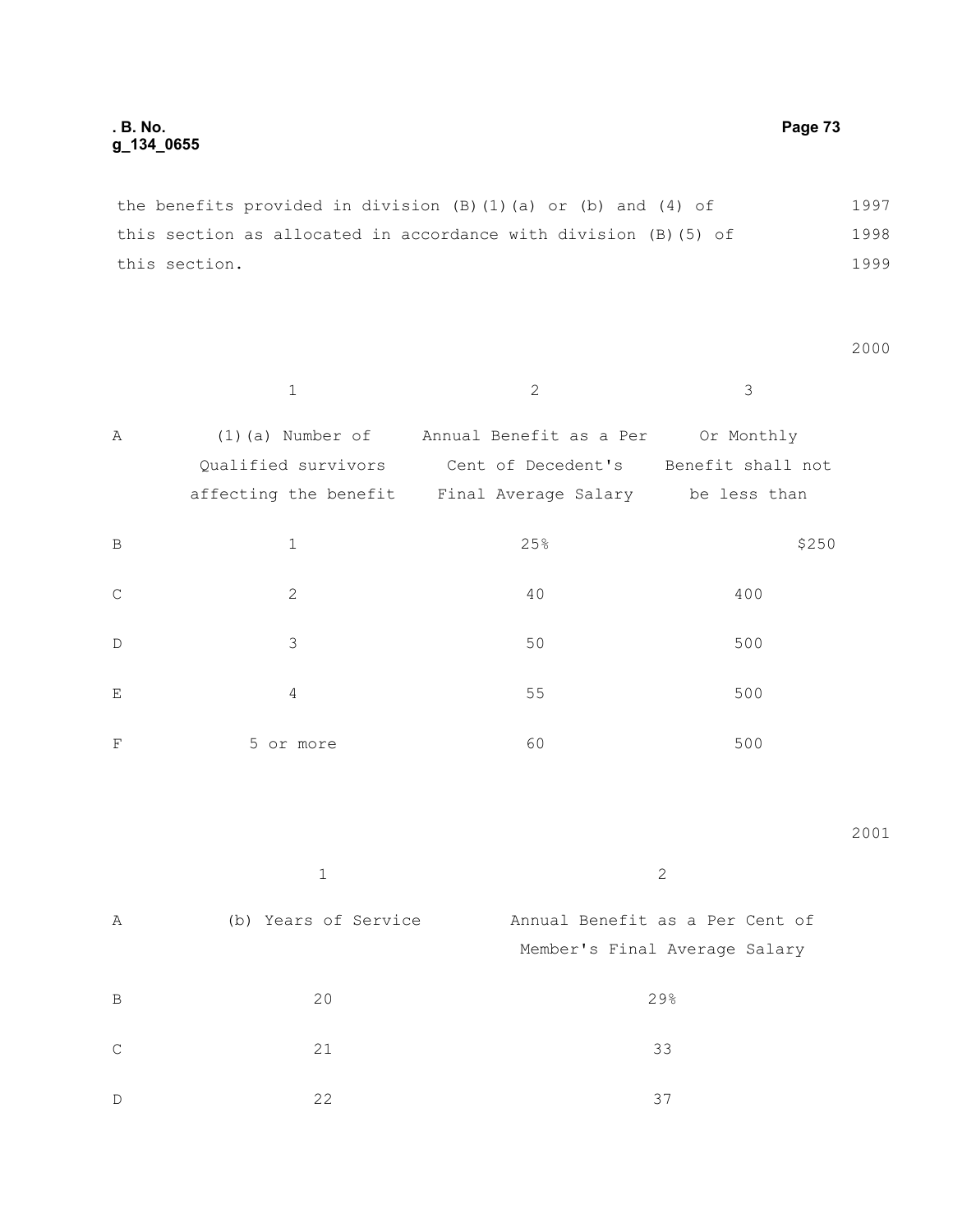| E             | 23         | 41     |
|---------------|------------|--------|
| F             | 24         | 45     |
| G             | 25         | $4\,8$ |
| H             | 26         | $51$   |
| $\mathbbm{I}$ | 27         | 54     |
| J             | 28         | 57     |
| K             | 29 or more | 60     |

|                                      |  | (2) Benefits shall begin as qualified survivors meet |  | 2002 |
|--------------------------------------|--|------------------------------------------------------|--|------|
| eligibility requirements as follows: |  |                                                      |  | 2003 |

(a) A qualified spouse is the surviving spouse of the deceased member, who is age sixty-two, or regardless of age meets one of the following qualifications: 2004 2005 2006

(i) Except as provided in division (B)(7) of this section, the deceased member had ten or more years of Ohio service credit. 2007 2008 2009

(ii) The spouse is caring for a qualified child. 2010

(iii) The spouse is adjudged physically or mentally incompetent. 2011 2012

A spouse of a member who died prior to August 27, 1970, whose eligibility was determined at the member's death, and who is physically or mentally incompetent on or after August 20, 1976, shall be paid the monthly benefit which that person would otherwise receive when qualified by age. 2013 2014 2015 2016 2017

(b) A qualified child is any child of the deceased member 2018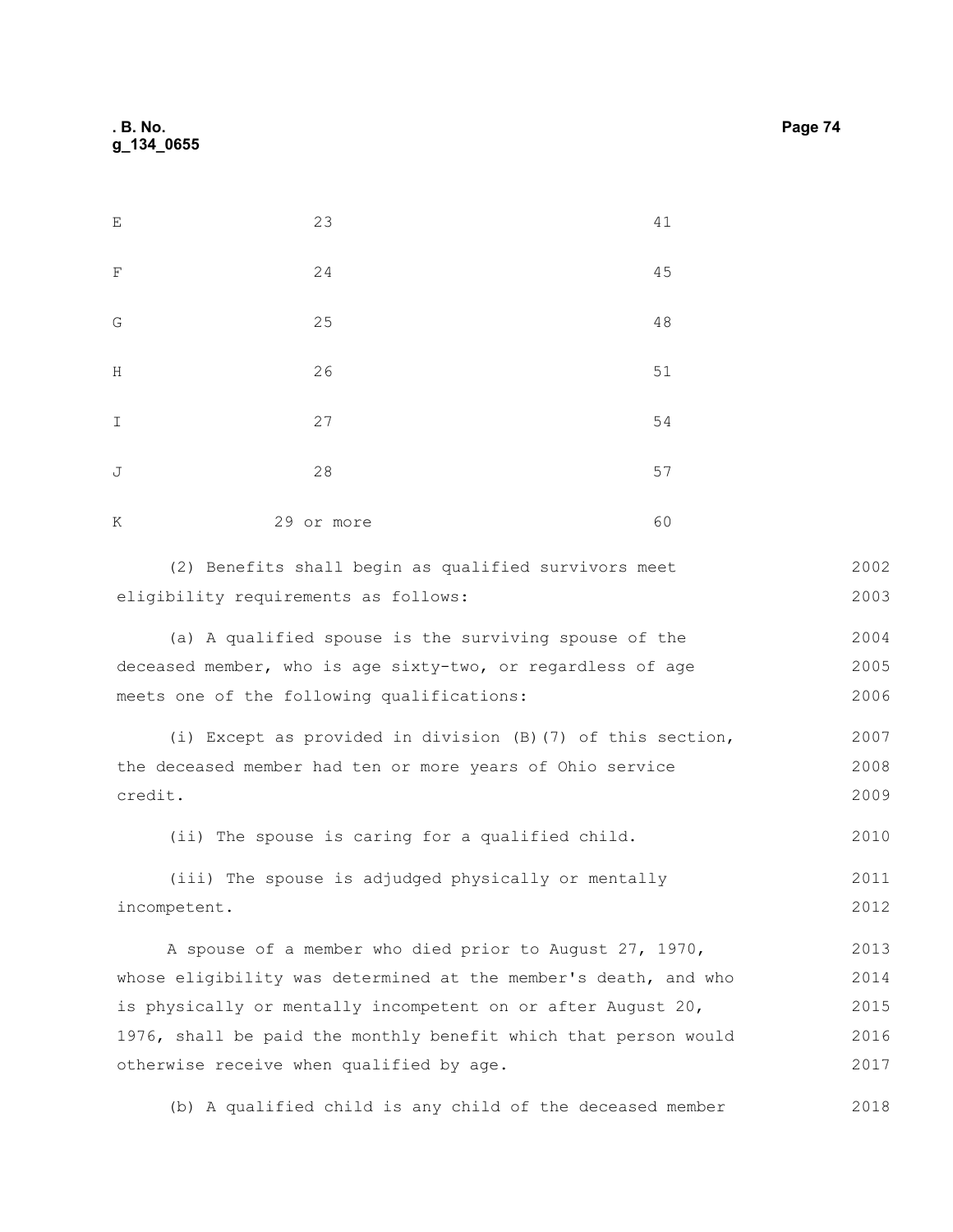who has never been married and to whom one of the following applies: (i) Is under age twenty-two; (ii) Regardless of age, is adjudged physically or mentally incompetent at the time of the member's death. (c) A qualified parent is a dependent parent aged sixtyfive or older or regardless of age if physically or mentally incompetent, a dependent parent whose eligibility was determined by the member's death prior to August 20, 1976, and who is 2019 2020 2021 2022 2023 2024 2025 2026 2027 2028

physically or mentally incompetent on or after August 20, 1976, shall be paid the monthly benefit for which that person would otherwise qualify. 2029 2030

(3) "Physically or mentally incompetent" as used in this section may be determined by a court of jurisdiction, or by a physician appointed by the retirement board. Incapability of making a living because of a physically or mentally disabling condition shall meet the qualifications of this division. 2031 2032 2033 2034 2035

(4) Benefits to a qualified survivor shall terminate upon ceasing to meet eligibility requirements as provided in this division, a first marriage, abandonment, adoption, or during active military service. Benefits to a deceased member's surviving spouse that were terminated under a former version of this section that required termination due to remarriage and were not resumed prior to September 16, 1998, shall resume on the first day of the month immediately following receipt by the board of an application on a form provided by the board. 2036 2037 2038 2039 2040 2041 2042 2043 2044

Benefits to a qualified child who is at least eighteen years of age but under twenty-two years of age that under a former version of this section never commenced or were 2045 2046 2047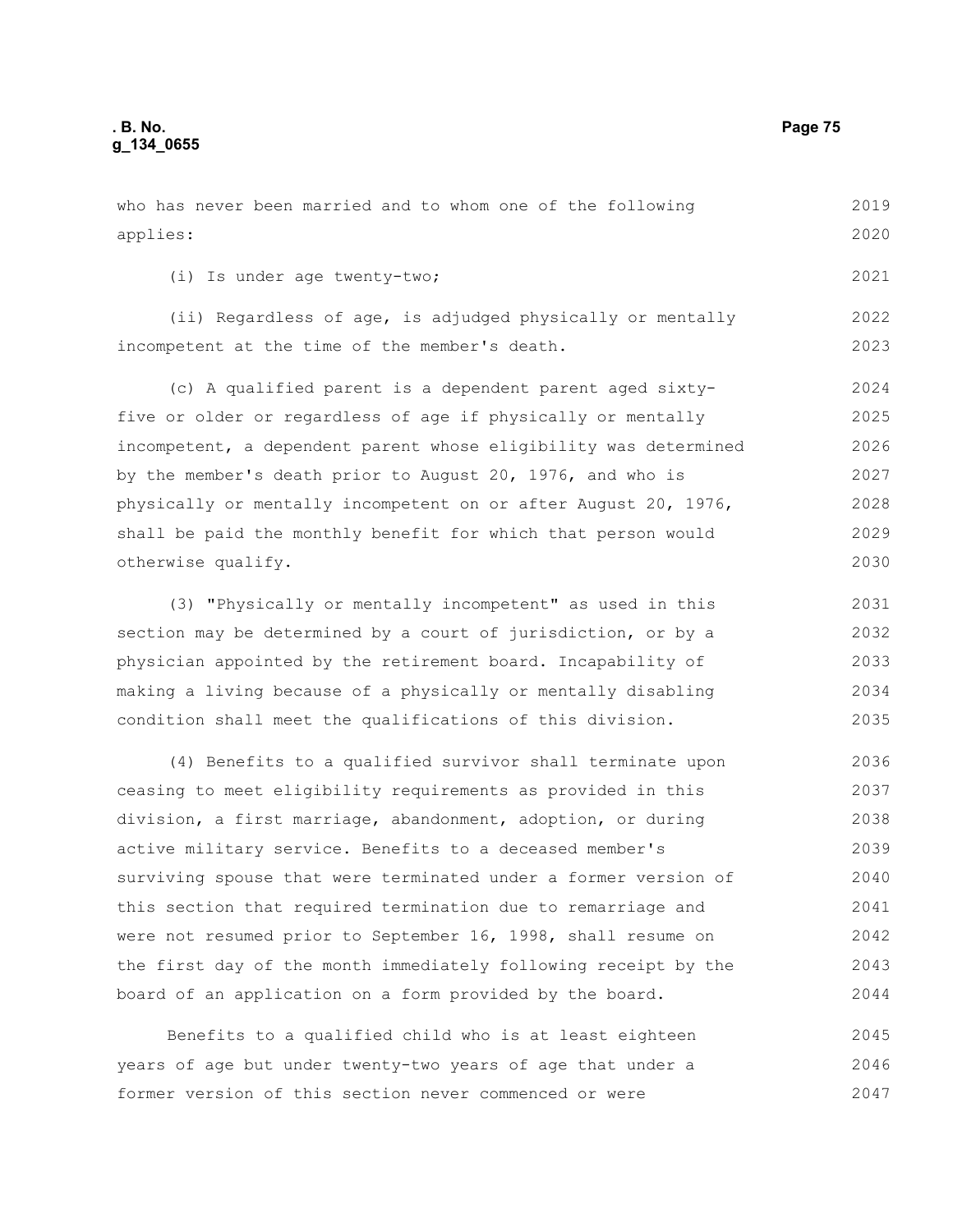terminated due to a lack of attendance at an institution of learning or training and not commenced or resumed before April 6, 2017, shall commence or resume on the first day of the month immediately following receipt by the board of an application on a form provided by the board if the application is received on or before the date that is one year after April 6, 2017. These benefits terminate on the child attaining twenty-two years of age. 2048 2049 2050 2051 2052 2053 2054 2055

Upon the death of any subsequent spouse who was a member of the public employees retirement system, state teachers retirement system, or school employees retirement system, the surviving spouse of such member may elect to continue receiving benefits under this division, or to receive survivor's benefits, based upon the subsequent spouse's membership in one or more of the systems, for which such surviving spouse is eligible under this section or section 3307.66 or 3309.45 of the Revised Code. If the surviving spouse elects to continue receiving benefits under this division, such election shall not preclude the payment of benefits under this division to any other qualified survivor. 2056 2057 2058 2059 2060 2061 2062 2063 2064 2065 2066 2067

Benefits shall begin or resume on the first day of the month following the attainment of eligibility and shall terminate on the first day of the month following loss of eligibility. 2068 2069 2070 2071

(5)(a) If a benefit is payable under division (B)(1)(a) of this section, benefits to a qualified spouse shall be paid in the amount determined for the first qualifying survivor in division (B)(1)(a) of this section. All other qualifying survivors shall share equally in the benefit or remaining portion thereof. 2072 2073 2074 2075 2076 2077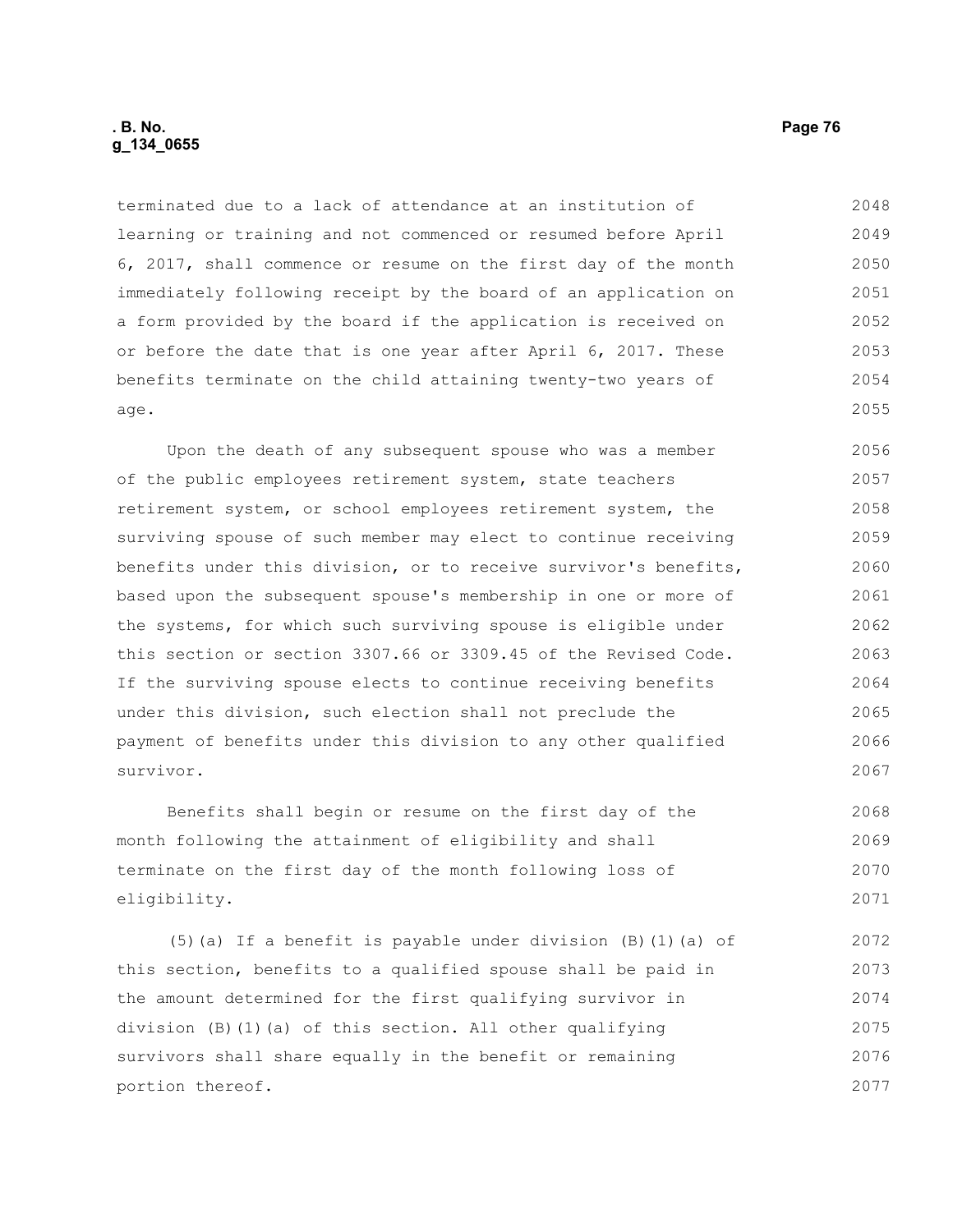# **. B. No. Page 77 g\_134\_0655**

(b) All qualifying survivors shall share equally in a benefit payable under division (B)(1)(b) of this section, except that if there is a surviving spouse, the surviving spouse shall receive not less than the amount determined for the first qualifying survivor in division (B)(1)(a) of this section. (6) The beneficiary of a member who is also a member of the state teachers retirement system or of the school employees retirement system, must forfeit the member's accumulated contributions in those systems and in the public employees retirement system, if the beneficiary takes a survivor benefit. Such benefit shall be exclusively governed by section 145.37 of the Revised Code. (7) The following restrictions do not apply if the 2078 2079 2080 2081 2082 2083 2084 2085 2086 2087 2088 2089 2090

deceased member was contributing toward benefits under section 145.332 of the Revised Code at the time of death: 2091 2092

(a) That the deceased member have had at least one and one-half years of contributing service credit, with at least one-quarter year of contributing service within the two and onehalf years prior to the date of death; 2093 2094 2095 2096

(b) If the deceased member was killed in the line of duty, that the deceased member have had ten or more years of Ohio service credit as described in division (B)(2)(a)(i) of this section. 2097 2098 2099 2100

For the purposes of division  $(B)$   $(7)$   $(b)$  of this section, "killed in the line of duty," means either that death occurred in the line of duty or that death occurred as a result of injury sustained in the line of duty. 2101 2102 2103 2104

(C)(1) Regardless of whether the member is survived by a spouse or designated beneficiary, if the public employees 2105 2106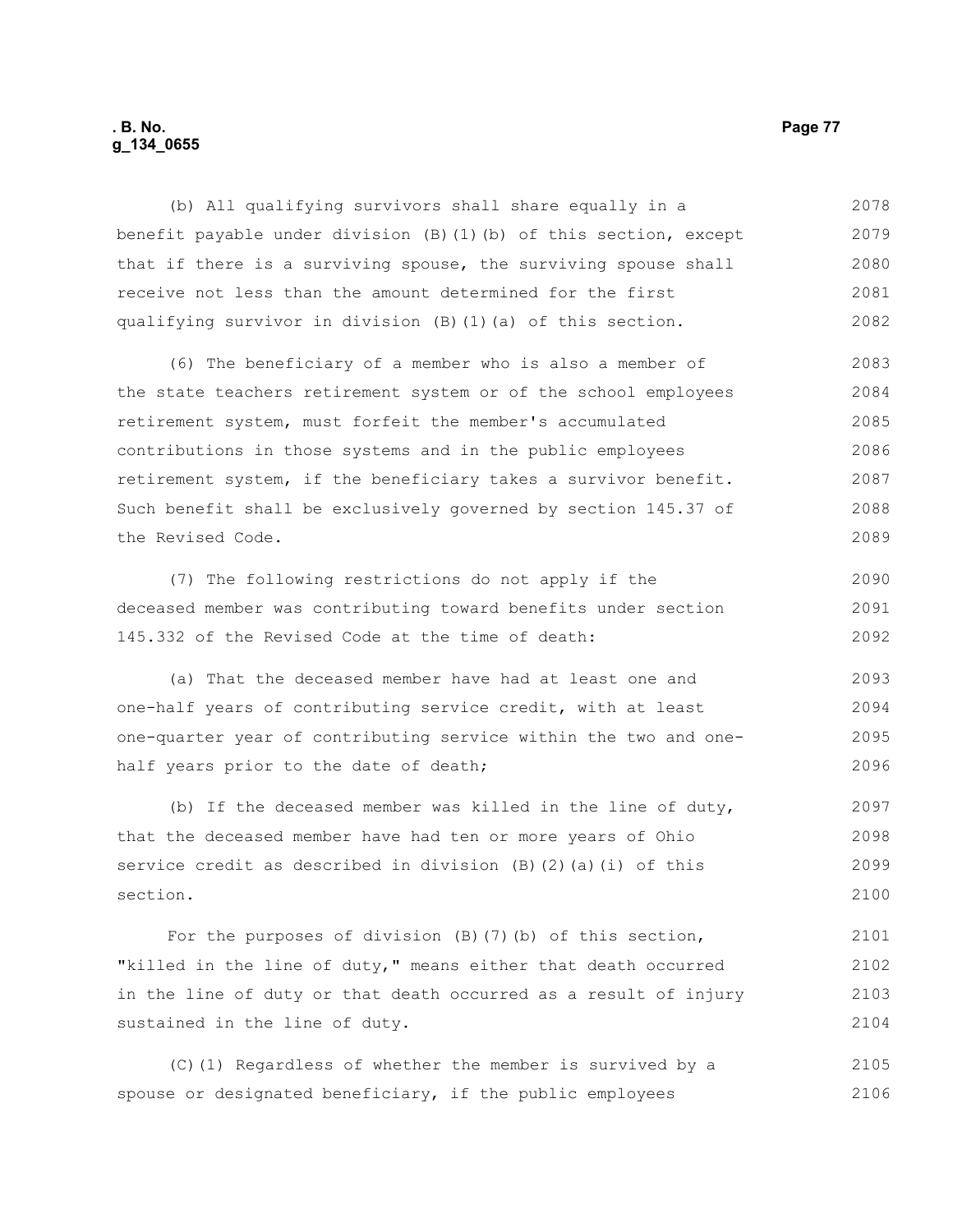# **. B. No. Page 78 g\_134\_0655**

retirement system receives notice that a deceased member described in division (A) or (B) of this section has one or more qualified children, all persons who are qualified survivors under division (B) of this section shall receive monthly benefits as provided in division (B) of this section. 2107 2108 2109 2110 2111

If, after determining the monthly benefits to be paid under division (B) of this section, the system receives notice that there is a qualified survivor who was not considered when the determination was made, the system shall, notwithstanding section 145.561 of the Revised Code, recalculate the monthly benefits with that qualified survivor included, even if the benefits to qualified survivors already receiving benefits are reduced as a result. The benefits shall be calculated as if the qualified survivor who is the subject of the notice became eligible on the date the notice was received and shall be paid to qualified survivors effective on the first day of the first month following the system's receipt of the notice. 2112 2113 2114 2115 2116 2117 2118 2119 2120 2121 2122 2123

If the retirement system did not receive notice that a deceased member has one or more qualified children prior to making payment under section 145.43 of the Revised Code to a beneficiary as determined by the retirement system, the payment is a full discharge and release of the system from any future claims under this section or section 145.43 of the Revised Code. 2124 2125 2126 2127 2128 2129

(2) If benefits under division (C)(1) of this section to all persons, or to all persons other than a surviving spouse or other sole beneficiary, terminate, there are no children under the age of twenty-two years, and the surviving spouse or beneficiary qualifies for benefits under division (A) of this section, the surviving spouse or beneficiary may elect to receive benefits under division (A) of this section. The 2130 2131 2132 2133 2134 2135 2136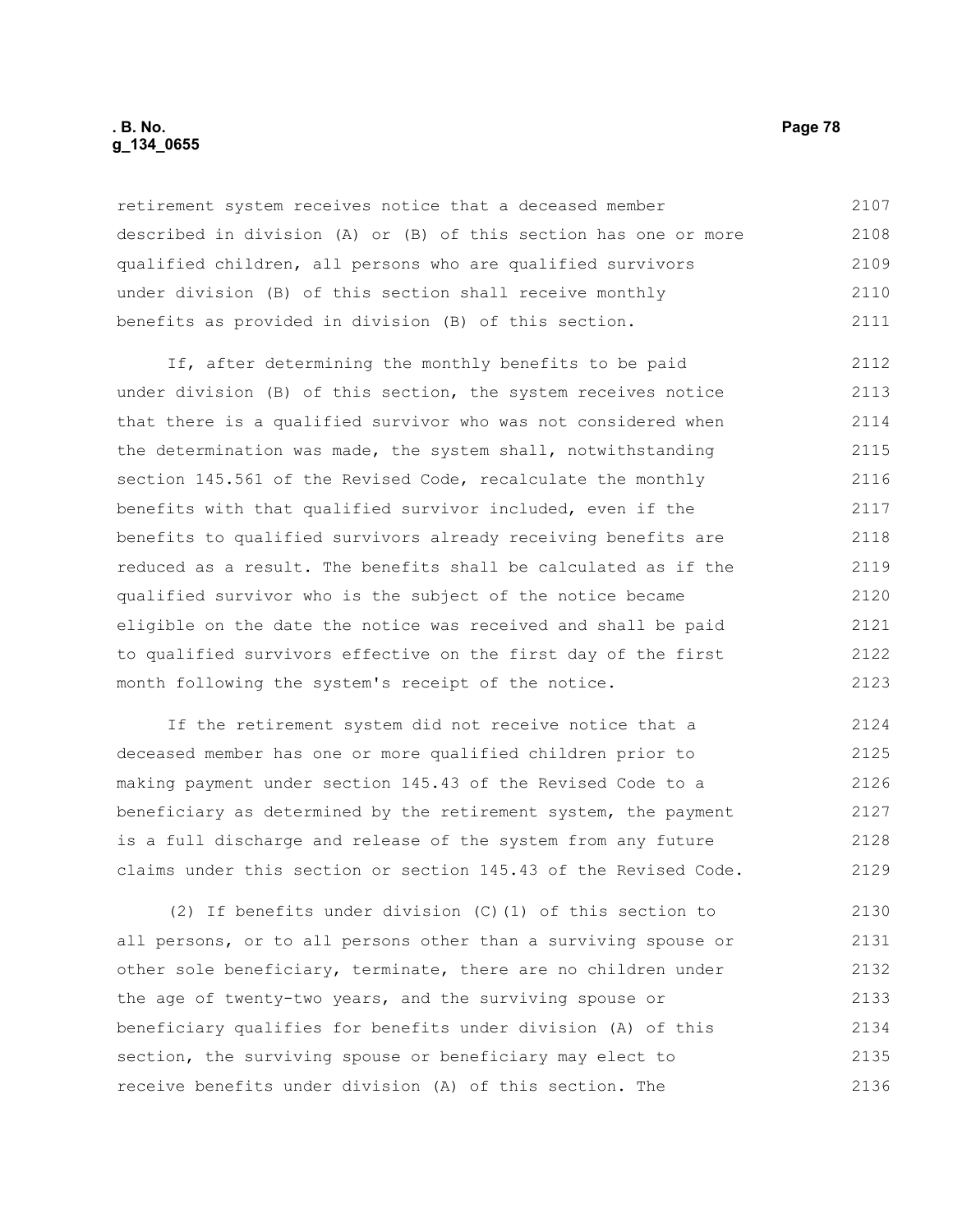benefits shall be effective on the first day of the month immediately following the termination. 2137 2138

(D) The final average salary used in the calculation of a benefit payable pursuant to division (A) or (B) of this section to a survivor or beneficiary of a disability benefit recipient shall be adjusted for each year between the disability benefit's effective date and the recipient's date of death by the lesser of three per cent or the actual average percentage increase in the consumer price index prepared by the United States bureau of labor statistics (U.S. city average for urban wage earners and clerical workers: "all items 1982-84=100"). 2140 2141 2142 2143 2144 2145 2146 2147

(E) If the survivor benefits due and paid under this section are in a total amount less than the member's accumulated account that was transferred from the public employees' savings fund to the survivors' benefit fund, then the difference between the total amount of the benefits paid shall be paid to the beneficiary under section 145.43 of the Revised Code. 2148 2149 2150 2151 2152 2153

**Sec. 145.46.** (A) A retirement allowance calculated under section 145.33, 145.331, or 145.332, or 145.335 of the Revised Code shall be paid as provided in this section. 2154 2155 2156

Unless the member is required by division (C) of this section to select a specified plan of payment, a member may elect a plan of payment as provided in division  $(B)$   $(1)$ ,  $(2)$ , or (3) of this section. An election shall be made at the time the member makes application for retirement and on a form provided by the public employees retirement board. A plan of payment elected under this section shall be effective only if approved by the board, which shall approve it only if it is certified by an actuary engaged by the board to be the actuarial equivalent of the retirement allowance calculated under section 145.33, 2157 2158 2159 2160 2161 2162 2163 2164 2165 2166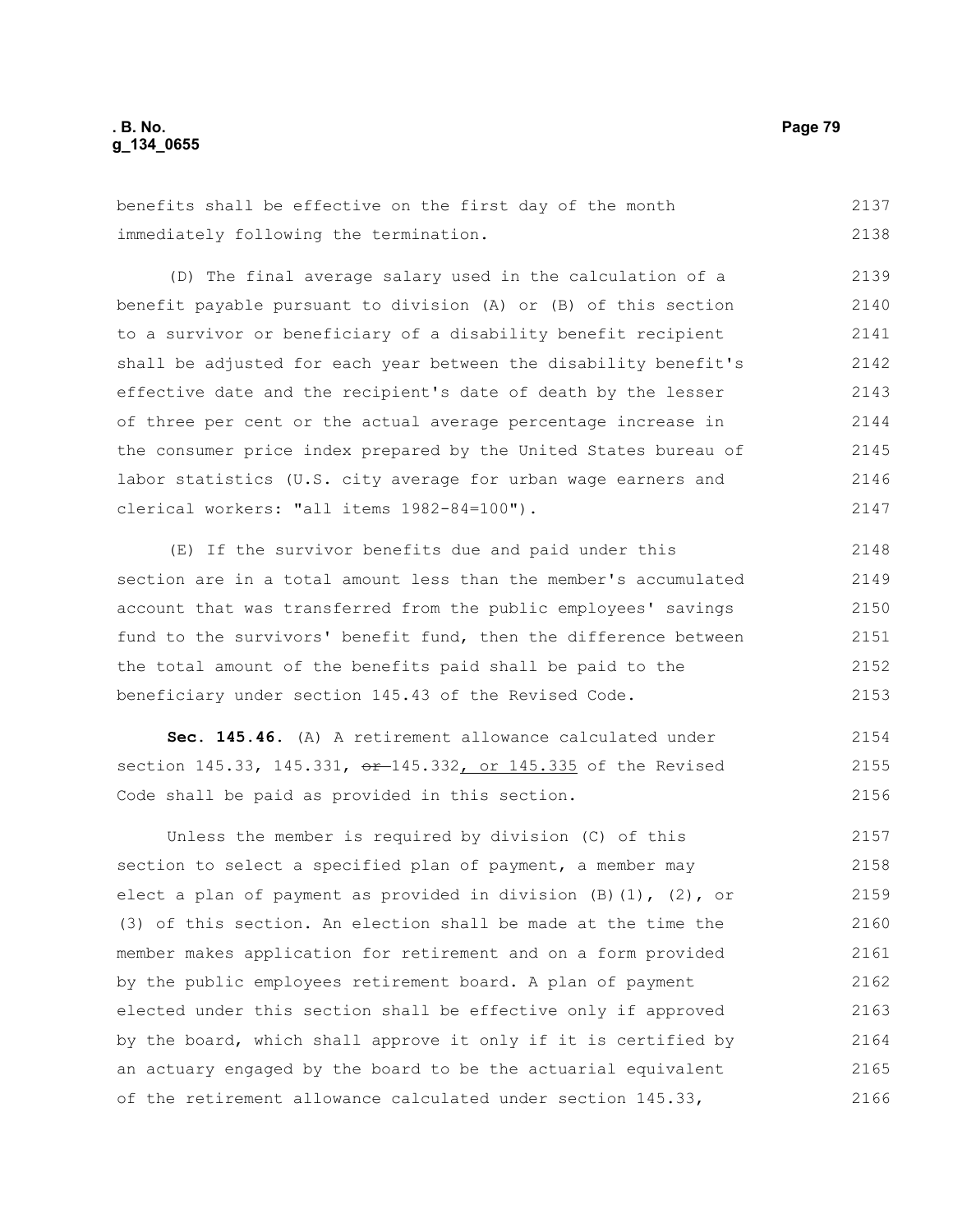2167

2180 2181 2182

145.331, or 145.332, or 145.335 of the Revised Code.

(B) The following plans of payment shall be offered by the public employees retirement system: 2168 2169

(1) "Joint-life plan," an allowance that consists of the actuarial equivalent of the member's retirement allowance determined under section 145.33, 145.331, or 145.332, or 145.335 of the Revised Code in a lesser amount payable for life and onehalf or some other portion equal to ten per cent or more of the allowance continuing after death to the member's designated beneficiary for the beneficiary's life. The beneficiary shall be nominated by written designation filed with the retirement board. The amount payable to the beneficiary shall not exceed the amount payable to the member. 2170 2171 2172 2173 2174 2175 2176 2177 2178 2179

(2) "Single-life plan," the member's retirement allowance determined under section 145.33, 145.331, or 145.332, or 145.335 of the Revised Code;

(3) "Multiple-life plan," an allowance that consists of the actuarial equivalent of the member's retirement allowance determined under section 145.33, 145.331, or 145.332, or 145.335 of the Revised Code in a lesser amount payable to the retirant for life and some portion of the lesser amount continuing after death to two, three, or four surviving beneficiaries designated at the time of the member's retirement. Unless required under division (C) of this section, no portion allocated under this plan of payment shall be less than ten per cent. The total of the portions allocated shall not exceed one hundred per cent of the member's lesser allowance. 2183 2184 2185 2186 2187 2188 2189 2190 2191 2192 2193

(C) A member shall select a plan of payment as follows: (1) Subject to division (C)(2) of this section, if the 2194 2195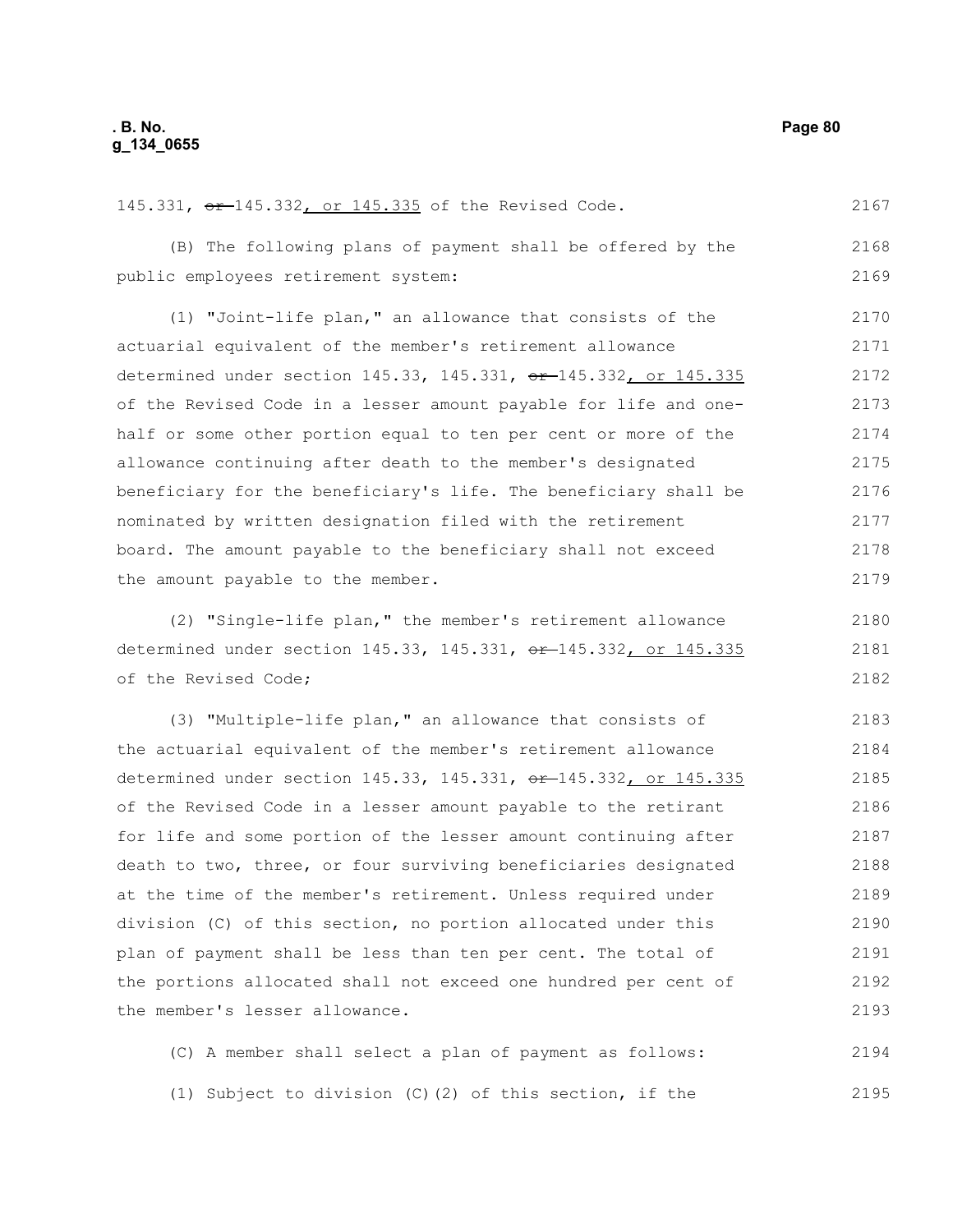member is married at the time of retirement, the member shall select a joint-life plan and receive a plan of payment that consists of the actuarial equivalent of the member's retirement allowance determined under section  $145.33$ ,  $145.331$ ,  $\theta$ r  $\pm$  145.332, or 145.335 of the Revised Code in a lesser amount payable for life and one-half of such allowance continuing after death to the member's surviving spouse for the life of the spouse. A married member is not required to select this plan of payment if the member's spouse consents in writing to the member's election of a plan of payment other than described in this division or the board waives the requirement that the spouse consent; 2196 2197 2198 2199 2200 2201 2202 2203 2204 2205 2206

(2) If prior to the effective date of the member's retirement, the public employees retirement board receives a copy of a court order issued under section 3105.171 or 3105.65 of the Revised Code or the laws of another state regarding division of marital property the board shall accept the member's election of a plan of payment under this section only if the member complies with both of the following: 2207 2208 2209 2210 2211 2212 2213

(a) The member elects a plan of payment that is in accordance with the order. 2214 2215

(b) If the member is married, the member elects a multiple-life plan and designates the member's current spouse as a beneficiary under that plan unless that spouse consents in writing to not being designated a beneficiary under any plan of payment or the board waives the requirement that the current spouse consent. 2216 2217 2218 2219 2220 2221

(D) An application for retirement shall include an explanation of all of the following: 2222 2223

(1) That, if the member is married, unless the spouse 2224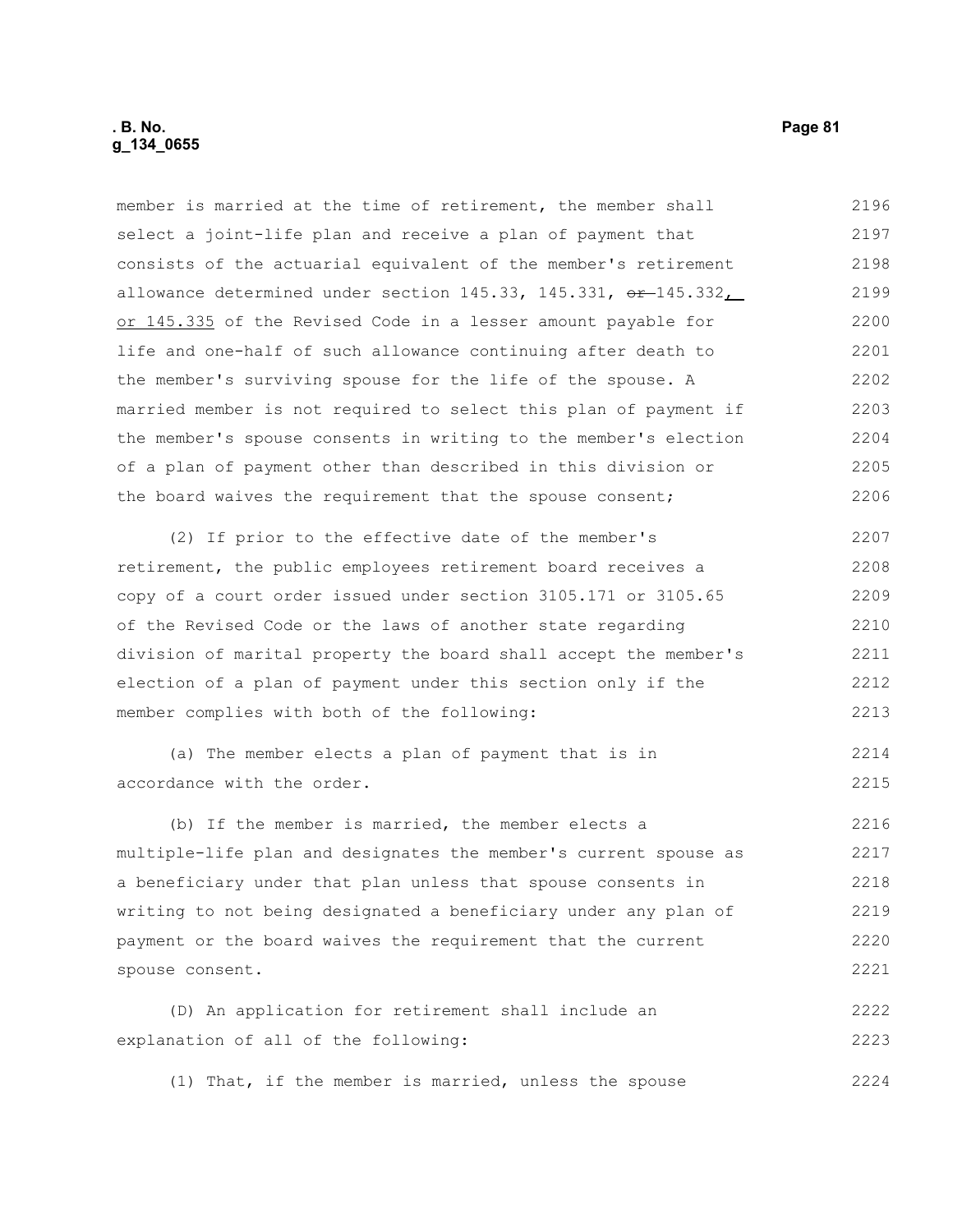# **. B. No. Page 82 g\_134\_0655**

consents to another plan of payment or there is a court order dividing marital property issued under section 3105.171 or 3105.65 of the Revised Code or the laws of another state regarding the division of marital property that provides for payment in a specified amount, the member's retirement allowance will be paid under a joint-life plan and consist of the actuarial equivalent of the member's retirement allowance in a lesser amount payable for life and one-half of the allowance continuing after death to the surviving spouse for the life of the spouse; 2225 2226 2227 2228 2229 2230 2231 2232 2233 2234

(2) A description of the alternative plans of payment, including all plans described in division (B) of this section, available with the consent of the spouse; 2235 2236 2237

(3) That the spouse may consent to another plan of payment and the procedure for giving consent;

(4) That consent is irrevocable once notice of consent is filed with the board. 2240 2241

Consent shall be valid only if it is signed, in writing, and witnessed by a notary public. The board may waive the requirement of consent if the spouse is incapacitated or cannot be located or for any other reason specified by the board. Consent or waiver is effective only with regard to the spouse who is the subject of the consent or waiver. 2242 2243 2244 2245 2246 2247

(E)(1) Beginning on a date selected by the retirement board, which shall be not later than July 1, 2004, a member may elect to receive a retirement allowance under a plan of payment consisting of both a lump sum in an amount the member designates that constitutes a portion of the member's retirement allowance under a plan described in division (B) of this section and the 2248 2249 2250 2251 2252 2253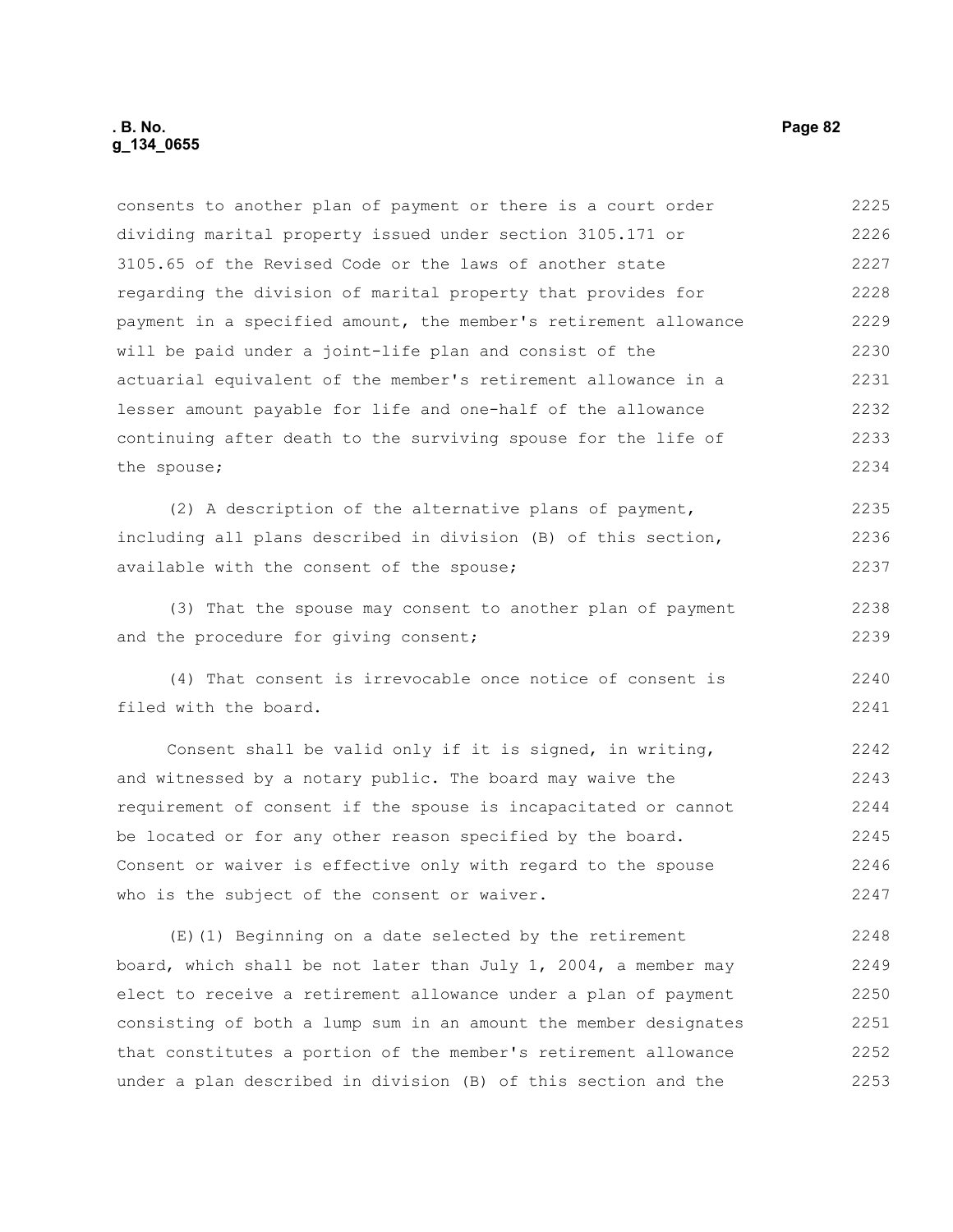remainder as a monthly allowance under that plan.

The total amount paid as a lump sum and a monthly benefit shall be the actuarial equivalent of the amount that would have been paid had the lump sum not been selected. 2255 2256 2257

(2) The lump sum designated by a member shall be not less than six times and not more than thirty-six times the monthly amount that would be payable to the member under the plan of payment elected under division (B) of this section had the lump sum not been elected and shall not result in a monthly allowance that is less than fifty per cent of that monthly amount. 2258 2259 2260 2261 2262 2263

(F) If the retirement allowances, as a single life annuity or payment plan as provided in this section, due and paid are in a total amount less than (1) the accumulated contributions, and (2) other deposits made by the member as provided by this chapter, standing to the credit of the member at the time of retirement, then the difference between the total amount of the allowances paid and the accumulated contributions and other deposits shall be paid to the beneficiary provided under division (D) of section 145.43 of the Revised Code. 2264 2265 2266 2267 2268 2269 2270 2271 2272

(G)(1) The death of a spouse or any designated beneficiary following retirement shall cancel the portion of the plan of payment providing continuing lifetime benefits to the deceased spouse or deceased designated beneficiary. The retirant shall receive the actuarial equivalent of the retirant's single lifetime benefit, as determined by the board, based on the number of remaining beneficiaries, with no change in the amount payable to any remaining beneficiary. The change shall be effective the month following the date of death. 2273 2274 2275 2276 2277 2278 2279 2280 2281

(2) On divorce, annulment, or marriage dissolution, a

2254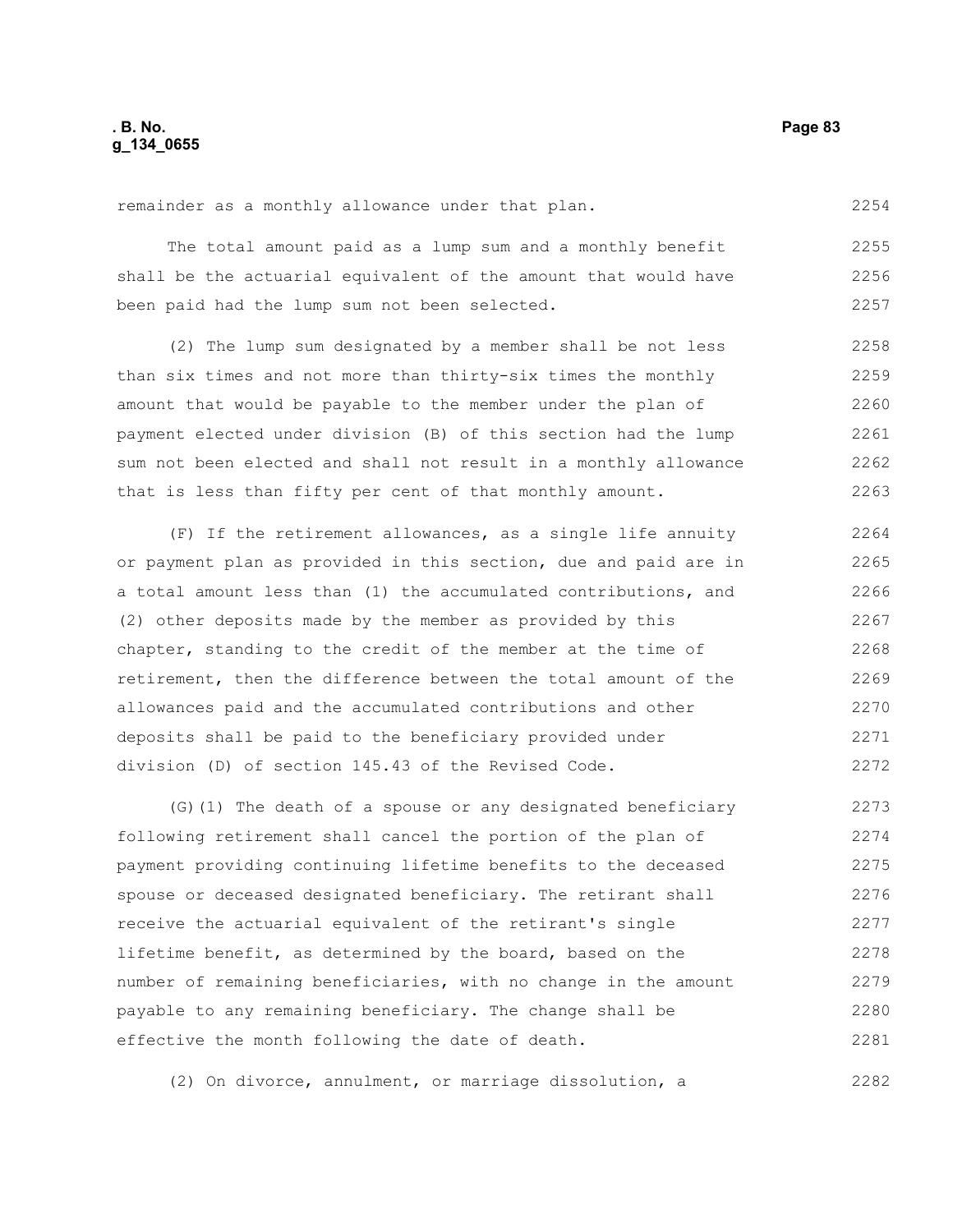# **. B. No. Page 84 g\_134\_0655**

retirant receiving a retirement allowance under a plan that provides for continuation of all or part of the allowance after death for the lifetime of the retirant's surviving spouse may, with the written consent of the spouse or pursuant to an order of the court with jurisdiction over the termination of the marriage, elect to cancel the portion of the plan providing continuing lifetime benefits to that spouse. The retirant shall receive the actuarial equivalent of the retirant's single lifetime benefit as determined by the retirement board based on the number of remaining beneficiaries, with no change in amount payable to any remaining beneficiary. The election shall be made on a form provided by the board and shall be effective the month following its receipt by the board. 2283 2284 2285 2286 2287 2288 2289 2290 2291 2292 2293 2294 2295

(H)(1) Following a marriage or remarriage, both of the following apply:

(a) A retirant who is receiving the retirant's retirement allowance under a single-life plan may elect a new plan of payment under division (B)(1) of this section based on the actuarial equivalent of the retirant's single lifetime benefit as determined by the board.

(b) A retirant who is receiving a retirement allowance pursuant to a plan of payment providing for payment to a former spouse pursuant to a court order described in division (C)(2) of this section may elect a new plan of payment in the form of a multiple-life plan based on the actuarial equivalent of the retirant's single lifetime retirement allowance as determined by the board if the new plan of payment elected does not reduce the payment to the former spouse. 2303 2304 2305 2306 2307 2308 2309 2310

(2) If the marriage or remarriage occurs on or after June 6, 2005, the election must be made not later than one year after 2311 2312

2296 2297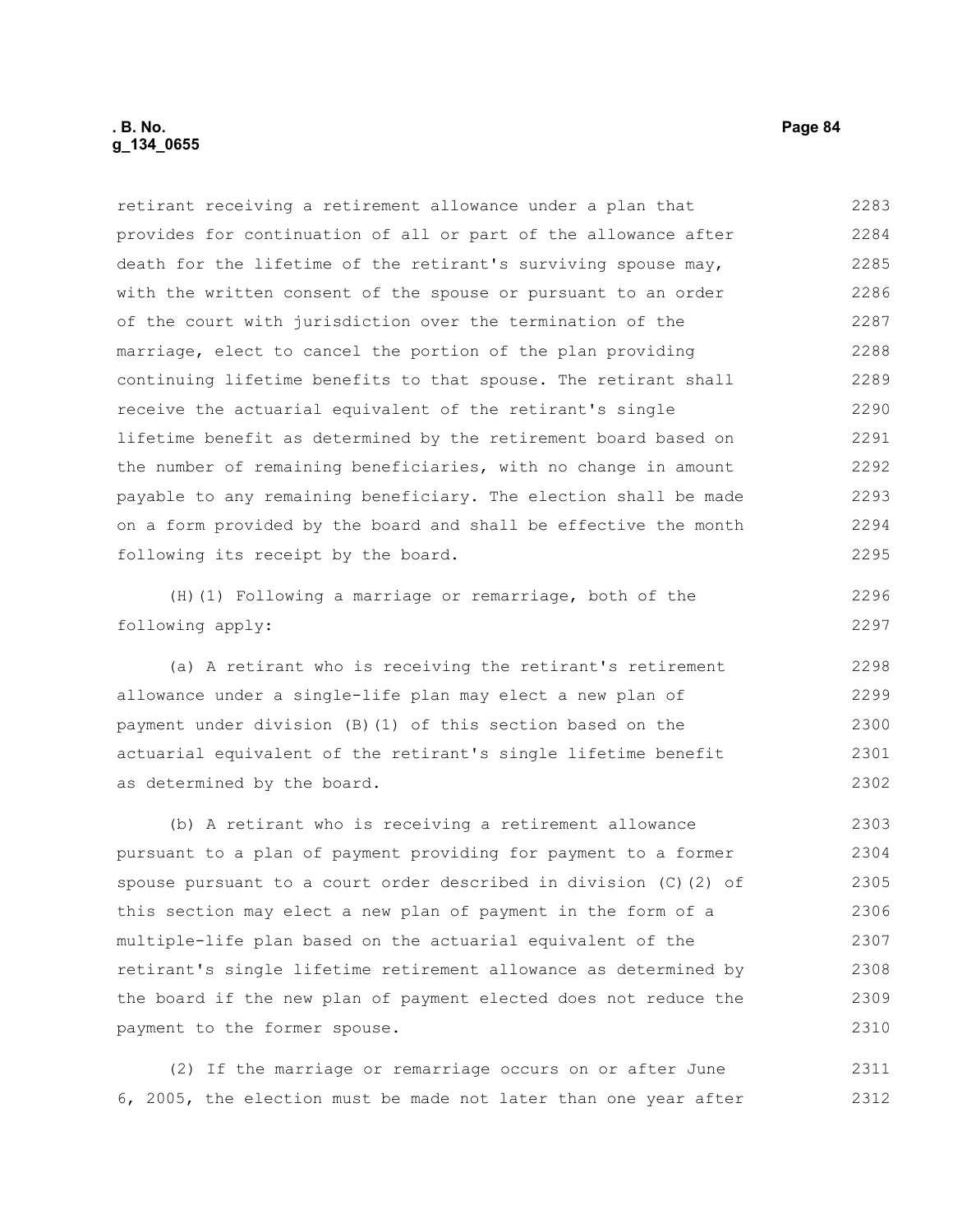chapter.

2327

the date of the marriage or remarriage. The plan elected under this division shall become effective on the date of receipt by the board of an application on a form approved by the board, but any change in the amount of the retirement allowance shall commence on the first day of the month following the effective date of the plan. (I) Any person who, prior to July 24, 1990, selected an optional plan of payment at retirement that provided for a return to the single life benefit after the designated beneficiary's death shall have the retirant's benefit adjusted to the optional plan equivalent without such provision. (J) A retirant's receipt of the first month's retirement allowance constitutes the retirant's final acceptance of the plan of payment and may be changed only as provided in this 2313 2314 2315 2316 2317 2318 2319 2320 2321 2322 2323 2324 2325 2326

**Section 2.** That existing sections 145.01, 145.012, 145.016, 145.017, 145.195, 145.201, 145.32, 145.33, 145.331, 145.332, 145.333, 145.35, 145.361, 145.38, 145.39, 145.41, 145.45, and 145.46 of the Revised Code are hereby repealed." 2328 2329 2330 2331

The motion was agreed to.

| SYNOPSIS                                                    | 2332 |
|-------------------------------------------------------------|------|
| Consolidation of the PERS combined plan with the PERS       | 2333 |
| defined benefit plan                                        | 2334 |
| R.C. 145.196 and 145.335, with conforming changes in R.C.   | 2335 |
| 145.01, 145.016, 145.017, 145.195, 145.201, 145.32, 145.33, | 2336 |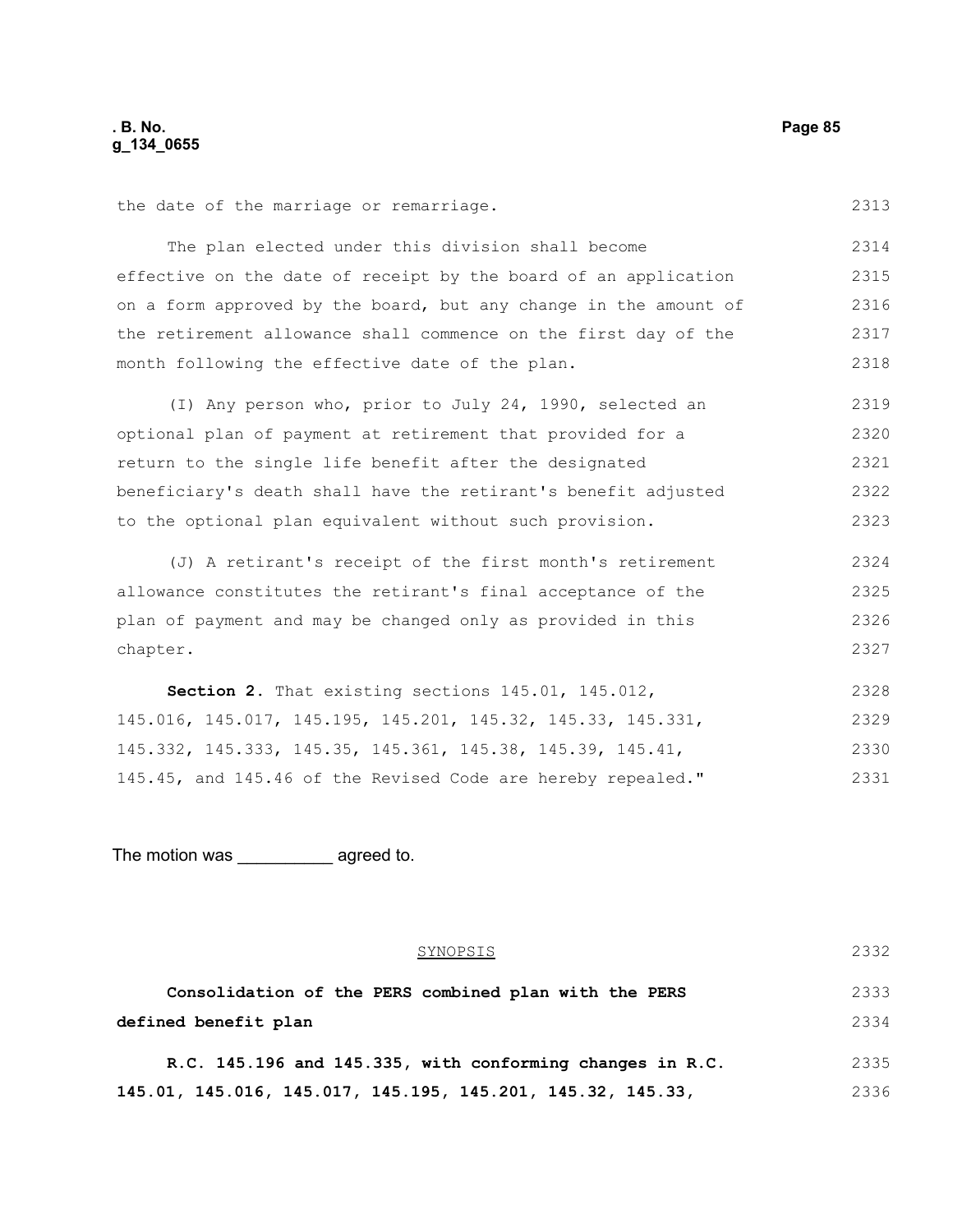**R.C. 145.012**

**145.39, 145.41, 145.45, and 145.46** Allows the Public Employees Retirement System (PERS) to consolidate the PERS combined plan with the PERS defined benefit plan and establishes requirements for how members' accounts and funds are to be treated following the consolidation (under current law, the PERS combined plan is treated as a PERS defined contribution plan).

Specifies the eligibility requirements for age and service retirement of a member participating in the PERS combined plan following consolidation with the PERS defined benefit plan. 2345 2346 2347

**145.331, 145.332, 145.333, 145.335, 145.35, 145.361, 145.38,** 

Establishes the formulas used to calculate the amount of the retirement allowance such a member is eligible to receive based on the funds in the member's individual account. 2348 2349 2350

Specifies that provisions of the law governing PERS regarding coordination of benefits, purchases or transfers of service credit, refunds of contributions, service as a PERS law enforcement or public safety officer, and health care coverage do not apply to a member's individual account if the member was a participant in the PERS combined plan at the time of consolidation. 2351 2352 2353 2354 2355 2356 2357

#### **Election workers excluded from PERS membership**

2358 2359

#### Adds that a person employed as an election worker in a calendar year where more than one primary election and one general election are held is not a PERS member if the person is paid \$600 plus an amount not to exceed \$400 for that service (under continuing law, an election worker paid less than \$600 in a calendar year for that service is excluded from PERS 2360 2361 2362 2363 2364 2365

2337 2338